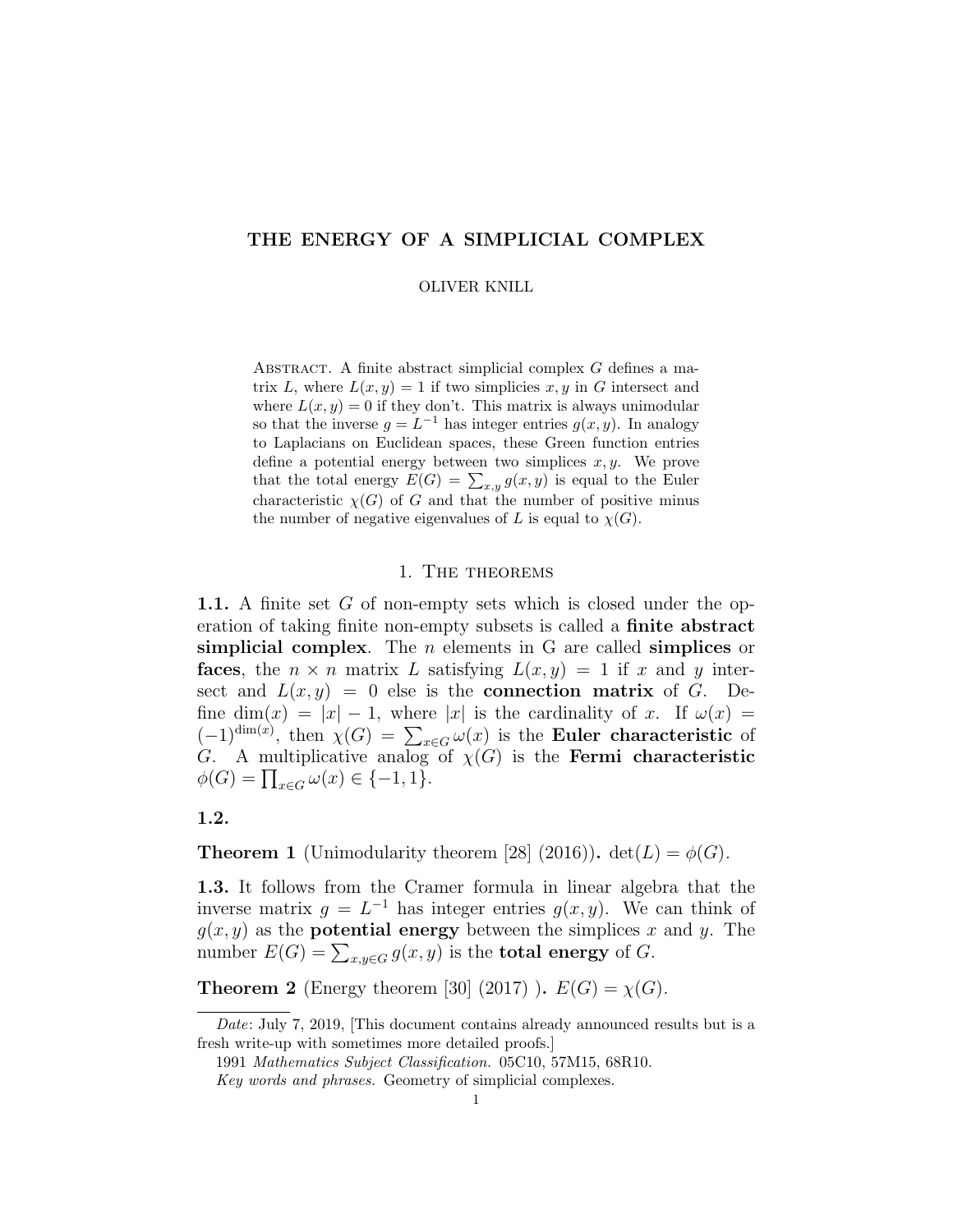**1.4.** Let  $p(G)$  be the number of positive eigenvalues of L and  $n(G)$ the number of negative eigenvalues of L. Let  $b(G)$  denote the number of even dimensional simplices in  $G$  and  $f(G)$  the number of odd dimensional simplices in G. If  $f_k(G)$  is the number of elements in G with cardinality  $k + 1$ , then  $(f_0, f_1, \dots, f_d)$  is the **f-vector** of G and  $\chi(G) = \sum_{k \text{ even}} f_k - \sum_{k \text{ odd}} f_k = b(G) - f(G).$ 

**Theorem 3** (Hearing Euler characteristic [35], (2018)). We have  $b(G)$  =  $p(G)$  and  $f(G) = n(G)$ . Therefore,  $\chi(G) = p(G) - n(G)$ .

**1.5.** It follows from  $|\det(L)| = 1$  that  $tr(\log(|L|)) = 0$  so that

$$
\chi(G) = \frac{2}{i\pi} \text{tr}(\log(iL))
$$

if the branch  $arg(log(z)) \in [0, 2\pi)$  is chosen. This writes  $\chi(G)$  as a **logarithmic energy** of a spectral set  $\sigma(iL)$  on the imaginary axes of the complex plane again reinforcing that  $\chi(G)$  is a type of energy.

**1.6.** Let  $W^+(x) = \{y \in G, x \subset y\}$  denote the star of x. It is a set of sets and not necessarily a simplicial complex but still has an Euler characteristic. The Green function entries are explicitly known:

**Theorem 4** (Green star formula [30] (2017)). The Green function entries are  $g(x, y) = \omega(x)\omega(y)\chi(W^+(x) \cap W^+(y)).$ 

1.7. The potential energies are local, of bounded range, unlike in Euclidean spaces where potentials are long range. Simplicial complexes have a natural hyperbolic structure for which the star is the unstable manifold of a gradient vector field of the dimension functional. The stable manifold  $W^-(x) = \{y \in G, y \subset x\}$  is the simplicial complex generated by x and  $\chi(W^-(x) \cap W^-(y)) = L(x, y)$ . As  $\omega(x) = \chi(W^-(x) \cap W^+(x))$ , both L and q have entries given as the Euler characteristic of "homoclinic" or "heteroclinic points" of a hyperbolic dynamical system.

1.8. The disjoint union of complexes defines an additive monoid which can be completed to become a group. The group operation  $G + H$  is represented by the direct product of matrices  $L(G) \oplus L(H)$ . An element in the group is naturally described by its connection Laplacian L postulating  $L(-G) = -L(G)$ . The Cartesian product of two simplicial complexes is not a simplicial complex but it carries a natural exterior derivative d defining a Hodge Laplacian  $H(G) = (d + d^*)^2$  which is a direct sum of form-Laplacians  $L_k$  for which by Hodge, the nullity of the kernel are the Betti numbers  $b_k = \text{ker}(L_K)$  and for which the Künneth formula holds so that on the full ring  $\mathcal G$  the Poincaré map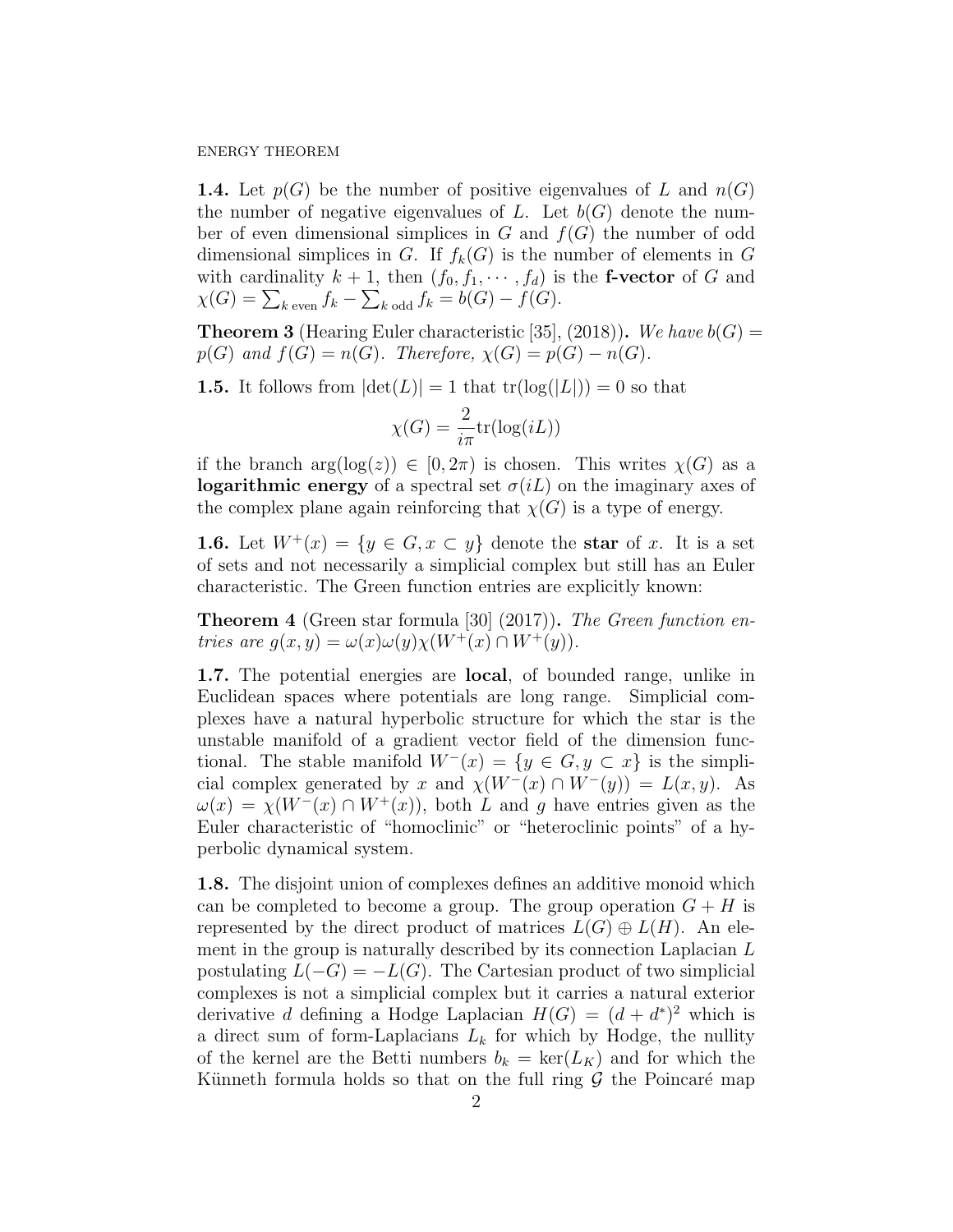$p(G) = b_0 t + b_1 t^2 + \dots + b_d t^d$  is a ring homomorphism to polynomials. The spectrum of the Hodge Laplacian is not compatible in general with multiplication. It is however with the connection Laplacian:

Theorem 5 (Tensor algebra representation [33], (2017)). The map  $G \to L(G)$  is a representation of the ring G in a tensor algebra of finite dimensional invertible matrices.

**1.9.** The connection Laplacian  $L(G)$  acts on the same Hilbert space than  $H(G)$ . The multiplication of complexes defines a strong product for the corresponding connection graphs and the tensor product of the connection Laplacians  $L(G)$ . It follows that when adding two simplicial complexes, the spectrum is the union of the spectra as for "independent quantum mechanical processes". When multiplying two complexes, then the spectra of L multiply and are mathematically described in the same way than multi-particle states appear in physics.

### 2. Examples

2.1. There are various ways to build simplicial complexes: any finite set of finite non-empty sets A generates a complex  $G = \{x \subset y \mid x \neq 0\}$  $\emptyset, y \in A$ . Given a complex G, the k-skeleton of G is the set of subsets of G of dimension  $\leq k$ . A finite simple graph  $(V, E)$  generates the Whitney complex  $G = \{x \subset V \mid \forall a, b \in x, (a, b) \in E\}$ , where the simplices are the vertex sets  $V(K)$  of complete subgraphs K of  $(V, E)$ . The Whitney complex is also known under the name **clique complex**. Its dual is the independence complex, in which the simplices are the independent sub-sets of  $V$ . An other example of a complex defined on a graph is the **graphic matroid**  $G = \{x \in E \mid x \text{ generates a forest}\}$ in  $(V, E)$ .

**2.2.** Example 1) The set of sets  $A = \{(1, 2, 3), (2, 3, 4)\}\$ generates the complex  $G = \{(1), (2), (3), (4), (1, 4), (1, 3), (2, 3), (3, 4), (1, 2, 3), (2, 3, 4)\}\$ which is the Whitney complex of the diamond graph. The f-vector is  $(4, 5, 2)$ , the Euler characteristic  $\chi(G) = 4 - 5 + 2 = 1$ , the Fermi characteristic  $(-1)^5 = -1$  which agrees with the determinant of L and the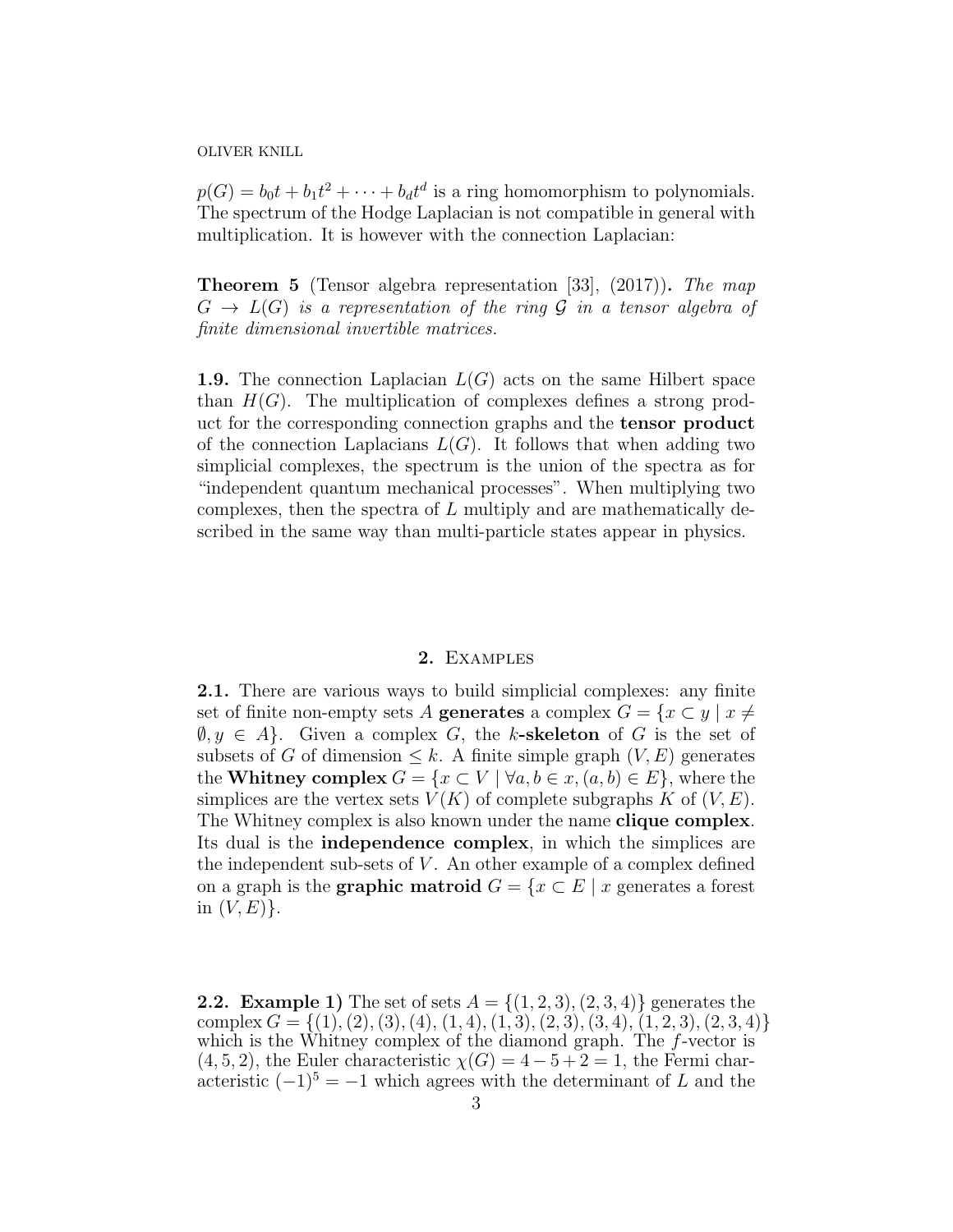determinant of  $g = L^{-1}$ 

|       |                | 0        | $\mathbf{0}$   | 0              | $\overline{0}$ | $\overline{0}$ | $-1$         | $\mathbf{0}$   | 0                | 1            | 0              |
|-------|----------------|----------|----------------|----------------|----------------|----------------|--------------|----------------|------------------|--------------|----------------|
|       | $\Omega$       | $\Omega$ |                | $\overline{0}$ | $\overline{0}$ | $-1$           | $-1$         | $\overline{0}$ | $-1$             | $\mathbf{1}$ | 1              |
|       | $\Omega$       |          | $\overline{0}$ | $\overline{0}$ | $^{-1}$        | $\overline{0}$ | $-1$         | $-1$           | $\mathbf{0}$     | $\mathbf{1}$ | 1              |
|       | $\Omega$       | $\theta$ | $\overline{0}$ | $\overline{0}$ | $\overline{0}$ | $\overline{0}$ | $-1$         | $\mathbf{0}$   | $\overline{0}$   | $\mathbf{0}$ | $\mathbf{1}$   |
|       | $\Omega$       | $\Omega$ | $-1$           | $\theta$       | $\overline{0}$ | $\mathbf{1}$   | $\mathbf{1}$ | $\overline{0}$ | $\overline{0}$   | $-1$         | $\theta$       |
| $g =$ | $\overline{0}$ | $-1$     | $\mathbf{0}$   | $\overline{0}$ | $\mathbf{1}$   | $\overline{0}$ | $\mathbf{1}$ | $\mathbf{0}$   | $\boldsymbol{0}$ | $-1$         | $\mathbf{0}$   |
|       | $-1$           | $-1$     | $-1$           | $^{-1}$        | 1              | $\mathbf{1}$   | $\mathbf{1}$ | 1              | 1                | $-1$         | $-1$           |
|       | 0              | $\Omega$ | $^{-1}$        | $\theta$       | $\overline{0}$ | $\overline{0}$ | $\mathbf{1}$ | $\overline{0}$ | $\mathbf{1}$     | $\mathbf{0}$ | $-1$           |
|       | $\Omega$       | $^{-1}$  | $\overline{0}$ | $\mathbf{0}$   | $\overline{0}$ | $\overline{0}$ | $\mathbf{1}$ | 1              | $\overline{0}$   | $\mathbf{0}$ | $-1$           |
|       | 1              |          | 1              | $\overline{0}$ | $-1$           | $-1$           | $^{-1}$      | $\overline{0}$ | 0                | $\mathbf{1}$ | $\overline{0}$ |
|       | $\Omega$       |          |                | 1              | $\overline{0}$ | $\Omega$       | $-1$         | $-1$           | $-1$             | $\mathbf{0}$ | $\mathbf{1}$   |

.

2.3. Example 2) Not every complex is a Whitney complex. The complex generated by  $A = \{\{1, 2\}, \{2, 3\}, \{3, 1\}\}\$ is

$$
G = C_3 = \{ \{1\}, \{2\}, \{3\}, \{1, 2\}, \{2, 3\}, \{3, 1\} \}
$$

which is the 1-skeleton complex  $C_3$  of of the triangle  $K_3$ . While  $K_3$  is the Whitney complex of a graph, the complex  $C_3$  is not. Its f-vector is  $(3,3)$  with Euler characteristic  $3-3=0$  and Fermi characteristic  $(-1)^3 = -1.$ 

| 1 1 0 0 1 1 0                                                                                |  |  |  | $\begin{bmatrix} -1 & -1 & -1 & 1 & 1 & 0 \end{bmatrix}$              |  |                                              |  |
|----------------------------------------------------------------------------------------------|--|--|--|-----------------------------------------------------------------------|--|----------------------------------------------|--|
|                                                                                              |  |  |  | $-1$ $-1$ $-1$ 1 0 1                                                  |  |                                              |  |
| $\begin{array}{ cccccccccccc }\n0 & 0 & 1 & 0 & 1 & 1 \\ 1 & 1 & 0 & 1 & 1 & 1\n\end{array}$ |  |  |  |                                                                       |  | $-1$ $-1$ $-1$ 0 1 1                         |  |
|                                                                                              |  |  |  |                                                                       |  | $1 \quad 1 \quad 0 \quad -1 \quad 0 \quad 0$ |  |
| 1 0 1 1 1 1                                                                                  |  |  |  | $1 \t 0 \t 1 \t 0 \t -1 \t 0$                                         |  |                                              |  |
|                                                                                              |  |  |  | $\begin{array}{ccccccccc} \n & 0 & 1 & 1 & 0 & 0 & -1 \n \end{array}$ |  |                                              |  |

We check  $\det(L) = -1$  and  $\sum_{x,y \in G} g(x,y) = 0$ . **Example 3)** If  $G = \{\{1, 2\}, \{1\}, \{2\}\}, H = \{\{1, 2\}, \{2, 3\}, \{1\}, \{2\}, \{3\}\}\$ then

| $L(G) = \begin{bmatrix} 1 & 1 & 1 \\ 1 & 1 & 0 \\ 1 & 0 & 1 \end{bmatrix}$ , $L(H) = \begin{bmatrix} 1 & 1 & 1 & 1 & 0 \\ 1 & 1 & 0 & 1 & 1 \\ 1 & 0 & 1 & 0 & 0 \\ 1 & 1 & 0 & 1 & 0 \\ 0 & 1 & 0 & 0 & 1 \end{bmatrix}$ |  |
|---------------------------------------------------------------------------------------------------------------------------------------------------------------------------------------------------------------------------|--|

with  $\det(L(G)) = -1$  and  $\det(L(H)) = 1$ . The eigenvalues of  $L(G)$  are with  $\det(L(G)) = -1$  and  $\det(L(H)) = 1$ . The eightarrow  $\{1 + \sqrt{2}, 1, 1 - \sqrt{2}\}$ , the eigenvalues of  $L(H)$  are

$$
\sigma(L(H)) = \left\{ \frac{1}{2} \left( 3 + \sqrt{13} \right), \frac{1}{2} \left( 1 + \sqrt{5} \right), 1, \frac{1}{2} \left( 1 - \sqrt{5} \right), \frac{1}{2} \left( 3 - \sqrt{13} \right) \right\} .
$$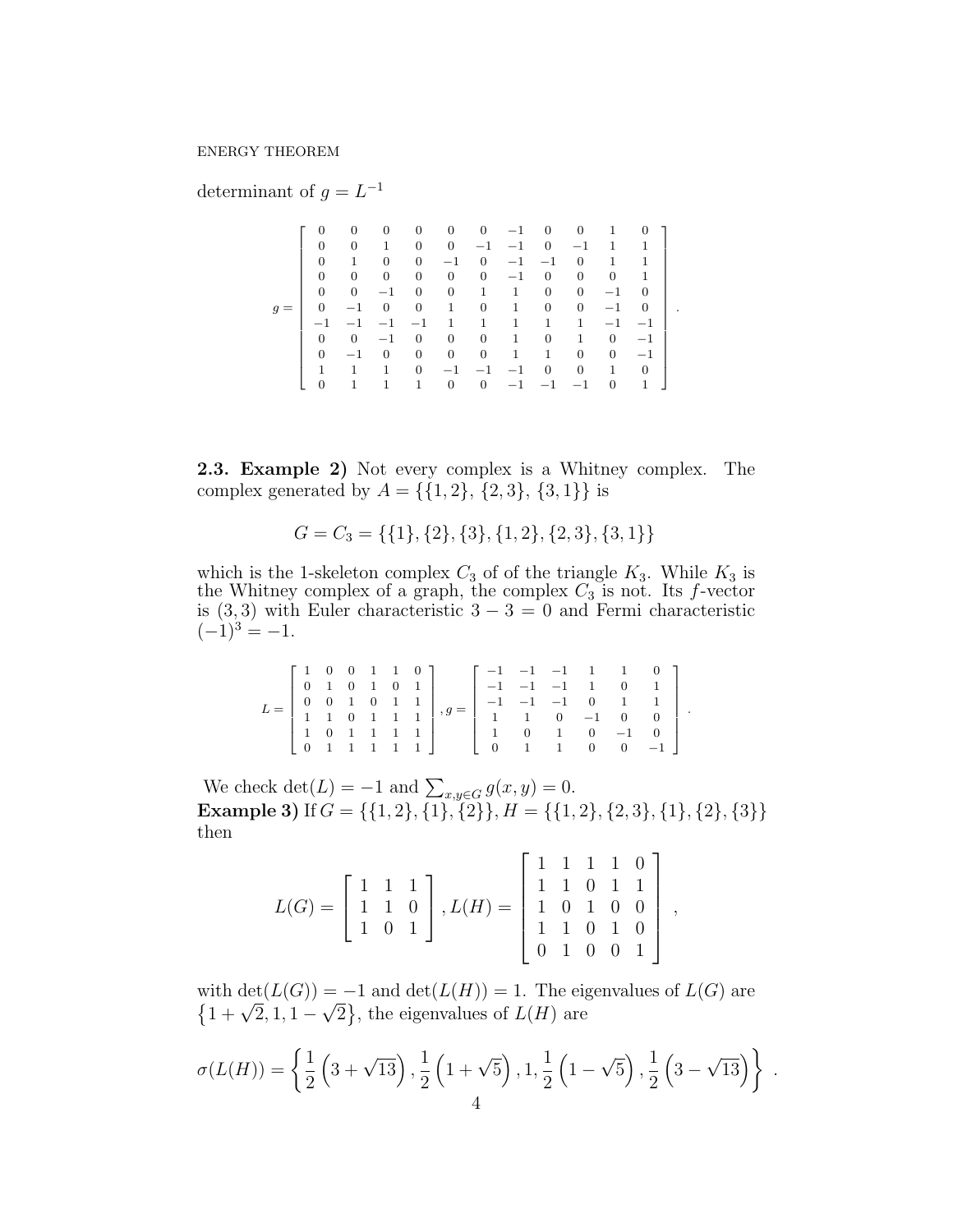The product complex  $G \times H$  as as a connection Laplacian the tensor product of  $L(G)$  and  $L(H)$  which is

|   | 1            | 1                | 1 | $\theta$ | 1 | 1 | 1 | 1 | $\theta$ | 1              | 1 | 1              | 1 | $^{\circ}$ |  |
|---|--------------|------------------|---|----------|---|---|---|---|----------|----------------|---|----------------|---|------------|--|
| 1 | 1            | $\Omega$         | 1 | 1        | 1 | 1 | 0 | 1 | 1        | 1              | 1 | 0              | 1 | 1          |  |
| 1 | 0            | 1                | 0 | 0        | 1 | 0 | 1 | 0 | 0        | 1              | 0 | 1              | 0 | 0          |  |
| 1 | 1            | 0                | 1 | 0        | 1 | 1 | 0 | 1 | 0        | 1              | 1 | 0              | 1 | 0          |  |
| 0 | 1            | 0                | 0 | 1        | 0 | 1 | 0 | 0 | 1        | 0              | 1 | $\overline{0}$ | 0 | 1          |  |
| 1 | 1            | 1                | 1 | 0        | 1 | 1 | 1 | 1 | 0        | 0              | 0 | $\theta$       | 0 | 0          |  |
| 1 | $\mathbf{1}$ | 0                | 1 | 1        | 1 | 1 | 0 | 1 | 1        | 0              | 0 | 0              | 0 | 0          |  |
| 1 | 0            | 1                | 0 | 0        | 1 | 0 | 1 | 0 | 0        | $\overline{0}$ | 0 | 0              | 0 | 0          |  |
| 1 | 1            | 0                | 1 | 0        | 1 | 1 | 0 | 1 | 0        | 0              | 0 | 0              | 0 | 0          |  |
| 0 | 1            | $\overline{0}$   | 0 | 1        | 0 | 1 | 0 | 0 | 1        | $\overline{0}$ | 0 | $\theta$       | 0 | 0          |  |
| 1 | 1            | 1                | 1 | 0        | 0 | 0 | 0 | 0 | 0        | 1              | 1 | $\mathbf 1$    | 1 | 0          |  |
| 1 | 1            | $\boldsymbol{0}$ | 1 | 1        | 0 | 0 | 0 | 0 | 0        | 1              | 1 | 0              | 1 | 1          |  |
| 1 | 0            | 1                | 0 | 0        | 0 | 0 | 0 | 0 | 0        | 1              | 0 | 1              | 0 | 0          |  |
| 1 | 1            | $\overline{0}$   | 1 | 0        | 0 | 0 | 0 | 0 | 0        | 1              | 1 | 0              | 1 | 0          |  |
| 0 | 1            | 0                | 0 | 1        | 0 | 0 | 0 | 0 | 0        | 0              | 1 | 0              | 0 | 1          |  |

The tensor product of  $L(H)$  with  $L(G)$  is conjugated to it

|   | 1                | 1                | 1              |                  | 1              | 1                | 1                | 1                | 1                | 1                | T                | 0              | $^{(1)}$       |                  |
|---|------------------|------------------|----------------|------------------|----------------|------------------|------------------|------------------|------------------|------------------|------------------|----------------|----------------|------------------|
| 1 | 1                | 0                | 1              | 1                | 0              | 1                | 1                | 0                | 1                | 1                | $\overline{0}$   | 0              | 0              | $\left( \right)$ |
| 1 | 0                | 1                | 1              | 0                | 1              | 1                | 0                | 1                | 1                | 0                | 1                | 0              | 0              | $\left( \right)$ |
| 1 | 1                | 1                | 1              | 1                | 1              | 0                | $\overline{0}$   | $\overline{0}$   | 1                | 1                | 1                | 1              | 1              | 1                |
| 1 | 1                | 0                | 1              | 1                | 0              | 0                | 0                | 0                | 1                | 1                | 0                | 1              | 1              |                  |
| 1 | $\overline{0}$   | 1                | 1              | $\overline{0}$   | $\mathbf{1}$   | $\overline{0}$   | $\overline{0}$   | $\boldsymbol{0}$ | 1                | 0                | 1                | 1              | $\overline{0}$ | 1                |
| 1 | 1                | 1                | 0              | 0                | 0              | 1                | 1                | 1                | $\overline{0}$   | $\overline{0}$   | 0                | 0              | $\overline{0}$ | $\left( \right)$ |
| 1 | 1                | 0                | $\overline{0}$ | $\overline{0}$   | $\overline{0}$ | 1                | $\mathbf 1$      | $\boldsymbol{0}$ | $\boldsymbol{0}$ | $\boldsymbol{0}$ | 0                | $\overline{0}$ | $\overline{0}$ | 0                |
| 1 | $\overline{0}$   | 1                | 0              | 0                | 0              | 1                | $\overline{0}$   | 1                | 0                | $\overline{0}$   | 0                | 0              | $\overline{0}$ | $\left( \right)$ |
| 1 | 1                | 1                | 1              | 1                | 1              | $\overline{0}$   | $\boldsymbol{0}$ | $\boldsymbol{0}$ | $\mathbf{1}$     | 1                | 1                | $\overline{0}$ | $\overline{0}$ | 0                |
| 1 | 1                | 0                | 1              | 1                | 0              | 0                | 0                | 0                | 1                | 1                | 0                | 0              | 0              | $\theta$         |
| 1 | 0                | 1                | 1              | 0                | 1              | 0                | 0                | 0                | 1                | 0                | 1                | $\overline{0}$ | $\overline{0}$ | $\left( \right)$ |
| 0 | 0                | $\left( \right)$ | 1              | 1                | 1              | 0                | 0                | 0                | 0                | 0                | 0                | 1              | 1              | 1                |
| 0 | $\left( \right)$ | $\left( \right)$ | 1              | 1                | 0              | 0                | 0                | 0                | 0                | 0                | 0                | 1              | 1              | $\left( \right)$ |
| 0 | $\left( \right)$ | 0                | 1              | $\left( \right)$ | 1              | $\left( \right)$ | $\left( \right)$ | 0                | 0                | $\left( \right)$ | $\left( \right)$ | 1              | 0              | 1                |

.

The eigenvalues of the tensor product are the products  $\lambda_j \mu_k$ , where  $\lambda_j \in \sigma(L(G))$  and  $\mu_j \in \sigma(L(H))$ .

**2.4. Example 4)** Here is an example of a graphic matroid. If  $(V, E)$  =  $({1, 2, 3, 4}, { (14), (12), (13), (23), (34)} = {a, b, c, d, e}$  is the diamond graph, then  $\{(a, b, c), (a, b, d), (a, b, e), (a, c, d), (a, d, e), (b, c, e), (b, d, e),\}$  $(c, d, e)$  is a list of spanning trees and  $G = \{(a), (b), (c), (d), (e), (a, b),\}$  $(a, c), (a, d), (a, e), (b, c), (b, d), (b, e), (c, d), (c, e), (d, e), (a, b, c),$  $(a, b, d), (a, b, e), (a, c, d), (a, d, e), (b, c, e), (b, d, e), (c, d, e)$  is the graphic matroid of the diamond graph. It has the  $f$ -vector  $(5, 10, 8)$  and Euler characteristic G. The  $(23 \times 23)$ -matrix L has the inverse whose entries add up to 3.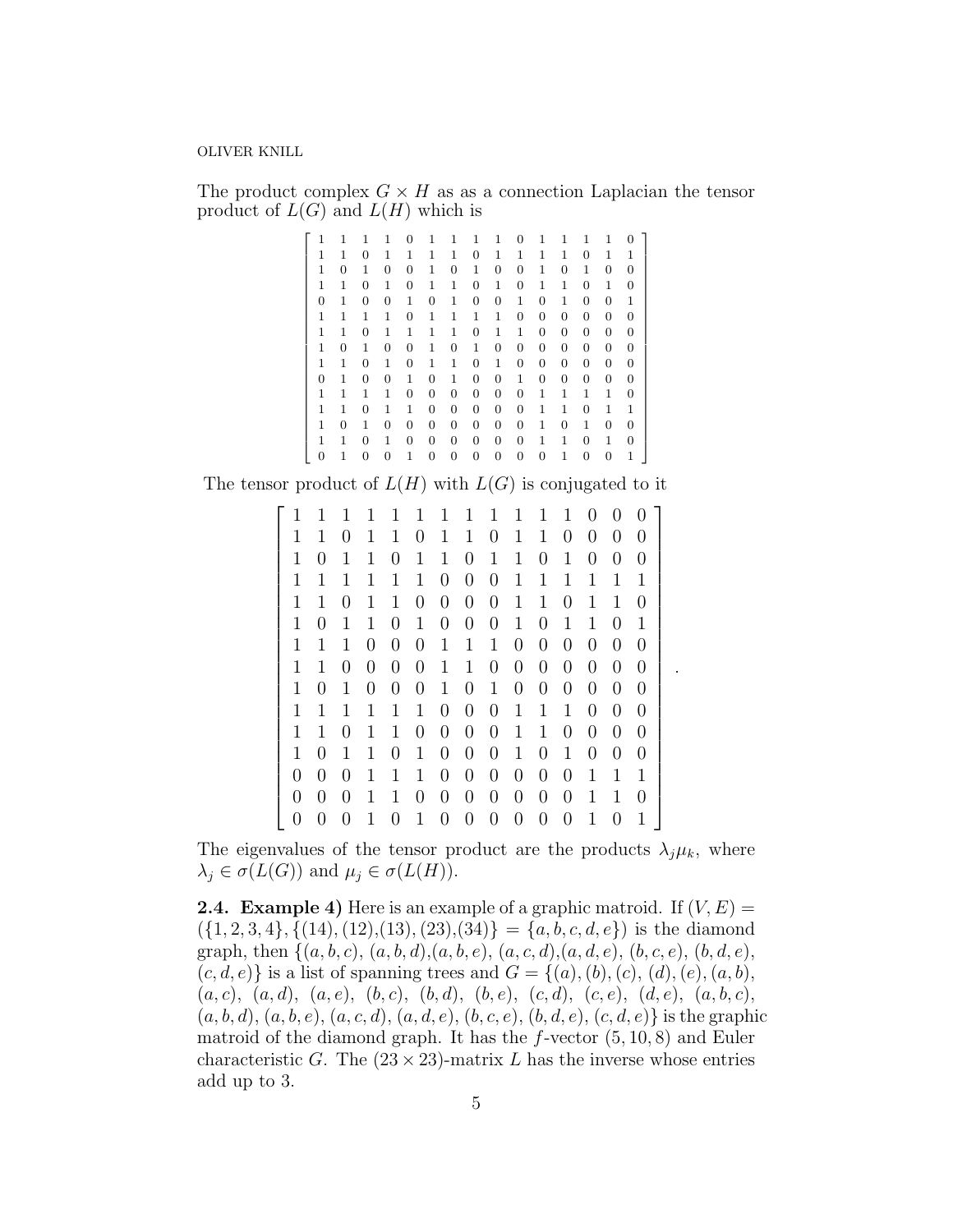**2.5. Example 5)** If  $G = \{\{1, 2\}, \{1\}, \{2\}\}\$ is the set of non-empty subsets of a two point set, then  $n = 3$ ,  $b = 2$ ,  $f = 1$  and  $\chi(G) = 2 - 1 =$ 1. The matrices  $L$  and  $g$  are

$$
L = \begin{bmatrix} 1 & 1 & 1 \\ 1 & 1 & 0 \\ 1 & 0 & 1 \end{bmatrix}, g = \begin{bmatrix} -1 & 1 & 1 \\ 1 & 0 & -1 \\ 1 & -1 & 0 \end{bmatrix}.
$$

We see that  $n = 3, b = 2, f = 1$  and  $\chi(G) = 1, \phi(G) = -1$ . We check  $\sum_{x,y} g(x,y) = 1$ . The is also  $\chi(G) = b - f$ . The Fermi characteristic  $\phi(G) = 1^{b}(-1)^{f} = (-1)^{f} = -1$  agrees with  $\det(L) = -1$ .

**2.6.** Example 6) If G is the diamond graph complex generated by the set  $A = \{(1, 2, 3), (2, 3, 4)\}\,$ , then the connection matrix and its inverse are (using  $a = -1$  for typographical reasons):

| $\Gamma$ 1 0 0 |                     |                             | $\overline{0}$ | 1 1 0                       |           | $\sim 0$     | $0\quad 1$     |              | $\overline{0}$        |       | $\begin{bmatrix} 0 & 0 \end{bmatrix}$ |                     | $\mathbf{0}$                        | $\overline{0}$ |                                  |                |                     | $0 \quad 0 \quad a \quad 0 \quad 0$                 |              | $\mathbf{1}$   | $\sim 0$       |
|----------------|---------------------|-----------------------------|----------------|-----------------------------|-----------|--------------|----------------|--------------|-----------------------|-------|---------------------------------------|---------------------|-------------------------------------|----------------|----------------------------------|----------------|---------------------|-----------------------------------------------------|--------------|----------------|----------------|
|                | $0\quad1$           | 0 0 1 0 1 1 0               |                |                             |           |              |                | $\mathbf{1}$ |                       |       |                                       | $0 \quad 0 \quad 1$ |                                     |                |                                  |                |                     | $0 \quad 0 \quad a \quad a \quad 0 \quad a \quad 1$ |              |                |                |
| $\Omega$       | $0\quad1$           |                             | $\overline{0}$ | $0 \quad 1 \quad 1 \quad 0$ |           |              | $\mathbf{1}$   | $\mathbf{1}$ |                       |       |                                       | $0 \quad 1 \quad 0$ |                                     | $\overline{0}$ |                                  |                |                     | $a \quad 0 \quad a \quad a \quad 0$                 |              | $\blacksquare$ |                |
|                |                     | $0 \quad 0 \quad 0 \quad 1$ |                | $0\quad 0\quad 0$           |           | 1 1          |                | - 0          |                       |       |                                       | $0\quad 0\quad 0$   |                                     | $\mathbf{0}$   | $\begin{array}{c} 0 \end{array}$ |                |                     | $0 \quad a \quad 0 \quad 0$                         |              | $\overline{0}$ |                |
|                | $1 \quad 1$         | $\overline{0}$              | $\overline{0}$ |                             | 1 1 1 1 0 |              |                | -1           |                       |       |                                       |                     | $0 \quad 0 \quad a \quad 0$         |                | $\overline{0}$                   |                |                     | 1 1 0 0                                             |              | $\overline{a}$ | - 0            |
|                |                     |                             |                |                             |           |              |                |              | 1 0 1 0 1 1 1 0 1 1 1 | $q =$ |                                       |                     |                                     |                |                                  |                |                     | 0 a 0 0 1 0 1 0 0                                   |              | $\overline{a}$ | - 0            |
|                |                     | $0 \t1 \t1 \t0$             |                | 1 1 1 1 1                   |           |              |                | $\mathbf{1}$ |                       |       |                                       |                     |                                     |                |                                  |                |                     | a a a a 1 1 1 1 1 a                                 |              |                | $\alpha$       |
|                | $0\quad1$           | 0 1 1 0 1 1 1 1             |                |                             |           |              |                |              |                       |       |                                       |                     |                                     |                |                                  |                |                     | 0 0 a 0 0 0 1 0 1 0                                 |              |                | $\alpha$       |
|                |                     | 0 0 1 1 0 1 1 1 1           |                |                             |           |              |                | $\mathbf{1}$ |                       |       |                                       |                     | $0 \quad a \quad 0 \quad 0 \quad 0$ |                |                                  |                | $0 \quad 1 \quad 1$ |                                                     | $\mathbf{0}$ | $\overline{0}$ | $\alpha$       |
|                | $1 \quad 1 \quad 1$ |                             | $\overline{0}$ | 1 1 1                       |           | $\mathbf{1}$ | $\blacksquare$ | $\mathbf{1}$ |                       |       |                                       | $1 \t1 \t1$         |                                     | $\overline{0}$ |                                  |                |                     | $a \quad a \quad a \quad 0 \quad 0$                 |              | $\overline{1}$ | $\overline{0}$ |
| $\overline{0}$ |                     |                             |                |                             |           |              |                |              |                       |       | $\overline{0}$                        |                     |                                     |                | $\Omega$                         | $\overline{0}$ |                     | $a \quad a \quad a$                                 |              | $\overline{0}$ |                |

The entries of g add up to 1 which is the Euler characteristic  $\chi(G)$  of G.

**2.7. Example 7)** The set  $A = \{(1, 2), (2, 3), (3, 1)\}\$  generates a 1dimensional complex which is not the Whitney complex of a graph. It is the smallest 1-dimensional sphere in the category of simplicial complexes. We have  $n = 6, b = 3, f = 3$  and  $\chi(G) = 3 - 3 = 0$ . The matrices are

| $\begin{bmatrix} 1 & 0 & 0 & 1 & 0 & 1 \end{bmatrix}$ |  |  |                         |  |  |  | $\begin{bmatrix} -1 & -1 & -1 & 1 & 0 & 1 \end{bmatrix}$ |  |
|-------------------------------------------------------|--|--|-------------------------|--|--|--|----------------------------------------------------------|--|
| $\begin{bmatrix} 0 & 1 & 0 & 1 & 1 & 0 \end{bmatrix}$ |  |  |                         |  |  |  | $-1$ $-1$ $-1$ 1 1 0                                     |  |
|                                                       |  |  | $0 \t0 \t1 \t0 \t1 \t1$ |  |  |  | $-1$ $-1$ $-1$ 0 1 1                                     |  |
| 1 1 0 1 1 1                                           |  |  |                         |  |  |  | $1 \quad 1 \quad 0 \quad -1 \quad 0 \quad 0$             |  |
|                                                       |  |  |                         |  |  |  | $\begin{bmatrix} 0 & 1 & 1 & 0 & -1 & 0 \end{bmatrix}$   |  |
| 1 0 1 1 1 1                                           |  |  |                         |  |  |  | $1 \t 0 \t 1 \t 0 \t 0 \t -1$                            |  |

.

# 3. POINCARÉ-HOPF

**3.1.** Every simplicial complex G defines a finite simple graph  $G_1$  =  $(V, E)$ , where V consists of the sets of G and where two vertices in V are connected by an edge if one is contained in the other as an element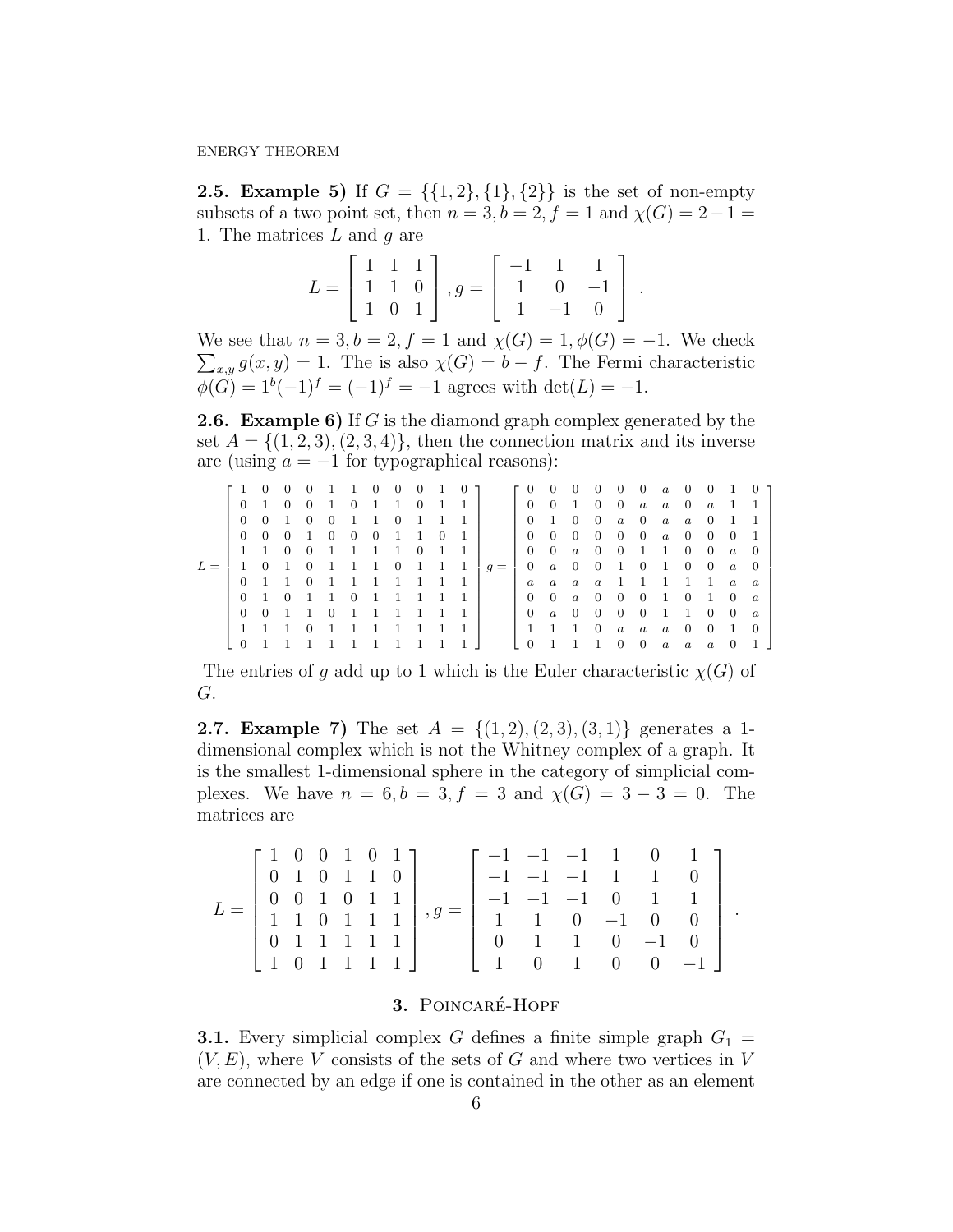in G. The Whitney complex of this graph is called the Barycentric **refinement**  $G_1$  of G. One can define the Barycentric refinement also as the subset  $G_1$  of the power set  $2^G$ , where each simplex  $A \in G_1$  has the property that if  $x, y \in A$  then either  $x \subset y$  or  $y \subset x$ , where the subset relation refers to the elements  $x, y$  of  $G_1$  as subsets of  $G$ .

**3.2.** A function  $f: G \to \mathbb{R}$  defines a function on the vertex set of the Barycentric refinement  $G_1$ . Let  $S(x)$  denote the **unit sphere** of x: it consists of all simplices  $y$  in  $G$  which are either strictly contained in x or all simplices y which strictly contain x. The set of sets  $S(x)$ is not a simplicial complex, but it defines a subgraph of  $G_1$ , which carries a Whitney complex which is a simplicial complex. The following Poincaré-Hopf theorem applies for general graphs  $(V, E)$  and not only for graphs  $G_1$  defined by simplicial complexes.

**3.3.** A function  $f : G \to \mathbb{R}$  is **locally injective** if  $f(x) \neq f(y)$  for any in  $G_1$  connected pair  $x, y$  in  $G_1$ . A locally injective function is also called a **coloring** of  $G_1$  meaning that every set  $\{f = c\}$  is independent. Define the **index**  $i_f(x) = 1 - \chi(\overline{S_f})$  $\int_{f}^{-}(x)$ , where  $S_f^{-}$  $\bar{f}_f(x)$  is the sub-complex of all  $y \in S(x) \subset G_1$  with  $y \subset x$ .

**Lemma 1** (Poincaré-Hopf, [22] 2012).  $\chi(G) = \sum_x i_f(x)$  for a locally injective f.

*Proof.* The formula holds in general for any finite simple graph  $G =$  $(V, E)$  with locally injective function f defined on V. To prove it, use induction with respect to the number  $n$  of vertices. Take a vertex  $v \in G$  for which f is locally maximal. Let H be the subgraph with v and connections taken away. Since  $\chi$  is a valuation, we have  $\chi(G)$  =  $\chi(H) + \chi(B(x)) - \chi(S(x))$ . Because  $\chi(B(x)) = 1$  and  $\chi(S(x)) =$  $\chi(S_{\tt f}^-)$  $f_{f}(x)$  and by the induction assumption  $\chi(H) = \sum_{y} i_{f}(y)$  we have  $\chi(G) = \sum_{y \neq x} i_f(y) + i_f(x)$ . We have used that that in a graph, for any vertex v the unit ball  $B(v)$  has Euler characteristic 1.

**3.4.** If  $G_1$  is the Barycentric refinement of a complex  $G$ , one can look at the function  $f(x) = \dim(x)$ . It is a coloring with a minimal number of colors as the chromatic number is equal to the clique number. The set  $S^{-}(x)$  is now a sphere complex as it is the boundary of the simplex x. Its Euler characteristic is either 0 or 2.

**3.5.** In the case  $f(x) = \dim(x)$ , we have  $i_f(x) = \omega(x)$  as it is the genus of the sphere complex  $S^-(x)$ . Poincaré-Hopf now tells that  $\chi(G_1) = \chi(G)$ . The fact that Euler characteristic is a combinatorial invariant follows also from the explicit relation between the f-vectors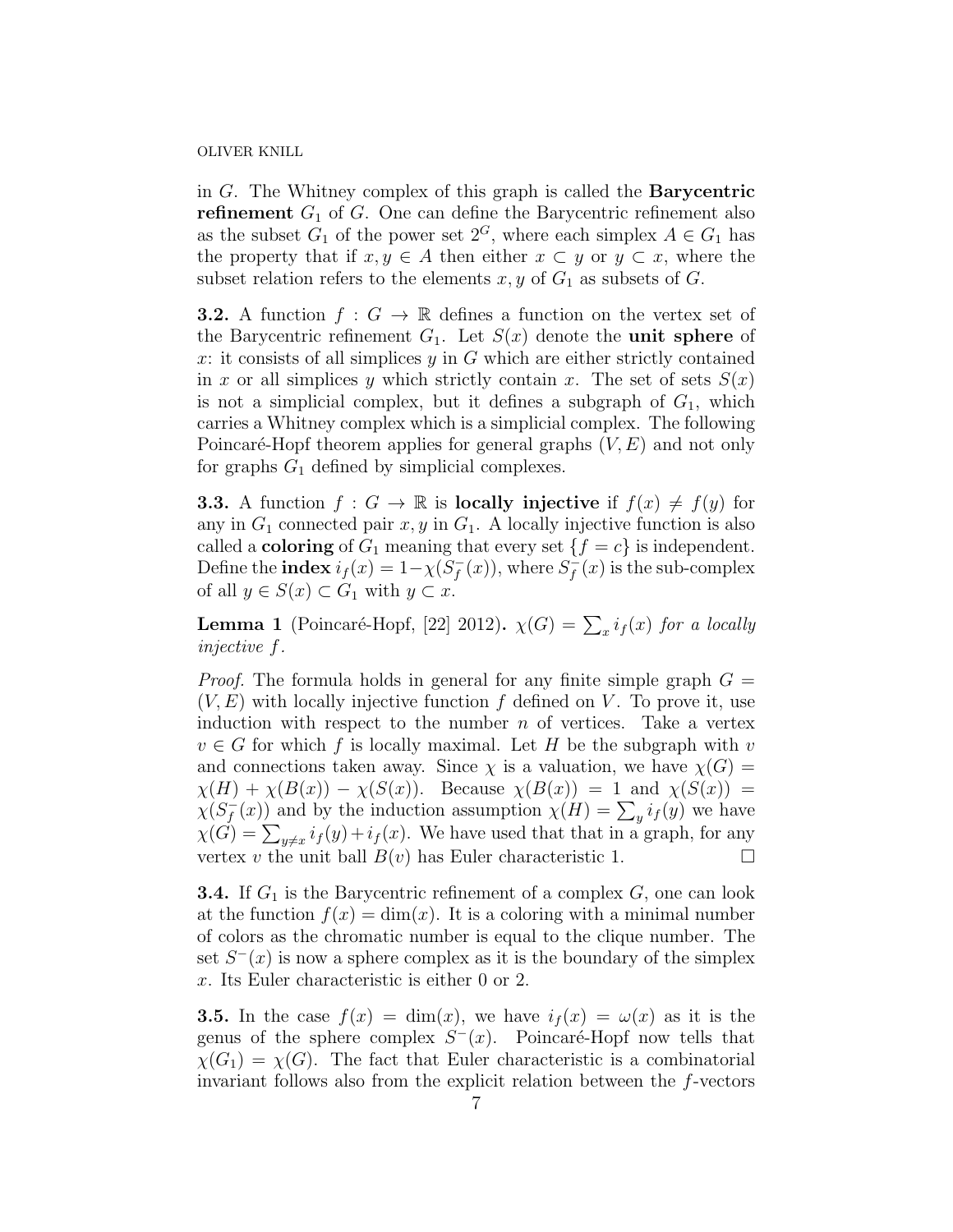of  $G$  and  $G_1$ . The f-vector gets multiplied with the Barycentric refinement operator  $A = i!S(j,i)$ , where  $S(j,i)$  are the **Stirling numbers** of the second kind. As the transpose  $A<sup>T</sup>$  has a unique eigenvector  $(1, -1, 1, -1, ...)$  with eigenvalue 1, the Euler characteristic is the only valuation (linear functional on  $f$ -vectors) with the property that it is invariant under Barycentric refinements. Poincaré-Hopf confirms in particular that  $\chi$  is invariant under refinement.

3.6. For a generalization in which the Euler characteristic is replaced by the *f*-function  $f_G(t) = 1 + f_0 t + f_1 t^2 + \cdots + f_d t^{d+1}$ , see [38]. Given a locally injective function  $g$  on the vertex set of a graph, then one has  $f_G(t) = 1 + t \sum_{x \in V} f_{S_g(x)}(t).$ 

# 4. Gauss-Bonnet

**4.1.** If  $\Omega$  is the set of locally injective functions on G and A a  $\sigma$ -algebra on  $\Omega$  and P a probability measure on the measure space  $(\Omega, \mathcal{A})$  we have a probability space  $(\Omega, \mathcal{A}, P)$ . The **curvature** defined by this probability space is defined as the expectation  $K(x) = \mathbb{E}[i_f(x)]$ . It obviously satisfies the Gauss-Bonnet formula as it is an average of Poincaré-Hopf theorems:

**Corollary 1** (Gauss-Bonnet). 
$$
\chi(G) = \sum_{x \in G} K(x)
$$
.  
*Proof.* As  $\chi(G) = \sum_x i_f(x)$ , we have  $\chi(f) = \sum_x \mathbb{E}[i_f(x)]$ .

4.2. This is a cheap approach to Gauss-Bonnet and also holds for compact Riemannian manifolds M. There are probability spaces which produces Euler curvature used in the Gauss-Bonnet-Chern theorem. One can for example Nash embed M isometrically in an ambient Euclidean space  $E$ , then take the probability space of all linear functions in  $E$ . They produce a probability space of functions on  $M$ . A possibly different curvature is obtained by taking the normalized volume measure on M as P using the heat kernel functions  $\Omega = \{f_y(x) = [e^{-\tau L_0}]_{xy}\}$ where  $L_0$  is the Laplacian on scalars.

**4.3.** If  $\Omega = \prod_{x \in G} [-1, 1]$  and  $P = \prod_{x \in G} dx/2$  of if P is the uniform counting measure on all  $c$ -colorings, where  $c$  is the chromatic number, we get the Levitt curvature

$$
K(x) = \sum_{y,x \subset y} \frac{\omega(y)}{|y|} = 1 - \frac{V_0(x)}{2} + \frac{V_1(x)}{3} - \frac{V_2(x)}{4} \dots,
$$

where  $V_k(x)$  is the number of k-dimensional simplices in  $S(x)$ . In the 2-dimensional case, the curvature is  $K(x) = 1 - V_0/2 + V_1/3$  which is  $K(x) = 1 - \deg(x)/6$  in the case of a triangulation, a case known for a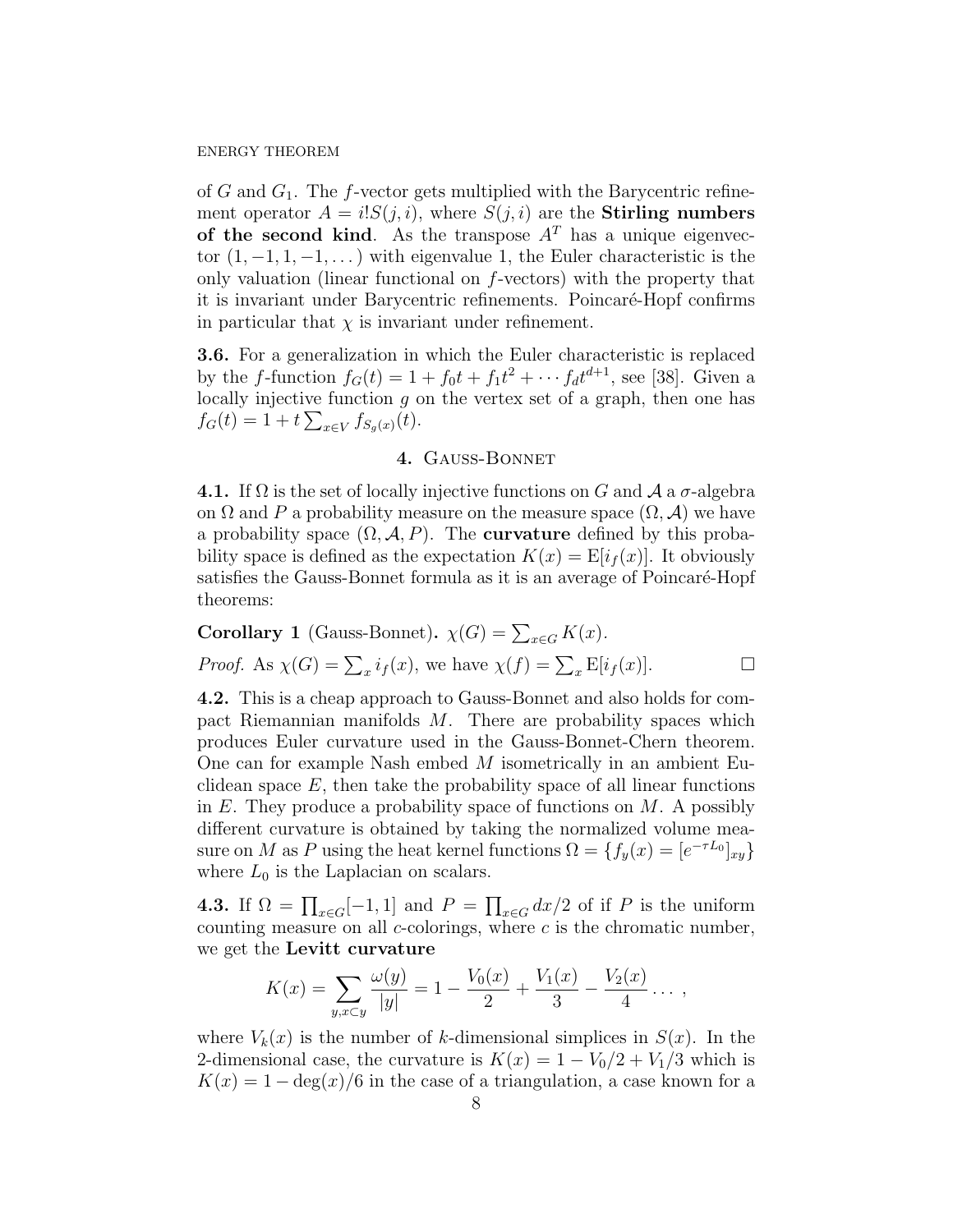long time. The general case appeared in [41]. It was rediscovered in a geometric setting in [20] where it was placed as a Gauss-Bonnet result. The integral theoretic picture of seeing curvature as an expectation of indices is adapted from integral geometry in the continuum [23, 26].

4.4. As for Poincaré-Hopf, also Gauss-Bonnet does not require the graph to be the Barycentric refinement of a complex. It holds for any finite simple graph. Both the index function  $i<sub>f</sub>(x)$  as well as the curvature function  $K(x)$  are defined on the vertices but unlike curvature, the index is always integer-valued. Poincaré-Hopf is even more general: let  $\phi$  be a map from the set  $V_1$  of vertices in the Barycentric refinement  $G_1$  to the set V of vertices in G. Now take the values  $\omega(x)$  on  $V_1$  which add up to Euler characteristic and place them to the vertex  $\phi(x)$ . If  $\phi(x) = \{v \in x \mid f(v) < f(w), \forall w \in x\}$  then we get Poincaré-Hopf. Taking a probability space of functions corresponds then to a probability space of transition maps, a Markov process. If we distribute the value  $\omega(x)$  equally to its zero-dimensional part, the Levitt version of Gauss-Bonnet results.

### 5. Abstract finite CW complexes

5.1. A finite abstract CW complex is a geometric, combinatorial object which like  $\Delta$ -sets or simplicial sets generalizes simplicial complexes. The definition does not tap into Euclidean structures like classical definition of CW-complexes. But it closely follows the definition used in the continuum. The constructive definition uses a gradual build-up which allows to make proofs easier. Any finite abstract simplicial complex is a CW complex but CW complexes are more general.

**5.2.** The empty complex  $0 = \{\}$  is declared to be a CW-complex and to be a (−1)-sphere. This complex does not contain any cell. To make an extension of a given a complex  $H$ , choose a sphere S within  $H$  and add a cell x which has S as the boundary. Given a complex H with  $n$ cells and a sub-complex K which is a d-sphere, we add a new  $(d+1)$ cell given as the join  $x = H + 1$ . The integer  $d + 1$  attached to the cell is the **dimension** of the cell. The cells in  $S(x)$  are declared to be a subset of x or contained in x. The maximal dimension of a cell x is the dimension of the CW complex.

**5.3.** The unit sphere  $S(x)$  of a cell x is the union of all cells either contained in  $x$  or all cells which contain  $x$ . A CW-complex  $G$  is called contractible, <sup>1</sup> if there exists a cell x which has a contractible unit

<sup>&</sup>lt;sup>1</sup>We identify here contractible and collapsible and would use the terminology "homotopic to 1" for the wider equivalence relation.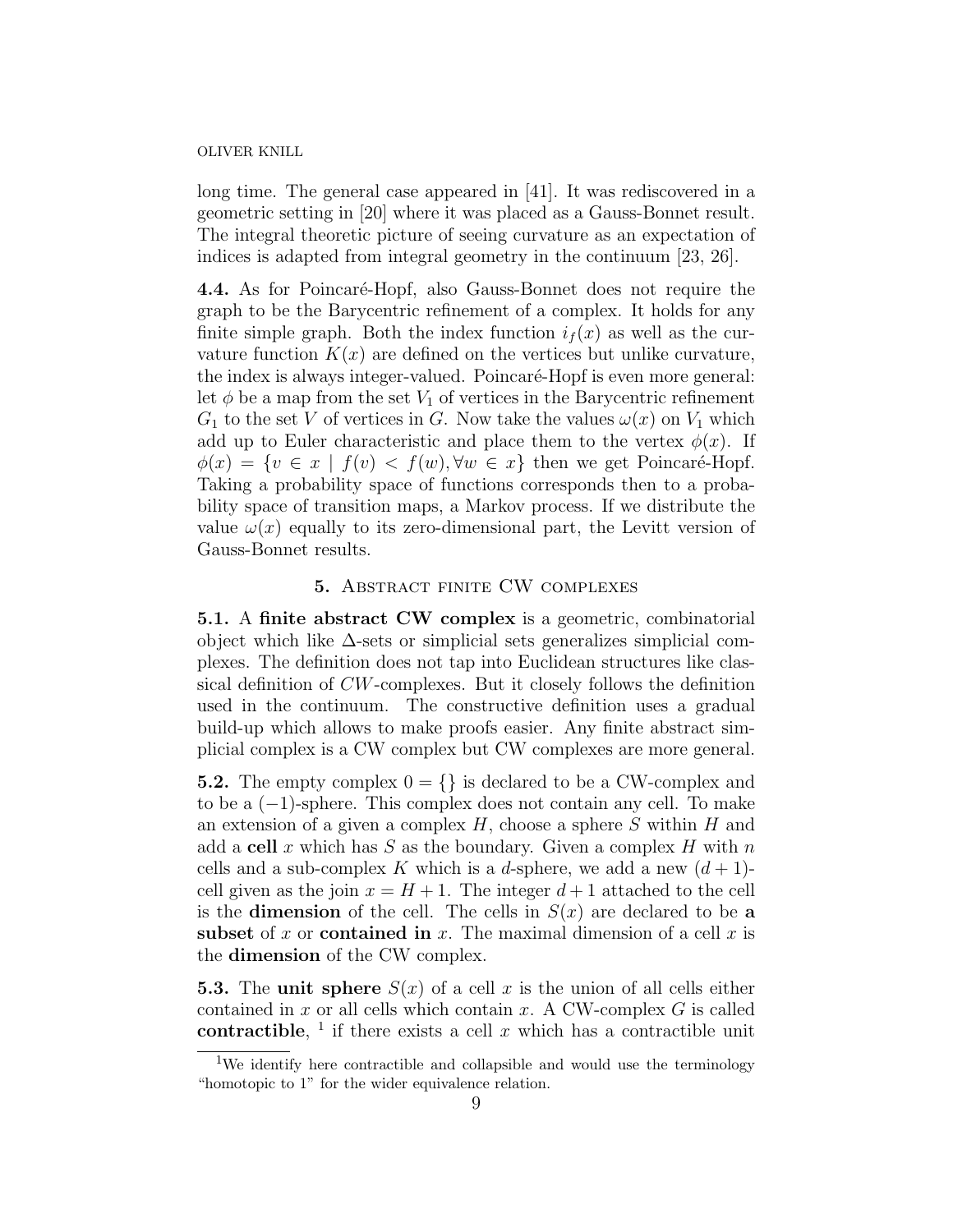sphere  $S(x)$  so that  $G \setminus x$  is contractible. To start of the inductive definition assume that the empty complex  $0 = \emptyset$  is a  $(-1)$ -dimensional sphere declared to be not contractible and that the 1-point complex  $1 = K_1$  is declared to be contractible. A CW-complex G of maximal dimension  $d$  is a  $d$ -sphere if it is a  $d$ -complex for which removing any single cell produces a contractible complex. A CW-complex G is a d-complex, if all unit spheres  $S(x)$  are  $(d-1)$ -spheres. We do not require a CW complex to be a d-complex.

**5.4.** A connection Laplacian  $L$  for a given CW complex is defined in the same way if we define two cells to intersect if they have a common subcell. Assume the connection Laplacian  $L$  for  $G$  has been constructed, the connection Laplacian L of the enlarged complex  $G + x$  is a  $(n +$ 1) × (n+1) matrix, where  $L(x, y) = L(y, x) = 1$  if  $y \cap (S(x) \cup \{x\}) \neq \emptyset$ and 0 else. In the case of a simplicial complex, which corresponds to the already given definition where  $L(x, y) = 1$  if x and y intersect and  $L(x, y) = 0$  else.

5.5. The Barycentric refinement of a CW complex  $G$  is the Whitney complex of a graph  $G_1$ . The cells of G are the vertices of  $G_1$  and two cells are connected, if one is contained in the other. The connection graph  $G'$  of G is the graph with the same vertices than  $G_1$ , but where two cells are connected if they intersect. We can write  $L = 1+A$ , where  $A$  is the adjacency matrix of  $G'$  so that the determinant of  $L$  is the Fredholm determinant of A.

5.6. When adding a cell to a complex, the Euler characteristic changes by  $\chi(H) \to \chi(G) = \chi(H) + (1 - \chi(S(x)))$ . We show in the over next section that the Fermi characteristic changes by  $\psi(H) \to \psi(G)$  $\psi(H)(1 - \chi(S(x))).$ 

### 6. VALUATIONS

**6.1.** A valuation X on a simplicial complex  $G$  is a real-valued function on the set of sub-complexes of  $G$  satisfying the **valuation property**  $X(A \cup B) + X(A \cap B) = X(A) + X(B)$  for all sub-complexes A, B. A complex is called **complete** if it is of the form  $G = 2^A \setminus \{\emptyset\}$  for some finite set A. Every simplex  $x \in G$  naturally defines a **complete** complex  $W^{-}(x) = \{y \neq \emptyset \mid y \subset x\}$ . There is an obvious bijection between complete sub=complexes of  $G$  and subsets of  $G$ . There is a difference however. Most notably, the empty complex  $0 = \emptyset$  is a complex but not a set=simplex in a simplicial complex. Some authors add the empty set  $\emptyset$  to any simplicial complex which leads to the **reduced**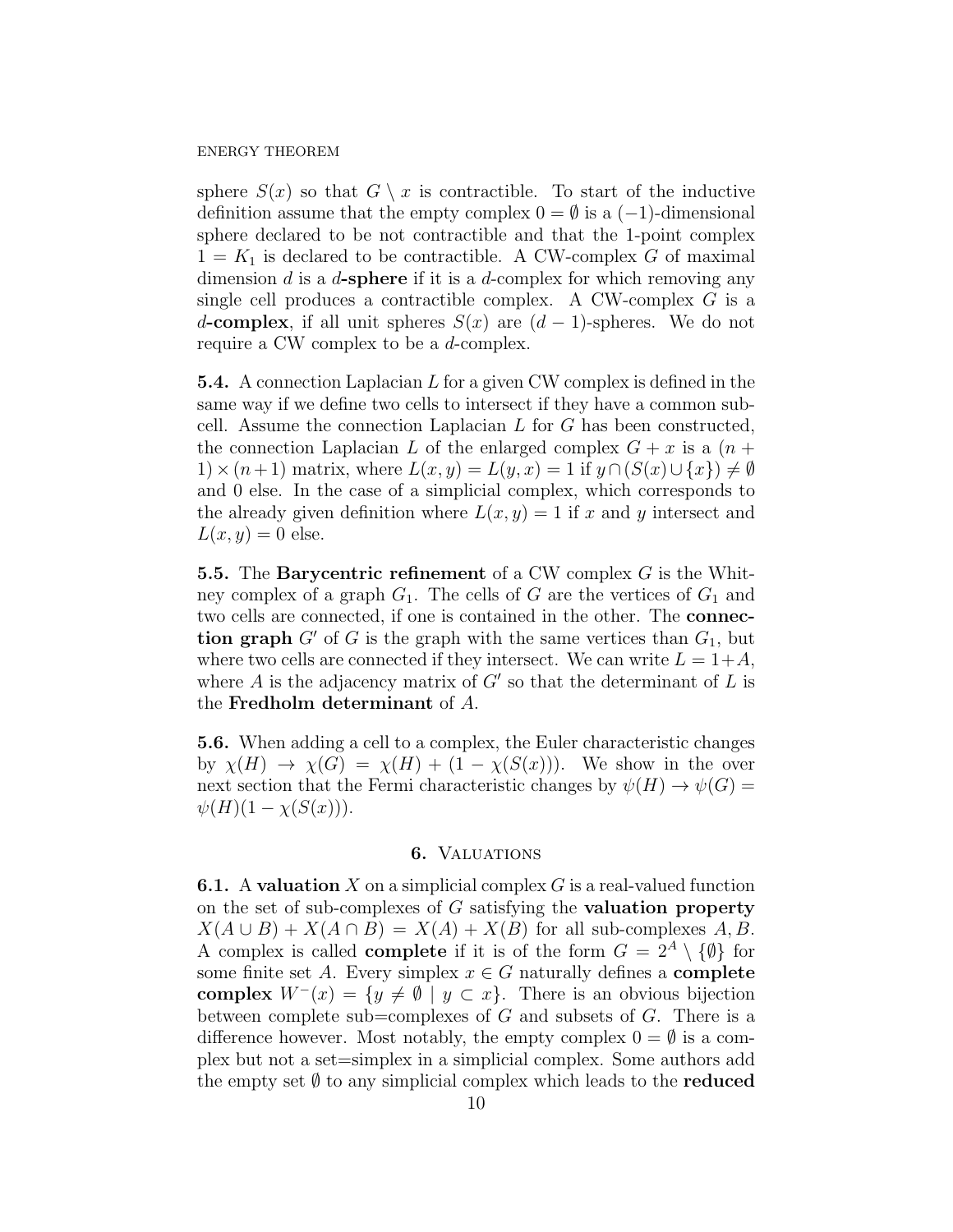Euler characteristic  $\chi(G) - 1$ , where the void  $\emptyset$  counts as a  $(-1)$ dimensional simplex. We prefer to avoid voids and see the empty-set as a (−1)-dimensional sphere of Euler characteristic 0 and not a simplex and  $1 - \chi(G)$  as a genus.

**Lemma 2.** A valuation X which satisfies  $X(A) = 1$  for every complete sub-complex A of G must be equal to the Euler characteristic of G.

Proof. Since the Euler characteristic of a complete complex is 1 we only have to show uniqueness. By the discrete Hadwiger theorem [19], any valuation is of the form  $X(A) = X \cdot f(A)$ , where  $f(A)$  is the f-vector of A and X is a vector. If G has maximal dimension d, then the space of valuations has dimension  $d + 1$ . If  $X(A) = 1$  for every complete graph, this means  $X \cdot \vec{f}(K_k) = 1$ , for the f-vectors  $\vec{f}(K_k)$  of  $K_k$ . But since these vectors form a basis in the vector space  $\mathbb{R}^{d+1}$ , we also have uniqueness and  $X = \chi$ .

6.2. We have defined a valuation only for simplicial complexes so far. For CW complexes, we can define a valuation to be a linear functional  $X(G) = \sum_i X_i f_i(G)$  on the f-vector  $(f_0(G), f_1(G), \ldots, f_d(G))$  of the complex, where  $f_k(G)$  counts the number of k-dimensional cells in G. The same definition applies for the Cartesian products of two simplicial complexes or for signed complexes by declaring  $X(-G) = -X(G)$  after extending the "disjoint union monoid" of simplicial complexes to a group.

# 7. PATHS

**7.1.** If A is the adjacency matrix of a graph  $\Gamma$ , the determinant  $\det(A)$ is a partition function or a "path integral", in which the underlying paths are fixed-point-free signed permutations of the vertices. The determinant generates **derangements**  $\pi$  for which  $x \to \pi(x) \to \pi(\pi(x)) \ldots$ defines oriented paths. The Fredholm determinant  $\zeta(\Gamma) = \det(1 + A)$ is a partition function for all oriented cyclic paths  $\pi$  in the graph as  $x \to \pi(x)$  can now also have pairs  $(a, b) \in E$  as transpositions and vertices  $v \in V$  as fixed points. In short,

$$
\det(1+A) = \sum_{\gamma} (-1)^{|\gamma|}
$$

summing over all one-dimensional oriented cyclic paths  $\gamma$  of  $\Gamma$  and where  $(-1)^{|\gamma|} = \text{sign}(\gamma) = \phi(\gamma)$ , the signature of the corresponding permutation, is also the Fermi number involving one-dimensional parts of  $\gamma$  if  $\gamma$  seen as a 1-dimensional complex.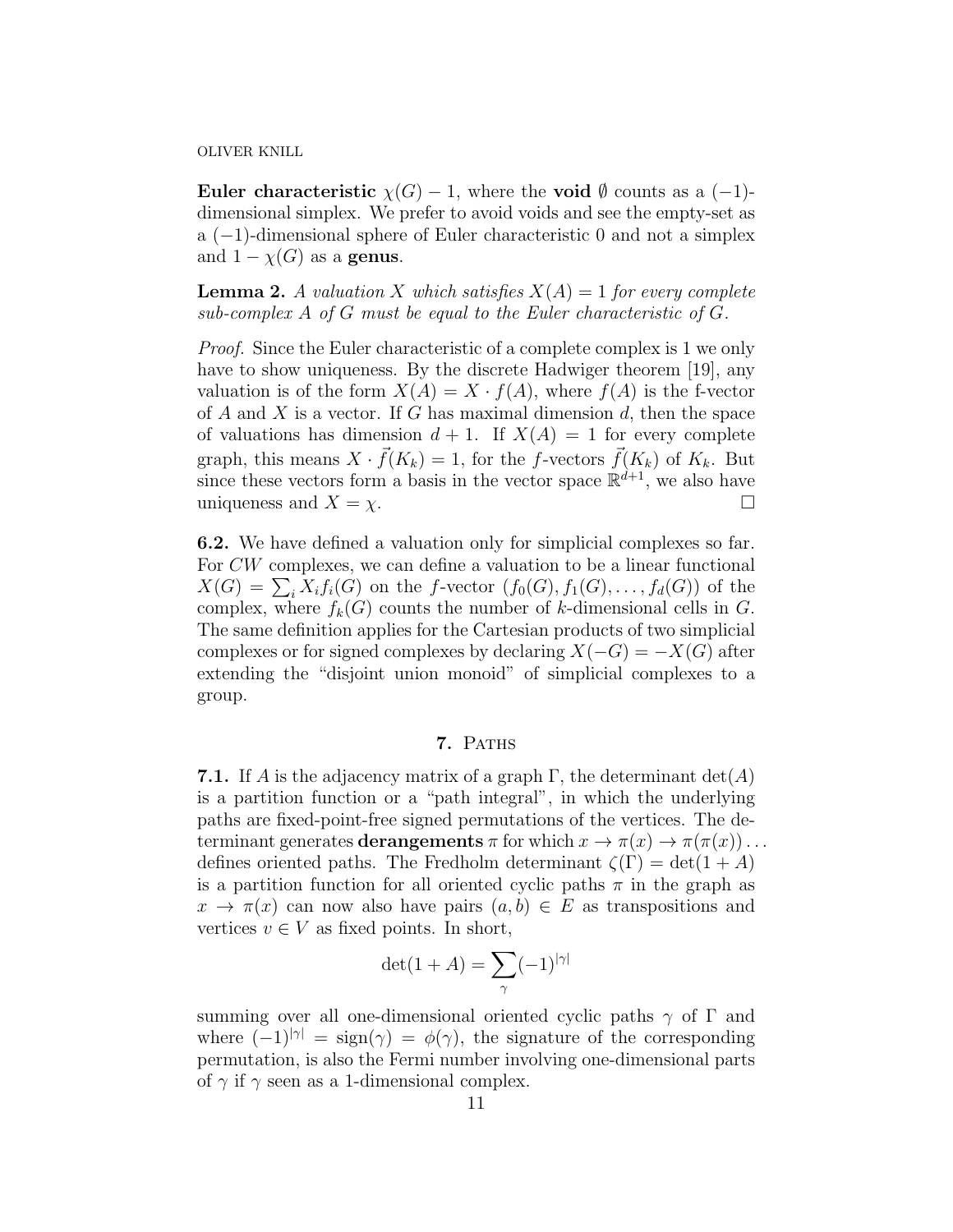**7.2.** The unimodularity theorem tells that if the graph  $\Gamma$  is the connection graph  $G'$  of a simplicial complex  $G$  and  $L$  is the connection Laplacian of  $G$ , then

$$
\det(L) = \sum_{\gamma \subset G} (-1)^{|\gamma|} = \prod_{x \in G} (-1)^{|x|-1} = \phi(G) .
$$

The energy theorem tells that the Euler characteristic is

$$
\sum_{x,y} L_{x,y}^{-1} = \sum_{x \in G} (-1)^{|x|-1} = \chi(G) .
$$

Cramer's determinant formula shows that the left hand side has a path interpretation too. In other words, both the determinant of  $L$  as well as the Euler characteristic of G have a path integral representation summing over one-dimensional closed oriented loops of the complex.

**7.3.** If per(A) is the **permanent** of A, then  $per(A)$  is the number derangements of the vertex set of the graph while  $per(1 + A)$  is the number of all **permutations** of the vertex set.. For  $G = K_n$ for example,  $per(1 + A(K_n))$  generates the **permutation sequence**  $1, 2, 6, 24, 120, 720, \ldots$  while the permanent of the adjacency matrix  $per(A(K_n))$  generates the **derangement sequence**  $0, 1, 2, 9, 44, 265, \ldots$ .

7.4. Every path has comes with a sign, the signature of its permutation. The unimodularity theorem assures that the number of even paths and the number of odd paths in a connection graph differ by 1. The following lemma will be used later. It is a special case of the muliplicative Poincaré-Hopf lemma. If G is a  $CW$ -complex and  $G_x = G + H x$  is the extended complex, then, we can look at the new connection graph  $G'_x = G' + _{H'} x$ .

**Lemma 3** (Fredholm extension lemma). If  $H$  is a complete subcomplex of G then  $\psi(G'+_{H'}x) = 0$ .

*Proof.* If H is a complete subcomplex of G, then it defines a vertex h in  $G'$ . If a path does not hit, then it can be paired with a path adding the  $hx$  path of length 2. If a path does hit, then it has to to hit a neighbor k which is also connected to x. We can now pair such a piece  $hk$  with the extended path hxk and again get a cancellation. How look at all paths which do hit h and do not hit hk etc. We see that the paths can be partitioned into a finite set of paths where each can be paired with an extended path with opposite sign.  $\square$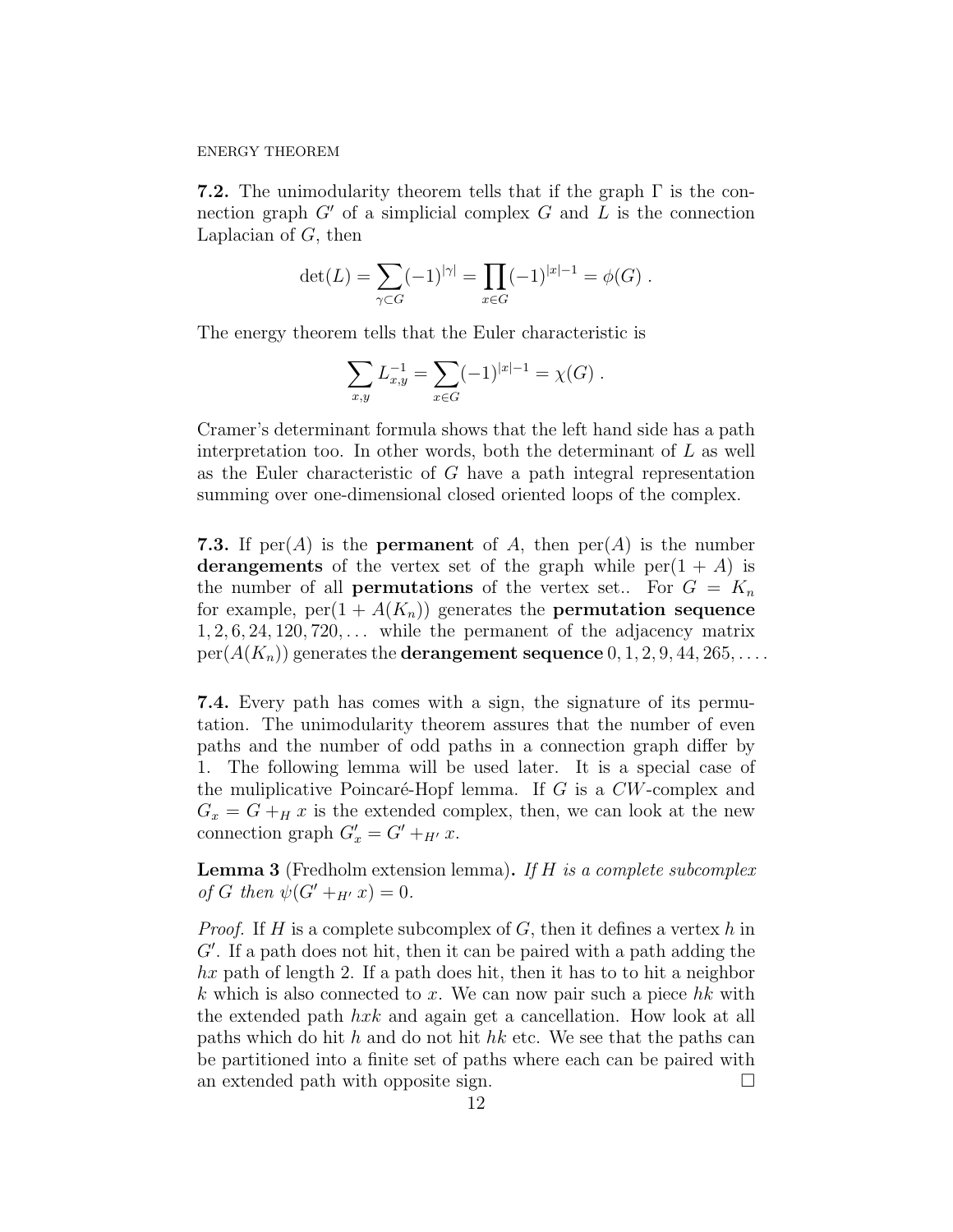7.5. Note that  $H$  is a subcomplex of  $G$ , not of  $G'$ . We build then the complex  $G_x = G + H x$  which produces the connection graph  $G'_x =$  $G'+_{H'}x$ . The Fredholm extension lemma tells that the Euler characteristic of H and not of H' matters. This is essential as  $\chi(H)$  and  $\chi(H')$  differ in general. Comparing the Fredholm determinant of G' and  $(G +_H x)'$  is not the right thing. The added vertex x over H attaches a new cell to the CW complex. Also on the level of graphs, the extension lemma would fail as the join over  $H$  adds a lot more simplices on the connection level. The Fredholm determinant of the expanded cell complex  $G_x$  which on the connection graph level makes a cone extension over  $H'$ .

### 8. PROOF OF UNIMODULARITY

8.1. The key of the proof is a multiplicative Poincaré-Hopf result for CW complexes which immediately proves the unimodularity theorem. If a newly added cell x is odd-dimensional, then  $S(x)$  is an evendimensional sphere with Euler characteristic 2 and  $(1-\chi(S(x))) = -1$ switches the sign. If the newly added cell  $x$  is even-dimensional, then  $S(x)$  is odd dimensional. In this case  $1 - \chi(S(x)) = 1$  and the sign of the product stays the same. The following theorem, it is not assumed that the glue  $A = S(x)$  is a sphere. It applies therefore for more general complexes.

**Proposition 1** (Multiplicative Poincaré Hopf). If x is a new cell attached to a sub-complex  $A = S(x)$  of G, then  $\psi(G \cup_A \{x\}) = \psi(G)(1 \chi(A)).$ 

Proof. (i) The map

$$
Y: A \to (\psi(G \cup_A x) - \psi(G))
$$

is a valuation.

(ii) The valuation satisfies  $\psi(G \cup_A x) = 0$  if A is a complete subgraph. This follows from the extension lemma 13.3.

(iii) It follows from (ii) that  $Y(A) = -\psi(G)$  if A is a complete subgraph. (iv) By Lemma 2, Y must be the Euler characteristic  $Y(A) = -\chi(A)$ . But this is equivalent to the claim  $\psi(G \cup_A \{x\}) = \psi(G)(1 - \chi(A)).$ 

8.2. An algebraic argument would use the Laplace expansion of the connection matrix of  $G \cup_A \{x\}$  with respect to the newly added column. We will see that in the proof of Theorem  $(2)$ . However, the analysis of the minors requires a similar insight into the path expansion as in Lemma 13.3.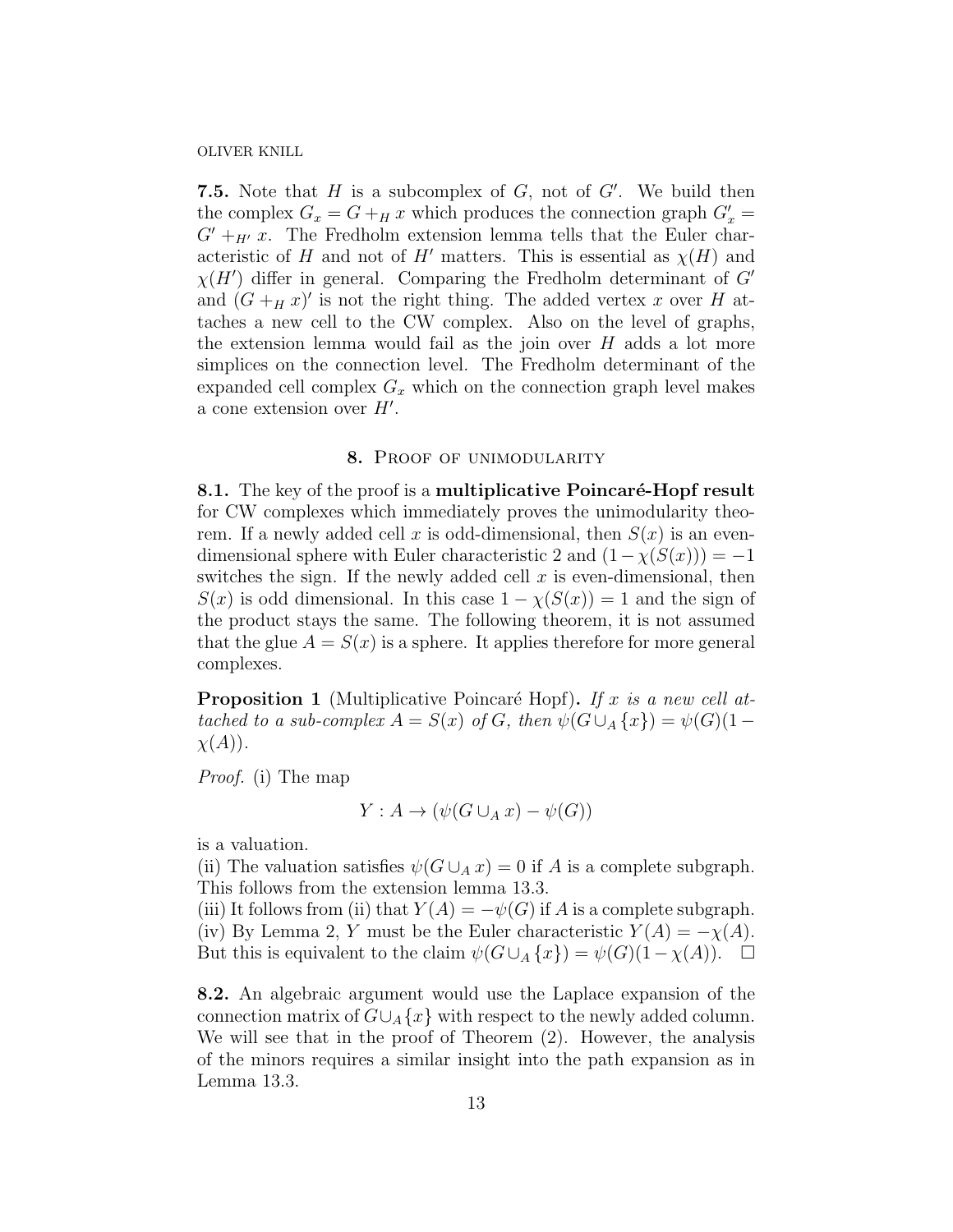8.3. If more general objects H than spheres would be used in the construction  $G \to G \cup_H \{x\}$ , the interface H is a general sub-complex of G, then the unimodularity theorem would fail in general as the Fermi characteristic can become zero. For a CW complex the subcomplexes H consists of spheres. This assures that  $1 - \chi(S(x))$  is always 1 or -1.

8.4. Every simplicial complex is a CW complex: first start with 0 dimensional cells, the vertices, then add one-dimensional simplices  $x$ . Every sphere  $S(x)$  of such a simplex x is a 0-dimensional sphere. After having added all 1-dimensional simplex, each triangle is still a onedimensional complex  $C_3$ , the 1-skeleton of  $K_3$  and a sphere. Now add the two-dimensional simplices. This converts a one-dimensional cyclic cell complex  $C_3$  into a two dimensional complex  $K_3$ . We can build up any simplicial complex recursively by starting with sets of cardinality 1, then adding sets of cardinality 2, then 3 etc. It then follows from the Euler characteristic or Fermi characteristic changes that  $\chi(G)$  $\sum_{x} \omega(x)$  and  $\psi(G) = \prod_{x} \omega(x)$ , where  $\omega(x) = (-1)^{\dim(x)} = 1 - \chi(S^{-}(x))$ and  $S^{-}(x)$  is the unit sphere of the cell x at the moment it has been added to the CW-complex.

8.5. Discrete CW complexes are strictly more general than simplicial complexes: for example add a cell  $x$  to  $C_4$ . Its Barycentric refinement is the Whitney complex of a wheel graph. It has only  $9 = 8 + 1$ cells, where the 8 cells came from the circular graph  $C_4$  generated by  $\{(1, 2), (2, 3), (3, 4), (4, 1)\}.$  The wheel graph  $W_4$  obtained as  $W_4 = C_4 +$ 1 the cone extension on the other hand has more cells: as a Whitney complex, the wheel graph  $W_4$  has 5 vertices, 8 edges and 4 triangles leading to a finite simplicial complex with 17 cells. Topologically the two CW complexes are equivalent, but the first has 9 cells, the second one has 17 cells. As in the continuum, discrete CW complexes have both practical advantages as well as proof theoretical advantages.

**8.6.** Here is an other example. The two-dimensional cube  $K_2 \times K_2$  is not the Whitney complex of a graph. It can also not be written as a simplicial complex. The Cartesian product of two simplicial complexes is not a simplicial complex if both factors are positive dimensional. We can see  $K_2 \times K_2$  however as a CW-complex with  $3 \cdot 3 = 9$  cells. The Barycentric refinement of this element is the Whitney complex of a graph  $G_1 = (V, E)$ , where V is the set of 9 cells and where  $(a, b) \in E$ , if either  $a \subset b$  or  $b \subset a$ . Completely analog is the boundary of the solid cube  $K_2 \times K_2 \times K_2$  which we call the "cube" or hexaedron. It can be realized by starting with the one-dimensional graph representing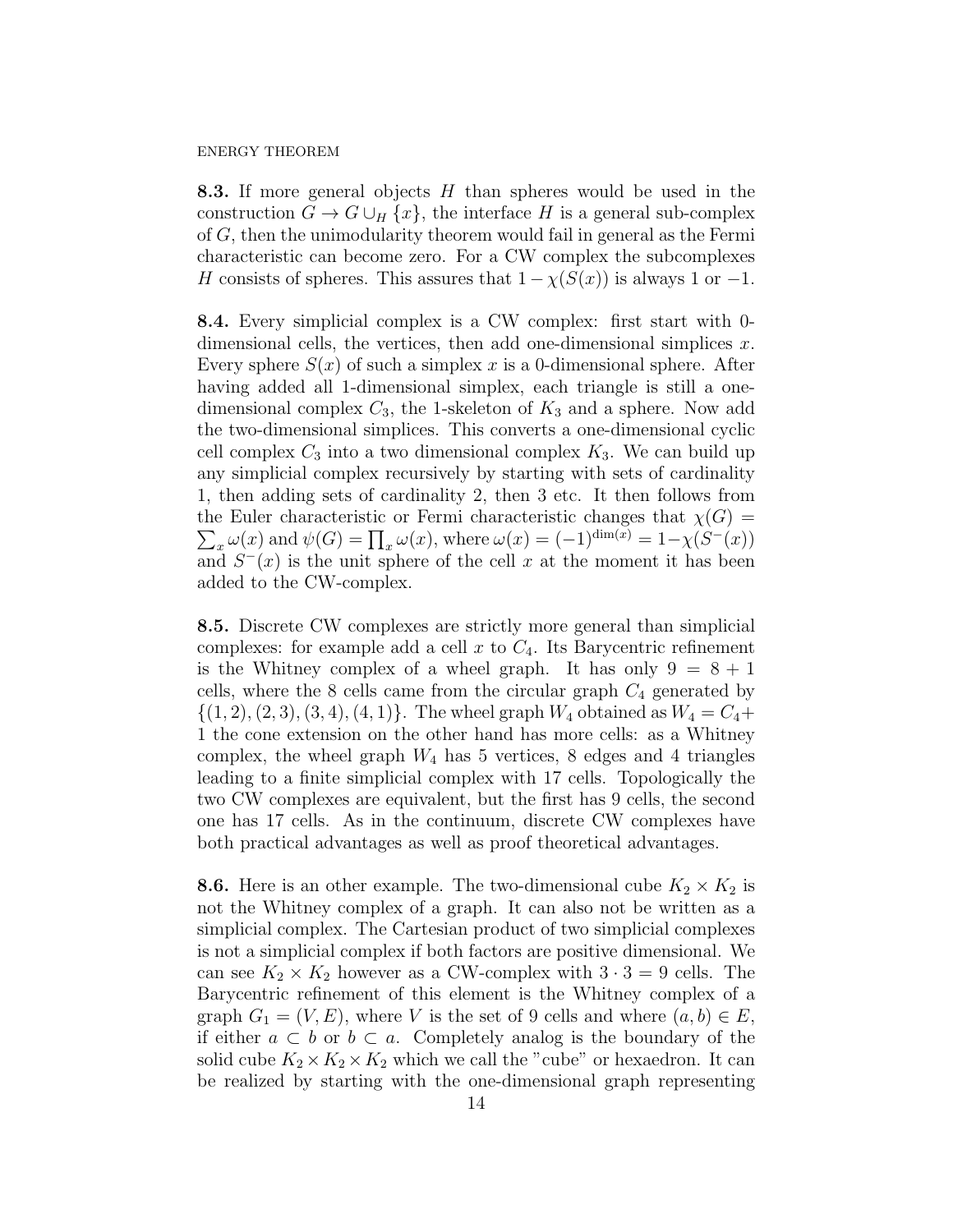the cube and adding 6 cells. This gives a CW complex with six 2 dimensional cells, twelve 1-dimensional faces and eight 0-dimensional cells. It is only as a discrete CW complex that we regain the familiar picture of the cube as a 2-dimensional sphere.

### 9. Joins

9.1. Let us first define the join for simplicial complexes. Given two sets  $x, y \in G$ , let  $x+y$  be the disjoint union and  $x \cup y$  the union. Given two complexes G and H, then  $G + H = G \cup H \cup \{x \cup y \mid x \in G, y \in H\}$ is a complex called the Zykov join. It is the discrete analogue of the join in topology.

**9.2.** The complex  $G + 1$  is a **cone extension** of G. If  $P_2 = \{\{1\}, \{2\}\}\$ denotes the zero-dimensional sphere, the complex  $G + P_2$  is the suspension. The Zykov monoid has the class of spheres as a submonoid. The complex  $P_2 + P_2$  is the circle  $C_4$ , the complex  $P_2 + C_4 = O$  is the octahedron. The complex  $nP_2 = P_2 + P_2 + \cdots + P_2$  is a  $(n-1)$ dimensional sphere. A complex is an additive Zykov prime, if it can not be written as  $H + K$ , where H, K are complexes.

**9.3.** To define the join for CW complexes  $G_0 \rightarrow_{S_0} G_1 \rightarrow_{S_1} G_2 \rightarrow$  $\cdots \rightarrow_{S_{n-1}} G_n$  and  $H_0 \rightarrow_{T_0} H_1 \rightarrow_{T_1} H_2 \rightarrow \cdots \rightarrow_{T_{n-1}} T_n$  using spheres  $S_i, T_i$ . Now declare  $T_k + S_k$  to be the spheres of  $G + H$ , then build up  $G + H$  by building  $G_k + H_l$ .

9.4. The following lemma holds for general CW complexes:

**Lemma 4.** If G is contractible and H is arbitrary, then  $G + H$  is contractible.

*Proof.* Use induction with respect to the number of cells. Assume  $G =$  $K +_{A} x$ , where A is contractible, then  $G + H = K + H +_{A+K} x$ . By induction,  $A + K$  is contractible and  $K + H$  is contractible. Therefore  $G + H$  is contractible.

**9.5.** For example, the cone extension  $G + 1$  of any complex is contractible. The just observed statement implies:

Corollary 2. Contractible complexes form a submonoid of all simplicial complexes. An additive prime factor of a non-collapsible complex is not-collapsible.

**9.6.** For example,  $C_4 = S_0 + S_0$ , where  $S_0$  is the zero dimensional 2point complex which is the 0-dimensional sphere.  $C_4$  is not contractible so that also  $S_0$  is not contractible.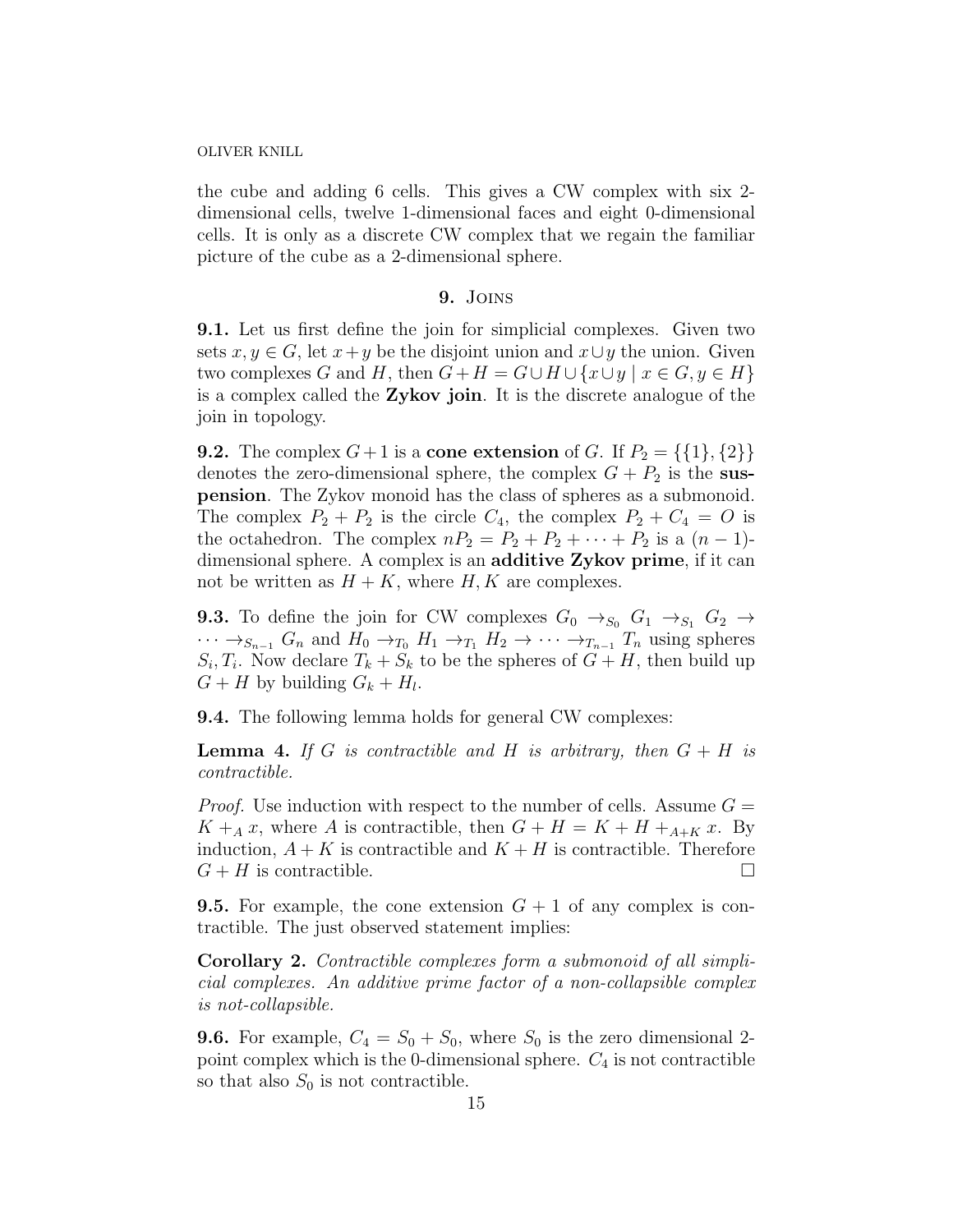**9.7.** A d-ball is a punctured sphere, a  $d$ -sphere for which one vertex has been taken away. By definition, a d-ball is contractible. By definition a d-ball is a d-complex with boundary which has a  $(d-1)$ -sphere as a boundary. For example, the cone extension  $G + x$  of a sphere G is a ball because making an other cone extension  $G+x+y$  is a suspension  $G + S_0$  which is a sphere so that  $G + x = G + S_0 - y$  is a ball. Unlike spheres, balls do not form a sub-monoid of the join complex. The ball  $1 = K_1$  for example gives gives  $1 + 1 = K_2$  which is not a 1-simplex and not a ball.

### 9.8.

**Lemma 5.** If G and H are both spheres, then  $G + H$  is a sphere. If G is a sphere and H is a ball, then  $G + H$  is a ball.

*Proof.* The proof is inductive. For  $G = H = 0$ , we have  $G + H = 0$ and for  $G = 0$ , H we have  $G + H = H$ .

Write  $G = K +_{A} x$ , where A is a smaller dimensional sphere and K is a smaller dimensional ball. Now  $G + H = K + H +_{A+H} x$ . We know  $K + H$  is a ball by induction assumption and that  $A + H$  is a sphere by induction assumption.

### 10. HYPERBOLICITY

**10.1.** Given a simplicial complex A, its **genus** is defined as  $\gamma(A) = 1 \chi(A)$ . The reason for the name is that if A is one-dimensional connected complex then  $\chi(A) = b_0 - b_1 = 1 - b_1$  is the Euler-Poincaré formula relating the combinatorial and cohomological Euler characteristic then  $b_1 = \gamma(A)$  is the genus of the curve, the number of "holes". The analogy is less established in higher dimensions: for surfaces already, where  $\chi(A) = b_0 - b_1 + b_2 = 2 - b_1$  it is custom to define the genus as  $1-\chi(A)/2$ . That the notion is in general natural can be seen from the following product formula

**Lemma 6** (Product formula).  $\gamma(A+B) = \gamma(A)\gamma(B)$ .

*Proof.* If  $f(t) = 1 + \sum_{k=1}^{d} f_k t^{k+1} = 1 + f_0 t + f_1 t^2 + \dots$  is the **generating function** for the f-vector  $(f_0, f_1, \dots)$  of G, then  $\chi(G) = -f(-1)$ . It satisfies therefore  $f_{A+B} = f_A f_B$ . This implies  $\chi(A+B) = \chi(A)+\chi(B)$  $\chi(A)\chi(B)$  because  $\chi(G) = 1 - f_G(-1)$ . The genus  $\gamma(G) = 1 - \chi(G)$  is multiplicative.

**10.2.** It implies immediately for the complete graph  $K_n = n = 1 + 1 +$  $\cdots + 1$  that  $\gamma(n) = 1$  and that a suspension  $G \to G + S_0$  changes the sign of the genus.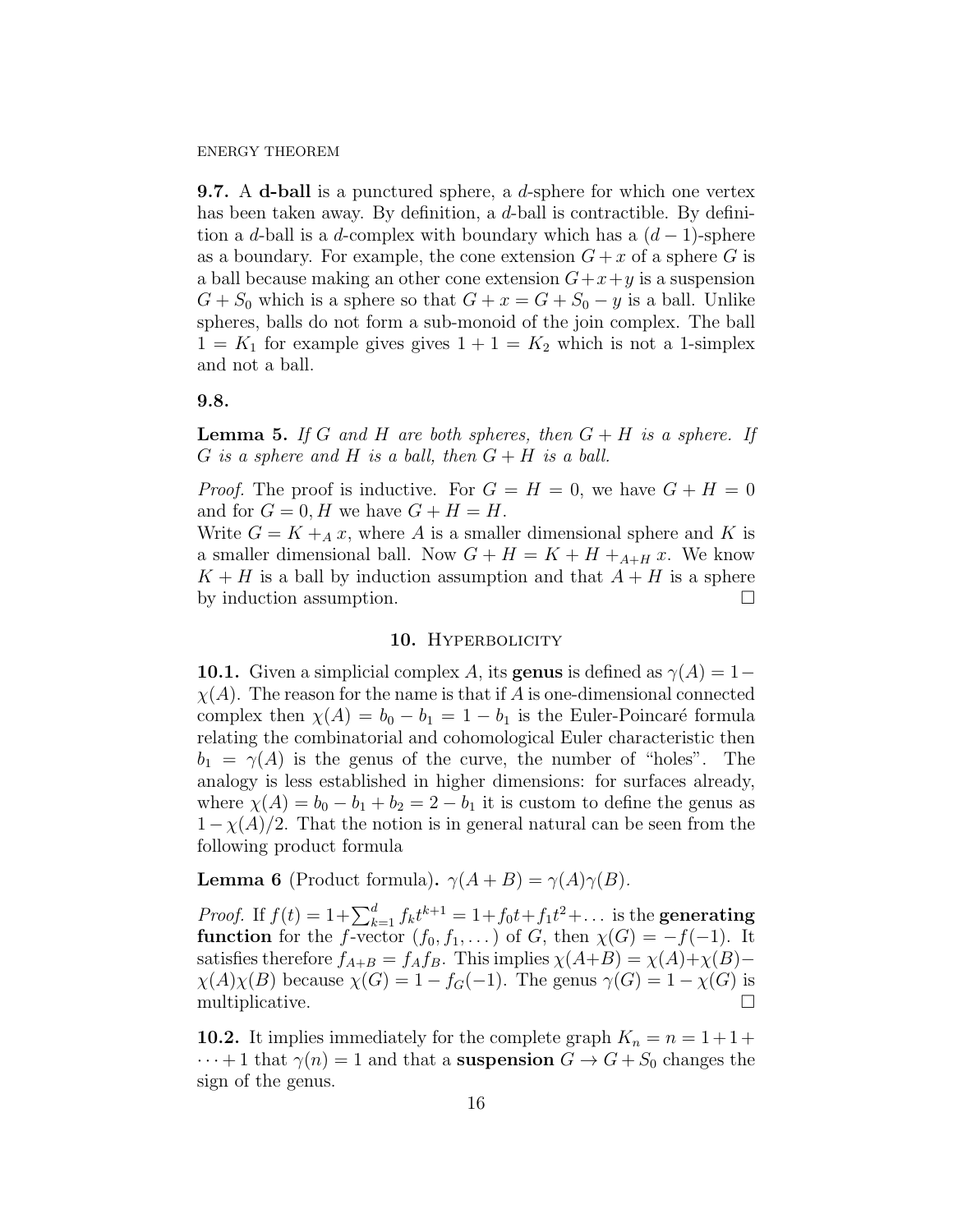**10.3.** Let f be a locally injective function and  $S(x)$  the unit sphere of x in the graph  $G_1$ . It is a simplicial complex in which the vertices are the simplices which are either contained in  $x$  or which are simplices containing x. Let  $S_f^$  $f_f^-(x) = \{ y \in S(x) | f(y) < f(x) \}$  and  $S_f^+$  $f_f^{+}(x) = \{y \in$  $S(x)|f(y) > f(x)$ . All graphs  $S(x), S_f^-(x)$  and  $S_f^+$  $f_f^+(x)$  stand for their Whitney complexes.

**Lemma 7** (Hyperbolic structure). For the function  $f = \dim$  on a simplicial complex G, we have  $S(x) = S_f^$  $f_5^-(x) + S_f^+$  $f^+(x)$ 

*Proof.* This is stated as Lemma (1) in [32]. Every simplex y in  $S(x)$ is either a simplex in  $S_f^$  $f_{f}^{-}(x)$  or a simplex in  $S_{f}^{+}$  $f^+(x)$ . The function f satisfies  $f(y^-) < f(y)$  if  $y^- \subset y$  and  $f(y^+) > f(y)$  if  $y^+ \supset y$ .

**10.4.** For a general function f we don't have  $S(x) = S_f^$  $f_f^{(-)}(x) + S_f^{+}$  $f^+(x)$ as the elements in the stable part  $S_f^$  $f_{f}^{-}(x)$  are not necessarily connected to the unstable part. They might not even be connected at all in  $S(x)$ .

**10.5. Example.** If  $G = W_4$  is the wheel graph with 4 spikes and  $f(x)$ is alternatively 1 or  $-1$  on the boundary  $S_4$  and 0 on the central point 0, then  $S(0) = C_4$  and  $S^+(x)$  is a 0-dimensional sphere and  $S^+(0)$  and other zero-dimensional sphere. The sphere  $S(x)$  is the sum of the two spheres.

10.6. Example. If  $G = \{\{1\}, \{2\}, \{3\}, \{4\}, \{5\}, \{6\}, \{1, 3\}, \{1, 4\}, \{1, 5\},\$  $\{1,6\}, \{2,5\}, \{3,6\}, \{4,5\}, \{1,3,6\}, \{1,4,5\}\}\$  and  $x = \{1,3\}.$  The set of vertices connected to x are  $\{\{1\},\{3\},\{1,3,6\}\}\$ . This is not a simplicial complex but the graph with these vertices and connecting two if one is contained in the other is what is the sphere  $S(x)$  in  $G_1$ . We have  $S_f^$  $f_{f}^{-}(x) = \{\{1\},\{3\}\}\$ and  $S_{f}^{+}$  $f_f^+(x) = \{\{1,3,6\}\}\.$  Now  $1 - \chi(S(x)) =$  $1-1=0$  and  $1-\chi(S^{-}(x))=1-2=-1$  and  $s-\chi(S^{+}(x))=1-1=0$ .

**10.7.** For any  $x \in G$ , define the **index**  $i(x) = 1 - \chi(S(x))$ . For any locally injective function, the index  $i_f(x)$  of f and the index  $i_{-f}(x)$  of −f are linked by

Corollary 3 (Dual index).  $i_f(x)i_{-f}(x) = i(x)$ .

*Proof.* This is a reformulation as  $i_{-f}(x) = 1 - \chi(S_f^+)$  $i_f^+(x)$  and  $i_f(x) =$  $1 - \chi(S_f^-)$ f  $(x).$ 

**10.8.** It follows for  $f = \dim \text{ that}$ 

$$
k(x) = \omega(x)(1 - \chi(S(x)))
$$

is a curvature: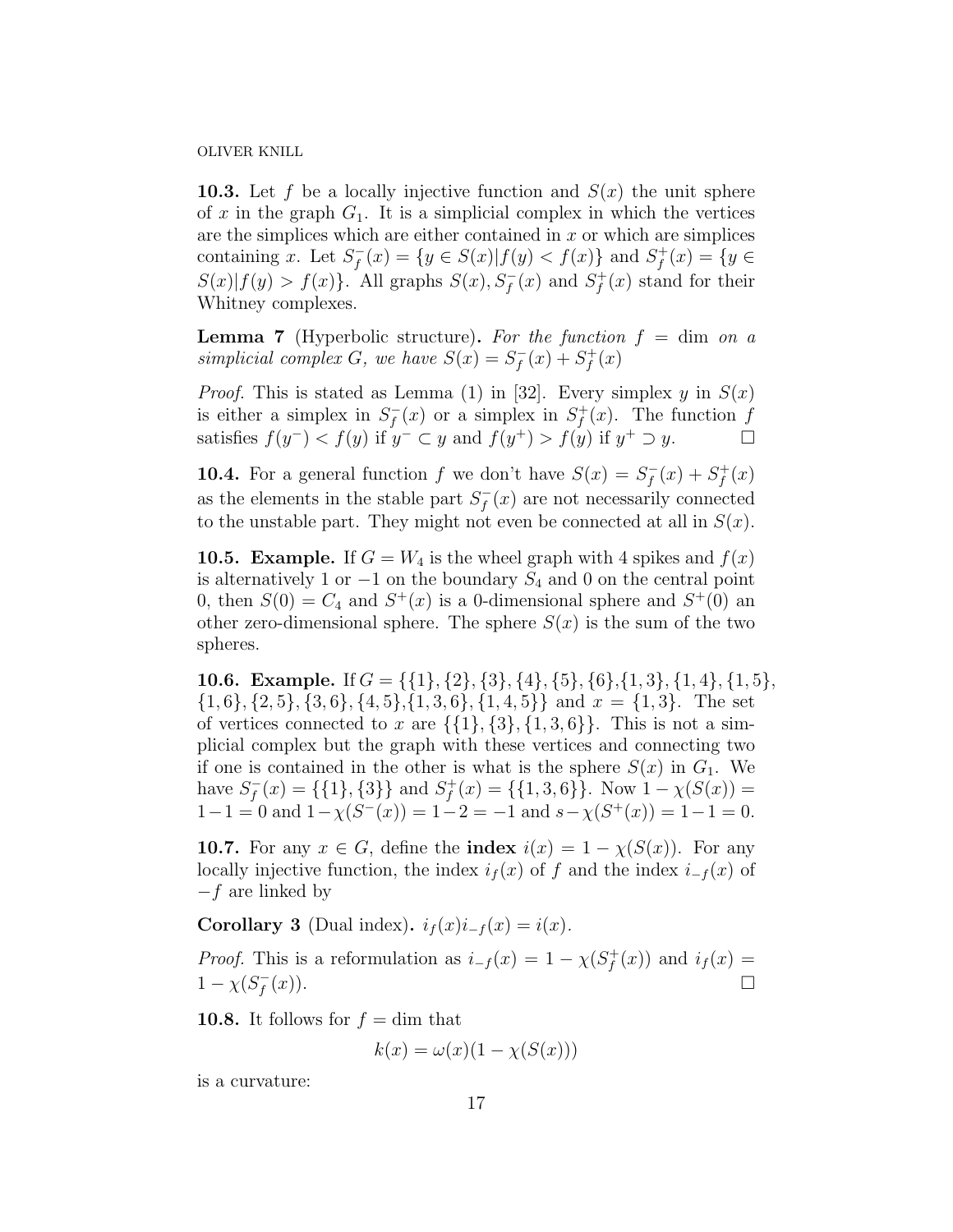**Corollary 4** (Sphere Gauss-Bonnet).  $\sum_{x} k(x) = \chi(G)$ .

*Proof.* The sum  $\sum_{x} k(x)$  is equal to the sum  $\sum_{x} \omega(x) (1 - \chi(S(x)))$ which is  $\sum_{x} i_f(x)$  where  $f(x) = -\dim(x)$ . The result follows now from Poincaré-Hopf.

### 11. McKean-Singer formula

11.1. The trace of a matrix  $L$  on the finite dimensional Hilbert space of all functions  $G \to \mathbb{R}$  is defined as  $tr(L) = \sum_x L(x, x)$ . The super trace is defined as

$$
str(L) = \sum_{x} \omega(x) L(x, x) .
$$

**11.2.** If  $g$  is the inverse of  $L$ , then its diagonal entries are the genus of  $S(x)$ .

**Lemma 8** (Green's function formula).  $g(x, x) = (1 - \chi(S(x)))$ .

*Proof.* By the Cramer formula,  $g(x, x)$  is  $\psi(G \setminus x)/\psi(G)$  but by the multiplicative Poincaré-Hopf theorem, this is  $1 - \chi(S(x))$ , where  $S(x)$ is the unit sphere in  $G_1$ .

11.3. The sum

$$
V(x) = \sum_{y \in G} g(x, y)
$$

is the **total potential energy** of  $x$ . We have now:

Corollary 5 (Mc-Kean Singer).  $str(L^{-1}) = \chi(G)$ .

Proof. This is a reformulation of the sphere Gauss-Bonnet formula (4) which told

$$
\chi(G) = \sum_{x} \omega(x)(1 - \chi(S(x))) = \sum_{x} k(x) ,
$$

which used that  $k(x) = i_f(x)$  for  $f = -\text{dim}$ .

11.4. This is the analog of the McKean-Singer formula [43]

$$
str(e^{-tH}) = \chi(G) ,
$$

which holds for the Hodge Laplacian  $H = (d + d^*)^2$  of G [24]. The discrete case for the Hodge Laplacian follows closely the continuum proof given in [8]. Here, for the connection Laplacian, we have  $str(L^k)$  =  $\chi(G)$  for  $k = -1, 0, 1$ , where the cases  $k = 0, 1$  are the definition of Euler characteristic. For  $|k| > 2$ , there is no such identity any more in general.

**Corollary 6.** For any simplicial complex  $\sum_{x} \omega(x) \chi(S(x)) = 0$ .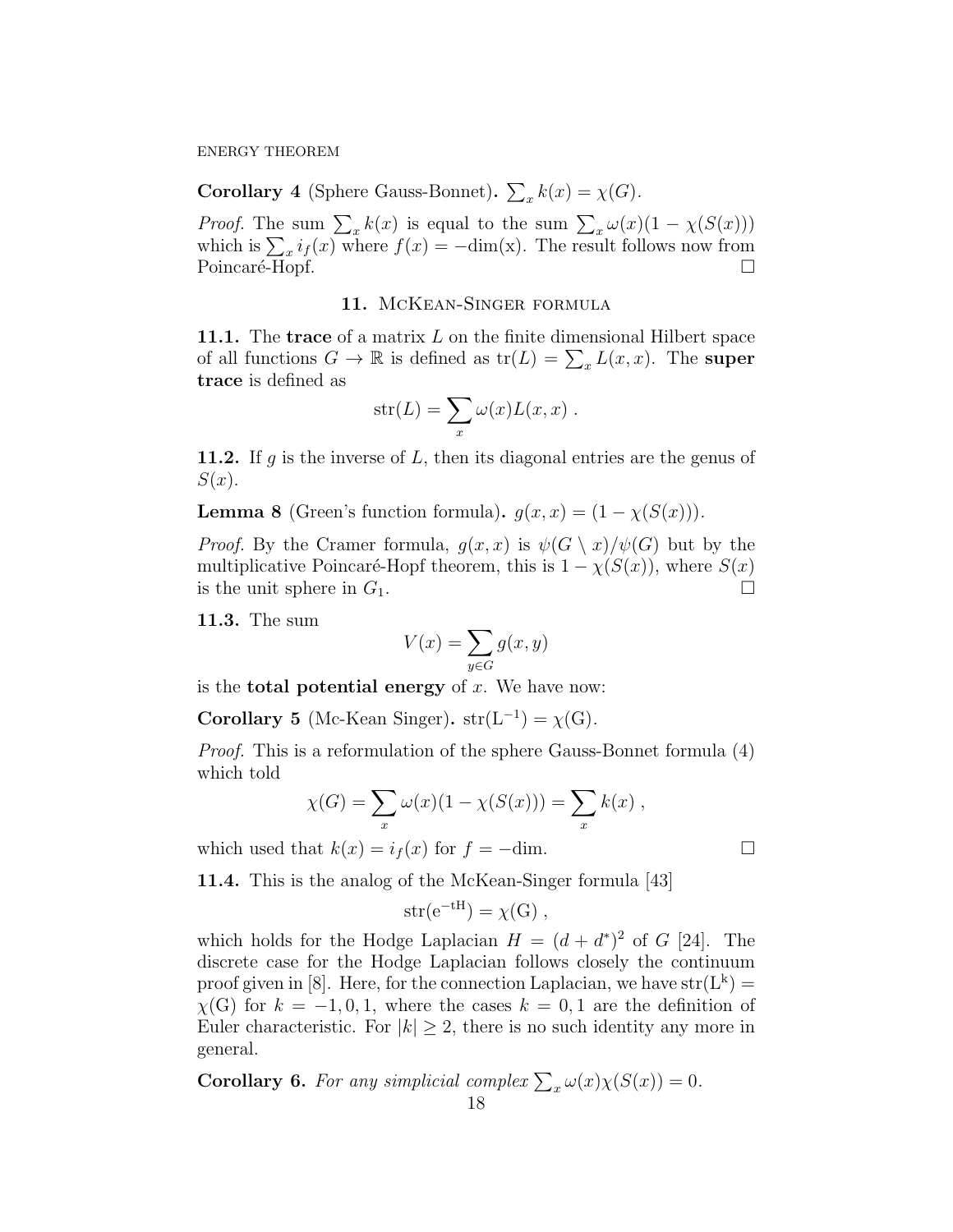*Proof.* This follows directly from  $\chi(G) = \sum_x \omega(x)(1 - \chi(S(x))) = \sum_x \omega(x)$ .

# 12. PROOF OF THE ENERGY THEOREM

12.1. Denote by  $B(x) = B_{G'}(x)$  the unit ball of x in the connection graph G'. We can write the **connection vertex degree**  $d(x) = d_{G}(x)$ of a vertex x in terms of stable spheres  $S^+(y) = \{z \in S(y) \mid z \subset y\}$  in  $G_1$ .

**Lemma 9** (Unit Ball lemma). 
$$
d(x) = \sum_{y \in B(x)} \chi(S^+(y))
$$
.

Proof. From the multiplicative property of the genus under the joint operation  $S^+(x) + S^-(x) = S(x)$ , we have

$$
\sum_{y \in B(x)} (1 - \chi(S^+(y))) = \sum_{y \in B(x)} \omega(y)(1 - \chi(S(y))).
$$

Now use Gauss-Bonnet on the right hand side which tells that it is equal to  $\chi(B(x)) = 1$ . The left hand side is  $\sum_{y \in B(x)} 1 - \sum_{y \in B(x)} \chi(S^+(y))$ which is

$$
1 + d(x) - \sum_{y \in B(x)} \chi(S^+(y)) = 1.
$$

 $\Box$ 

**12.2. Example:** if  $G = K_3$  is the triangle graph and x is the central vertex of  $G_1$  which has dimension 2, then  $d(x) = 6$  and every  $\chi(S^+(y))$ in  $B(x)$  except x itself has  $\chi(S^+(y)) = 1$ . In a general complex G, If x is a facet in G (a face of maximal dimension), then  $\chi(S^+(x)) =$  $0, \chi(S^+(y)) = 1$  for all neighbors.

12.3. When looking at Theorem (2), it suggests to lump the potential energies  $q(x, y)$  together and see it as a curvature. This indeed works. The **potential**  $V(x) = \sum_{y} g(x, y)$  at the simplex x is the sphere curvature

**Lemma 10** (Potential is curvature).  $V(x) = \sum_{y} g(x, y) = \omega(x)g(x, x) =$  $k(x)$ 

Proof. The claim

$$
\sum_{y} g(x, y) = (-1)^{\dim(x)} g(x, x) = k(x)
$$

can be restated in vector form as

$$
g1 = k ,\n19
$$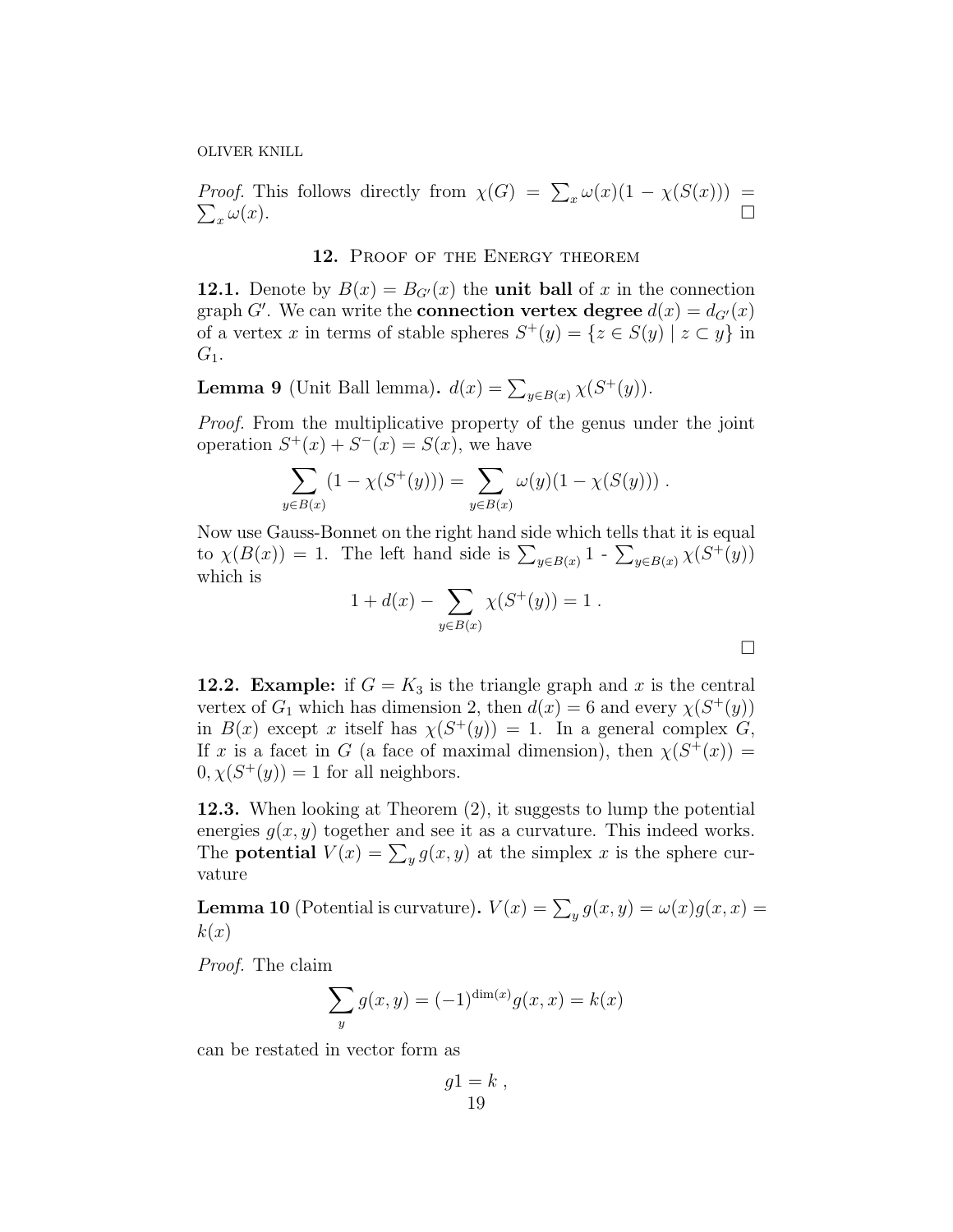where 1 is the vector  $1(x) = 1$ . As  $g = (1 + A)^{-1}$ , this is equivalent to

$$
Lk = (1 + A)k = 1.
$$

We show now this. Because  $k(x) = 1 - \chi(S^+(y))$  and A is the adjacency matrix of  $G'$ , this means

$$
Lk = (1 + A)(1 - \chi(S^+(y))) = 1 + d_{G'}(x) - \sum_{y \in B_{G'(x)}(x)} \chi(S^+(y)) .
$$

Using Lemma (9) this is equal to 1.  $\Box$ 

## 13. PROOF OF THEOREM  $(2)$

**13.1.** The proof is inductive in the number n of cells in  $G$ . It is again easier to prove the result in the more general class of CW complexes. Let  $L$  be the connection matrix of  $G$  and  $K$  the connection matrix of  $G + x$ . Define  $K(t)(y, z) = K(y, z)$  if z is different from x and  $K(t)(y, x) = tK(y, x)$  if  $y \neq x$  and similarly  $K(t)(x, y) = tK(x, y)$  if  $y \neq x$ :

|                                                                                                                                                                                                                                                                                                                                   |                               |               |                                         |                            | $\begin{bmatrix} L_{11} & L_{12} & . & . & . & L_{1n} & tL_{1,x} \ L_{21} & L_{22} & . & . & . & . & tL_{2,x} \ . & . & . & . & . & tL_{3,x} \end{bmatrix}$ |
|-----------------------------------------------------------------------------------------------------------------------------------------------------------------------------------------------------------------------------------------------------------------------------------------------------------------------------------|-------------------------------|---------------|-----------------------------------------|----------------------------|-------------------------------------------------------------------------------------------------------------------------------------------------------------|
| $\left\{ \begin{array}{ccc} 0 & 0 & 0 & 0 \\ 0 & 0 & 0 & 0 \\ 0 & 0 & 0 & 0 \\ 0 & 0 & 0 & 0 \\ 0 & 0 & 0 & 0 \\ 0 & 0 & 0 & 0 \\ 0 & 0 & 0 & 0 \\ 0 & 0 & 0 & 0 \\ 0 & 0 & 0 & 0 \\ 0 & 0 & 0 & 0 \\ 0 & 0 & 0 & 0 & 0 \\ 0 & 0 & 0 & 0 & 0 \\ 0 & 0 & 0 & 0 & 0 \\ 0 & 0 & 0 & 0 & 0 \\ 0 & 0 & 0 & 0 & 0 \\ 0 & 0 & 0 & 0 & 0$ |                               |               | and the state of the                    | $\sim 10^{-11}$ .          |                                                                                                                                                             |
|                                                                                                                                                                                                                                                                                                                                   |                               | $\mathcal{L}$ | $\mathcal{L}^{\text{max}}_{\text{max}}$ | $\bullet$                  |                                                                                                                                                             |
|                                                                                                                                                                                                                                                                                                                                   |                               |               |                                         |                            |                                                                                                                                                             |
|                                                                                                                                                                                                                                                                                                                                   |                               |               |                                         | $\cdots$ $\cdots$ $\cdots$ | $tL_{n,x}$                                                                                                                                                  |
|                                                                                                                                                                                                                                                                                                                                   | $tL_{x1}$ $tL_{x2}$ $tL_{xn}$ |               |                                         |                            |                                                                                                                                                             |

Then  $K(0) = L \oplus 1$  and  $K(1) = K$ . The matrix  $K(0)$  has the eigenvalues of L and an additional eigenvalue 0.

**13.2.** Let  $L[y, x]$  denote the minor of L in which row y and column x were deleted.

**Lemma 11.** det( $L[y, x]$ ) is  $\omega(y)$  if y is a subset of x and x is facet, a maximal element.

Proof. The Green-Star formula implies

 $q(x, y) = \omega(x)\omega(y)\chi(W^+(x) \cap W^+(y))$ .

Now  $\chi(W^+(x) \cap W^+(y)) = \chi(W^+(x))$  because of inclusion and this is equal to  $\omega(x)$  due to maximality.

This immediately implies  $\sum_{y\subset x} \det(L[y, x]) = \chi(S(x))$  if x is a facet, a set in  $X$  which is not contained in a larger subset.

.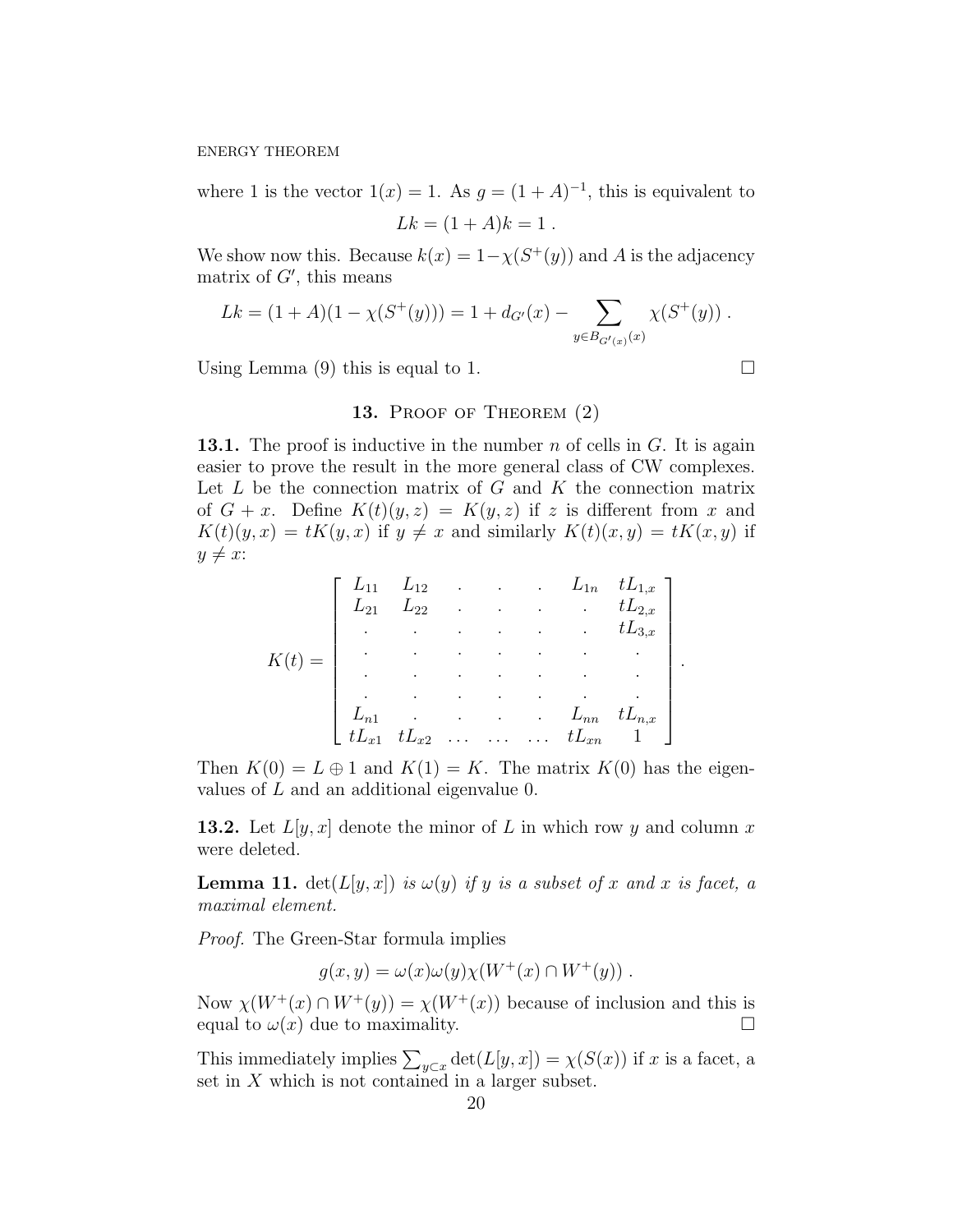13.3. The following proposition is a version of the multiplicative Poincaré-Hopf result. It will relate  $\psi(G +_{A} x)$  with  $\psi(G)$ , where A is the glue sphere at which  $x$  has been attached.

**Proposition 2.**  $det(K(t)) = (1 - t^2 \chi(A)) det(L)$ .

Proof. A Laplace expansion with respect to the last column (which by definition belongs to a maximal cell) gives

$$
\det(K(t)) = \det(L) - t^2 \sum_{y \subset x} \det(L)\omega(y) .
$$

Now use the previous lemma  $\det(L[y, x]) = \omega(y)$  to get

$$
\sum_{y \subset x} \det(L)\omega(y) = \det(L)\chi(A) .
$$

 $\Box$ 

**13.4.** As in a CW complex,  $\chi(A)$  is either 0 or 2, the lemma implies that in the later case, at  $t = 1/\sqrt{2}$  the determinant is zero, with a single root meaning that a single eigenvalue crosses 0. In the former case  $\chi(A) = 0$ , the determinant  $K(t)$  stays constant meaning that no eigenvalue can cross 0.

# 14. THE STRONG RING

14.1. Theorem (1) and Theorem (2) can be generalized to a ring generated by simplicial complexes in which the disjoint union is the addition and the Cartesian product is defined as a CW complex. The notion of "Cartesian product" is pivotal for any geometry. The fact that the Cartesian product of simplicial complexes (as sets) is not a simplicial complex has as a consequence that the connected simplicial complexes are the primes in a ring in which additive primes - the connected elements - have a unique prime factorization. The product enjoys both spectral compatibility for the Hodge Laplacian as well as connection Laplacian. Both for the Hodge Laplacian as well as the connection Laplacian the spectrum adds. For the connection Laplacian, the spectrum multiplies.

14.2. With the disjoint union of simplicial complexes as addition, the set of simplicial complexes is an additive monoid for which the empty complex is the zero element. One can extend it to a group, the free Abelian group generated by connected complexes. The set theoretical **Cartesian product**  $G = A \times B$  of two simplicial complexes is not a simplicial complex any more. It can be given the structure of a discrete CW complex and still defines two graphs  $G_1$ , the Barycentric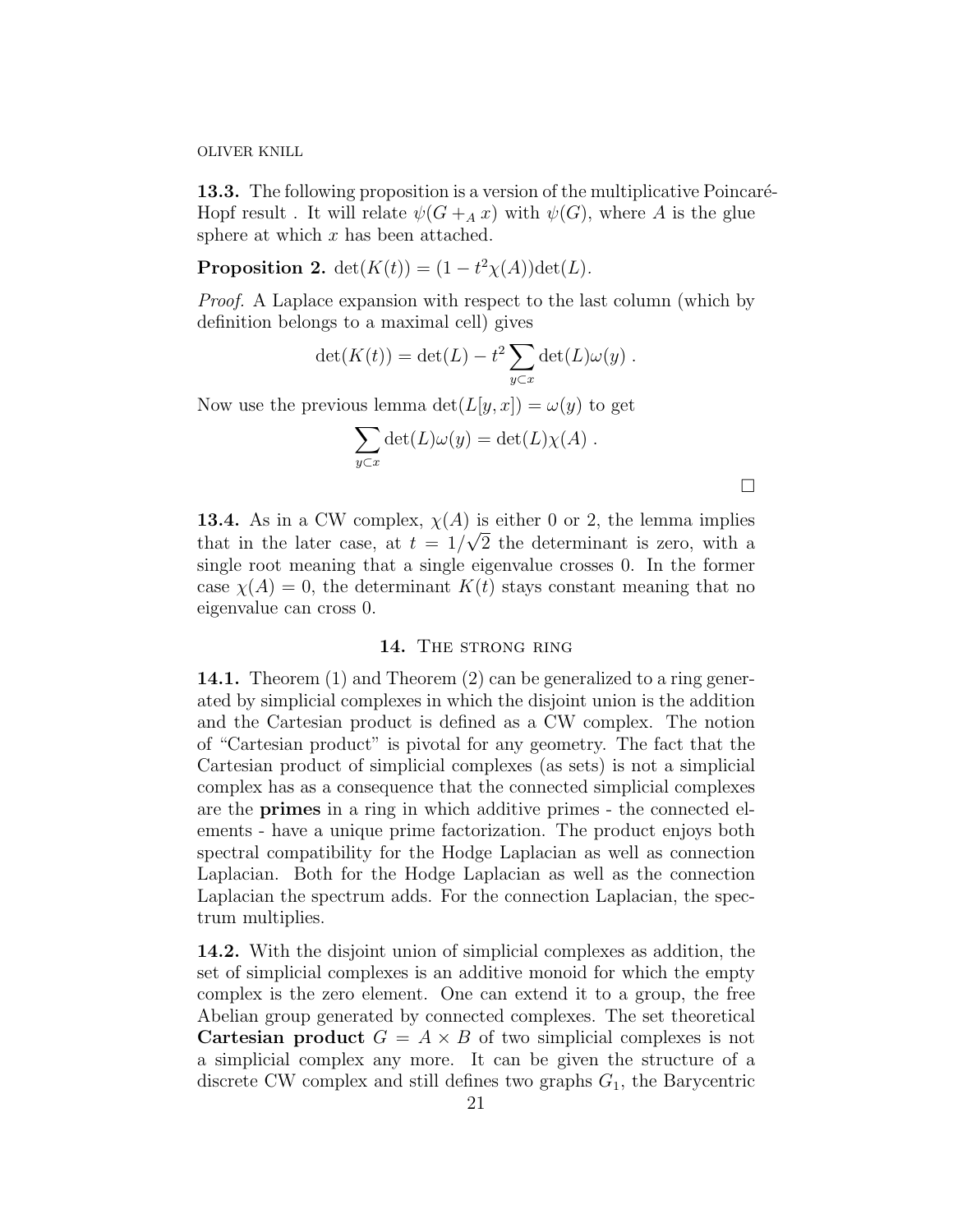refinement of  $G$  and  $G'$ , the connection graph of  $G$ . Both graphs have the sets in  $A \times B$  as vertices. In  $G_1 = A \times B$ , two sets x, y are connected, if  $x \subset y$  or  $y \subset x$ . In G', two different sets  $x, y$  are connected if  $x \cap y$  is not-empty. The **refined Cartesian product**  $A \times_1 B = (A \times_s B)_1$  is now a complex which satisfies all the properties of the continuum like Künneth. It is not associative however as  $(A \times K_1) \times K_1$  is the second Barycentric refinement of A while  $A \times (K_1 \times K_1) = A \times K_1$  is the first Barycentric refinement.

**14.3.** The disjoint union and the Cartesian product defines the ring  $\mathcal{G}$ generated by simplicial complexes. The multiplicative unit is  $1 = K_1$ and the empty complex  $\emptyset$  is the 0-element. We call it the strong ring because the corresponding connection graphs get multiplied with the strong Sabidussi multiplication for graphs which is dual to the multiplication in the Zykov-Sabidussi ring. See [33, 37]. The ring elements can also be represented by graphs, the Barycentric refinement graph  $G_1$  in which two elements are connected if one is contained in the other or the **connection graph**  $G'$  in which two elements are connected if they intersect.

**14.4.** Every element  $G = G_1 \times \cdots \times G_n$  of the ring has a connection Laplacian  $L(G)$ . Just define  $L(G) = \sum_i L(G_1 \times \cdots \times G_n)$  as a tensor product of  $(L(G_1) \otimes L(G_1) \cdots \otimes L(G_1)) \otimes (L(G_2) \cdots \otimes L(G_2)) \cdots \otimes$  $(L(G_n) \otimes L(G_n) \cdots \otimes L(G_n))$ . The strong product of two finite simple graphs  $G = (V, E)$  and  $H = (W, F)$  is the graph  $G \boxtimes H =$  $(V \times W, \{((a, b), (c, d)) | a = c, (b, d) \in F\} \cup \{((a, b), (c, d)) | b = d, (a, c) \in$  $E\} \cup \{((a, b), (c, d)) \mid (a, c) \in \mathcal{E} \text{and}(b, d) \in F\}).$  It is an associative product introduced by Sabidussi [48]. See [16, 13].

14.5. This shows that the Zykov-Sabidussi ring with join as addition and large multiplication is implemented as a strong ring of connection graphs and algebraically has a representation in a tensor ring of connection matrices.

Lemma 12.  $(G \times H)' = G' \Box H'$ 

*Proof.* In both cases, we deal with a graph with vertex set  $V \times W$ , where  $V = G$  is the set of simplices in G and  $W = H$  the set of simplices in H. Two elements in  $G \times H$  intersect if they either agree on one side or if they are connected on both sides. This is exactly what the Sabidussi multiplication does.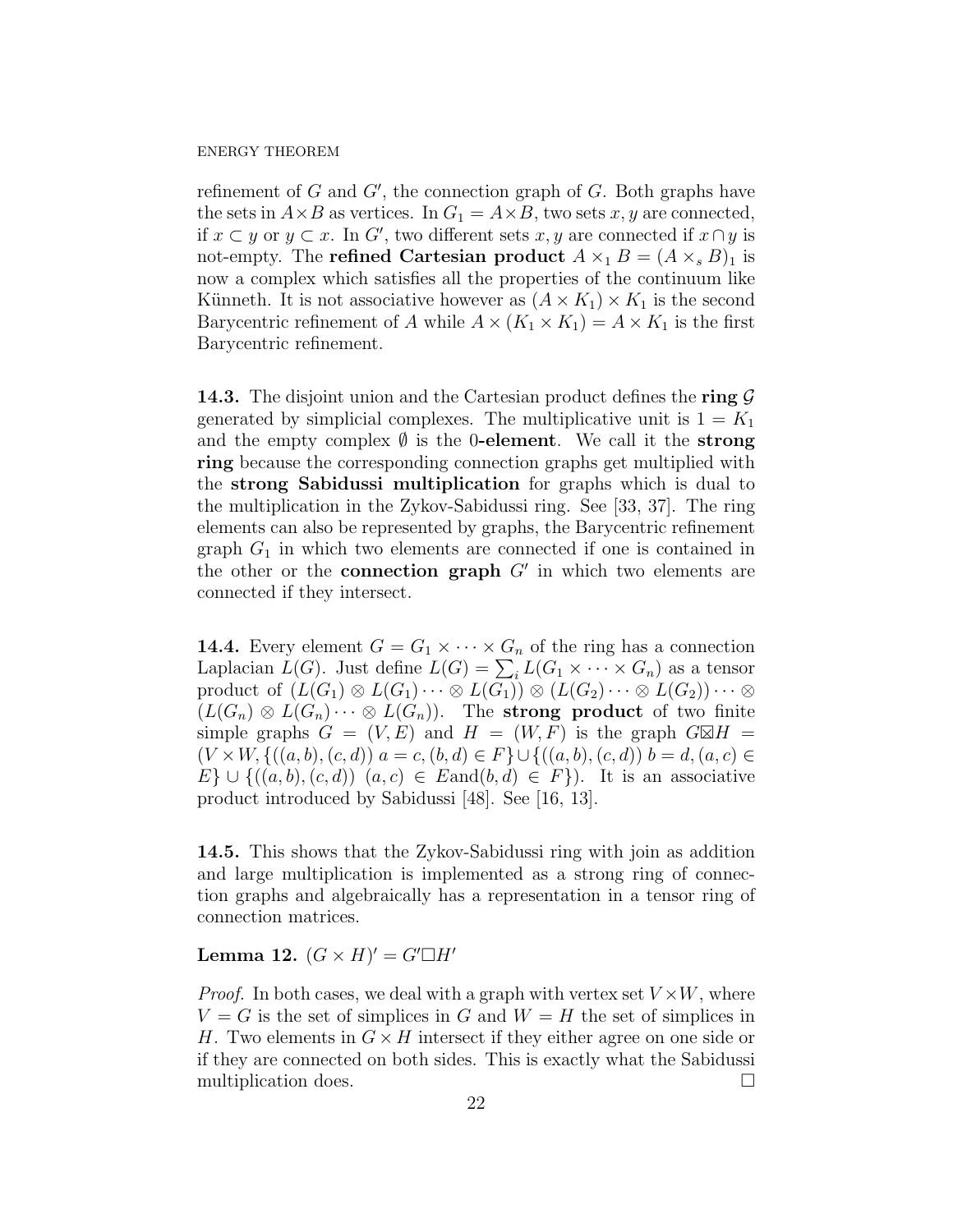14.6. The energy theorem extends from abstract simplicial complexes to elements in the strong ring  $\mathcal G$ . First of all, we have to see that for any  $G \in \mathcal{G}$ , the Laplacian L is unimodular  $g = L^{-1}(x, y)$  and satisfies  $\chi(G) = \sum_{x,y} g(x, y)$ . As the proof of the unimodularity theorem worked more generally for discrete CW complexes, the proof goes over. Also for CW complexes, every unit sphere can be decomposed into a stable and unstable part as a join. The Gauss Bonnet formula for the curvature  $1 - \chi(S^{-}(x))$  is the definition of Euler characteristic, for  $K^+(x) = 1 - \chi(S^+(x))$ . The formula  $g(x, x) = 1 - \chi(S(x))$  extends in the same way. Also  $\sum_{y} g(x, y) = g(x, x)$  generalizes and the energy theorem follows.

**Corollary 7.** The energy functional is a ring homomorphism from  $\mathcal G$ to  $\mathbb{Z}$ .

14.7. The Cartesian product of cell complexes produces a strong product for the connection graphs and a tensor product for the connection matrices:

**Proposition 3.** If G and H are two simplicial complexes with connection matrix  $L(G)$  and  $L(H)$ . Then  $L(G \times H) = L(G) \otimes L(H)$ .

*Proof.* If  $x_1, \ldots, x_n$  are the cells in G and  $y_1, \ldots, y_m$  are the cells in H, we have basis elements  $e_1, \ldots, e_n$  and  $f_1, \ldots, f_m$  the basis elements in the Hilbert space of H. Now build the basis  $e_1 \otimes f_1, \ldots, e_1 \otimes f_m, e_2 \otimes f_m$  $f_1, \ldots, e_2 \otimes f_m, f_m \otimes f_1, \ldots, e_n \otimes f_m$  for the tensor product of the two Hilbert spaces. In that basis, the connection matrix is the tensor product of the  $L(G)$ ,  $L(H)$ . In the first row, we have the blocks  $L(G)_{11}[L(H)], \ldots, L(G)_{1n}[L(H)].$ 

14.8. As stated in Theorem 5, it follows that the strong ring has a representation in a tensor algebra of matrices. Every element G in the ring is given a connection matrix  $L$ . The addition in the ring is the direct sum  $\oplus$  of matrices. The multiplication in the ring produces the tensor product of matrices. The strong ring generated by simplicial complexes therefore has a representation in a tensor algebra.

# 15. GREEN FUNCTION ENTRIES

15.1. The star  $W^+(x)$  of a simplex  $x \in G$  is defined as  $W^+(x) =$  $\{y \in G \mid x \subset y\}.$  It contains also x. We think of it as the unstable manifold passing through  $x$ . Unlike the core simplicial complex  $W^{-}(x) = \{y \in G \mid y \subset x\}$ , the star is not a simplicial complex in general. The **core** of  $x$  is the symplicial complex generated by the simplex x. We can write  $L(x, y) = \chi(W^-(x) \cap W^-(y))$  and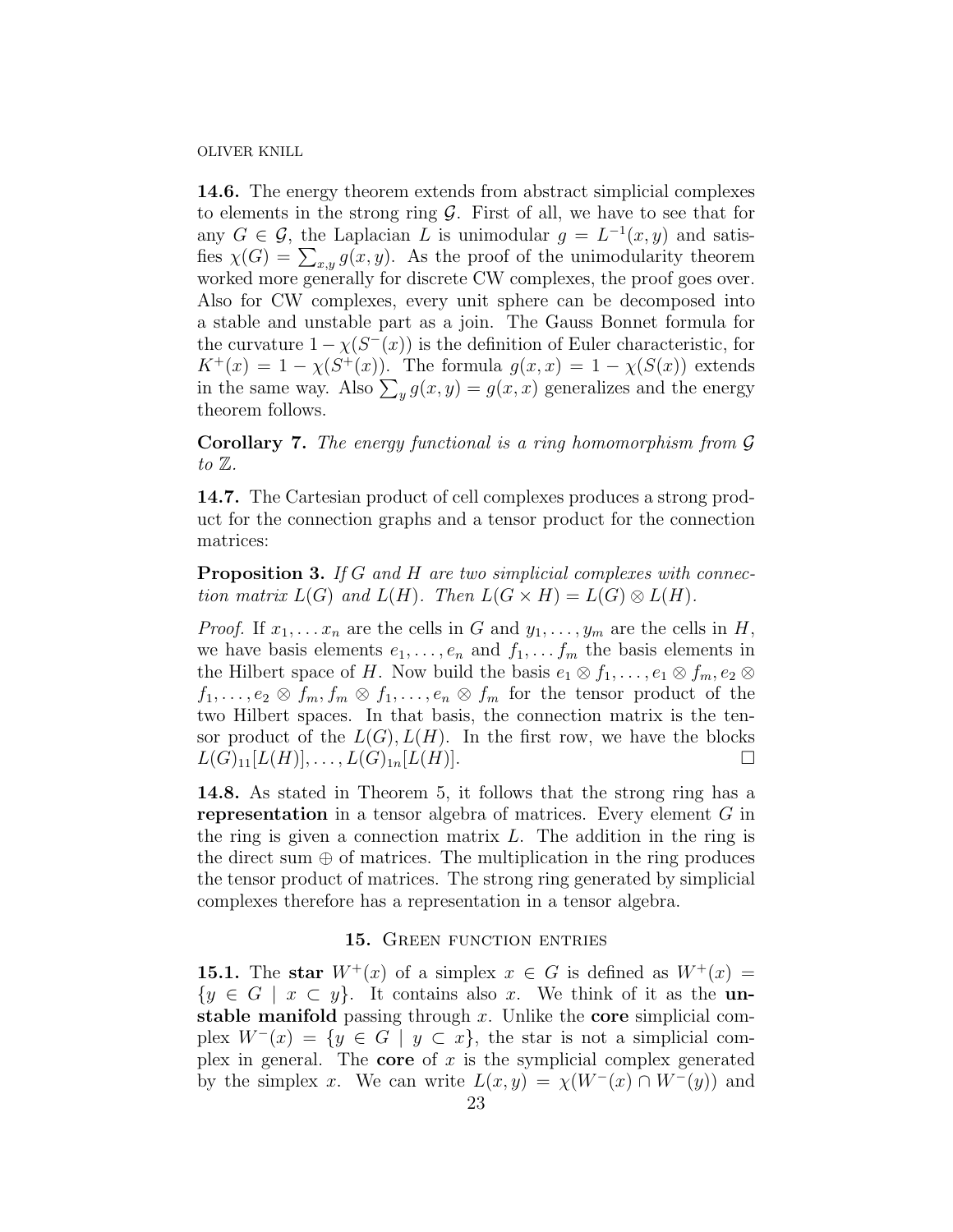$\omega(x) = \chi(W^-(x) \cap W^+(x))$  as  $W^- \cap W^+ = \{x\}$  is a set of sets with only one element  $x$  which again is not a simplicial complex in general.

**15.2.** The Green functions, the entries of the inverse matrix  $g = L^{-1}$ have a similar formula. It generalizes the formula  $q(x, y) = \omega(y)$  if y is a subset of x.

15.3. The proof of the Green Star formula uses a simple lemma about complete complexes. We use the notation  $x \sim z$  if x and y intersect.

**Lemma 13.** If G is a complete complex with maximal simplex  $u$  and  $x \in G$ , then

$$
\sum_{z \in G, z \sim x} \omega(x) \omega(z) \omega(u) = \delta_{x, u} .
$$

*Proof.* If  $x = u$ , then the statement re-reads  $\sum_{z,z\sim x} \omega(x)\omega(z) = \omega(u)$ which is trivial as  $\omega(x) = \omega(u)$  and  $\sum_{z \in G} \omega(z) = 1$  for a complete complex.

if  $x \neq u$ , then this restarts as  $\sum_{z \sim x} \omega(z) = 0$ . This follows from  $\sum_{z} \omega(z) = 1$  and  $\sum_{z \cap x = \emptyset} \omega(z) = 1$ . □

**15.4.** This implies for example that  $\sum_{x,z\in G,x\sim z}\omega(x)\omega(z)\omega(u) = 1$  which is a restatement that the **Wu characteristic** of G defined by  $\omega(G)$  =  $\sum_{x \sim y} \omega(x) \omega(y)$  agrees with  $\omega(u)$ , if u is the maximal simplex in G. For more on Wu characteristic, see [27, 34].

Proof. The Green star formula is equivalent to the following statements about stars. From matrix multiplication  $Lg = 1$  we have

$$
\sum_{z} L(x,z)\omega(z)\chi(W^+(z)\cap W^+(y)) = 0
$$

if  $x \neq y$  and

$$
\sum_z L(x, z)\omega(z)\chi(W^+(z)\cap W^+(x)) = \omega(x) .
$$

Using the notation  $z \sim x$  if  $x \cap z$  intersect. The first relation means for  $x \neq y$ 

$$
\sum_{z \sim x} \omega(z) \chi(W^+(z) \cap W^+(y)) = 0
$$

and the second means

$$
\sum_{z\sim x}\omega(z)\chi(W^+(z)\cap W^+(x))=\omega(x).
$$

We can rewrite the second statement as

$$
\sum_{u,x\subset u}\sum_{z\subset u,z\sim x}\omega(z)\omega(x)\omega(u)=1.
$$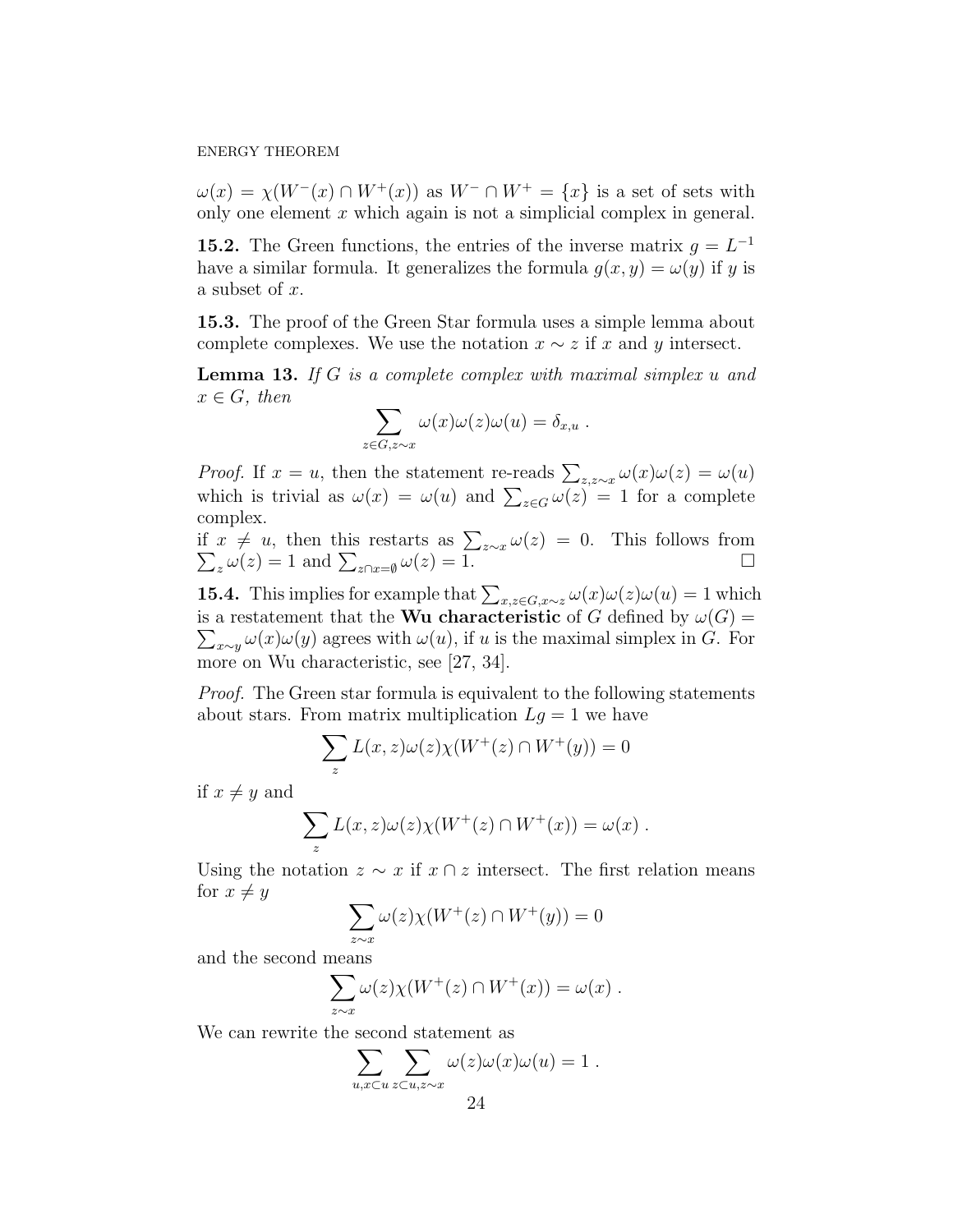By the above lemma, all terms with  $x \neq u$  do produce 0 and the identity reduces to

$$
\sum_{z \subset x} \omega(z) = 1 \; .
$$

Similarly, the first statement is for  $x \neq y$ 

$$
\sum_{u,x\subset u}\sum_{z\subset u,z\sim y}\omega(z)\omega(x)\omega(u)=0.
$$

This follows again from the above lemma, as  $u = y$  is prevented from the assumption  $y \neq x$  and the lemma implies that for  $u \neq x$ 

$$
\sum_{z\subset u,z\sim y}\omega(z)=0.
$$

 $\Box$ 

**15.5.** The diagonal entries of q are are genus of the unit spheres:

Corollary 8.  $g(x, x) = \chi(W^+(x)) = 1 - \chi(S(x)).$ 

**15.6.** If we think of  $f(x) = \dim(x)$  as a scalar function on the simplicial complex  $G$ , then Poincaré-Hopf shows that every point  $x$  is a critical point with index  $\omega(x)$  and that f naturally is a Morse function. The simplicial complex  $W^-(x)$  is in this picture **stable manifold** of the gradient flow and the star  $W^+(x)$  the **unstable manifold**. The sets  $W^+(x) \cap W^+(y)$  and  $W^-(x) \cap W^-(y)$  are then **heteroclinic con**nection points and  $W^+(x) \cap W^-(x)$  are homoclinic connection **points**. We see that the matrix entries of  $L$  and  $q$  are all given by Euler characteristic values of homoclinic or heteroclinic connection sets. The picture indicates that every finite abstract simplicial complex defines a hyperbolic structure whose homoclinic and heteroclinic manifolds build the connections.

**15.7.** Since  $\chi(W^{-}(x)) = 1$  for all x and  $\omega(x) = \chi(W^{0}(x))$ , an elegant symmetric description is

$$
L(x, y) = \chi(W^-(x))\chi(W^-(y))\chi(W^-(x) \cap W^-(y)).
$$
  

$$
g(x, y) = \chi(W^0(x))\chi(W^0(y))\chi(W^+(x) \cap W^+(y)).
$$

### 16. FOOTNOTES

16.1. The results in this paper have appeared in previous research notes. This is an attempt for a self-contained publishable write-up. Theorem (1) was announced in the spring of 2016 and appeared first in [28]. An important final step happened in November 2016 with the multiplicative Poincaré-Hopf result. Theorem  $(2)$  is in [32], where the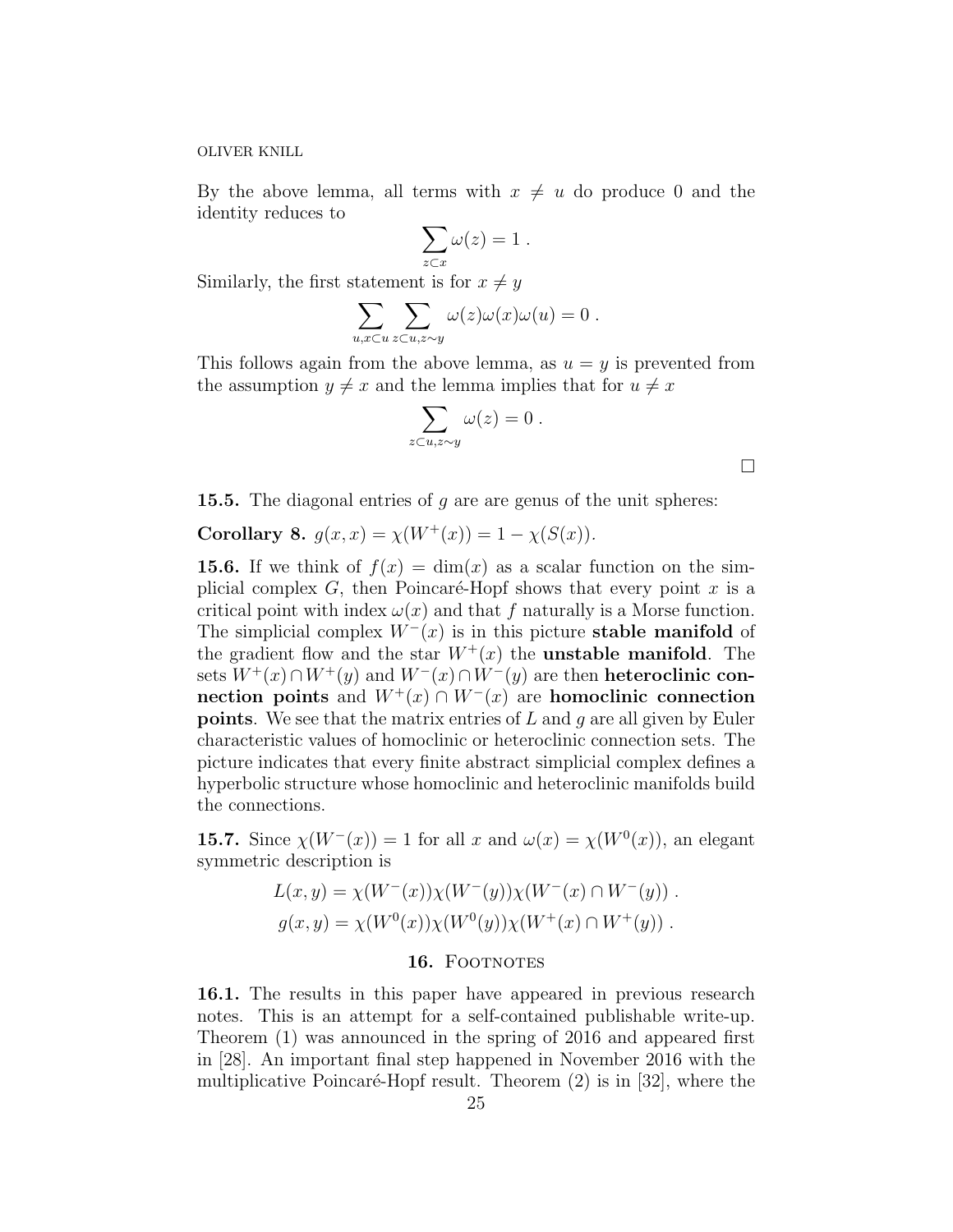set of diagonal elements is outed as a combinatorial invariant as well as [29], where the functional  $tr(L - g)$  is discussed. The arithmetic is discussed in [31, 33]. The unimodularity theorem Theorem (1) has been proven differently without the use of CW complexes in [44].

16.2. The name "energy" suggests itself from the fact that for any Laplacian L, the entry  $g(x, y) = V_x(y)$  is the **potential energy** at y if a mass has been placed at x so that the sum over all  $g(x, y)$  can be seen as the total potential theoretical energy of G. For the Laplacian  $L = -\Delta/(4\pi)$  on  $\mathbb{R}^3$ , the value  $V_y(x) = g(x, y) = |x - y|^{-1}$  is the **Newton potential** of a mass point at y and  $\int \int |x - y|^{-1} d\mu(x) d\mu(y)$ is the total energy of a measure  $\mu$ . If  $\mu$  is a **mass density** then this is the classical total potential theoretic energy of the mass configuration. In the case of a simplicial complex, we could look also at the energy  $E(\mu) = \sum_x \sum_y g(x, y) d\mu(x) d\mu(y)$  of a measure  $\mu$  given by a measure vector  $\mu(x)_{x\in G}$  with  $\mu(x) \geq 0$ . In our case, we look at the uniform measure giving every simplex the same weight 1.

16.3. The definition of a CW-complex could be generalized by using "homotopic to  $K_1$ " instead of contractible. But this would complicate proofs. Examples, where contractibility does not agree with "homotopic to  $K_1$ " is the **dunce hat** or the **Bing house**. It has a relation with **shellability**, the property that  $G$  is pure of some dimension  $d$  and that there is an ordering  $x_1, \dots, x_n$  of maximal d-simplices such that the complex generated by  $x_1, \ldots x_k$  intersected with the complex generated by  $x_{k+1}$  is a  $(d-1)$ -dimensional shellable complex. An elegant generalization which avoids discrete homotopy is to build CW-complexes in which one replaces spheres by Dehn-Sommerville complexes, complexes for which the f-function  $f_G(t) = 1 + f_0 t + f_1 t^2 + \cdots + f_d t^{d+1}$ has the property that  $f(t - 1/2)$  is even for even d and odd for odd d. There is a class of Whitney complexes defined recursively as graph sets  $\mathcal{X}_{-1} = \{0\}, \ \mathcal{X}_d = \{G \mid \chi(G) = 1 + (-1)^d \text{ and } S(x) \in \mathcal{X}_{d-1}\}\$ which are all Dehn-Sommerville as a consequence of Gauss-Bonnet  $f_G(t) = 1 + \sum_x F_{S(x)}(t)$ , where  $F_G(t)$  is the anti-derivative of  $f_G(t)$ . The energy theorem generalizes to this class of CW complexes because the multiplicative Poincaré-Hopf theorem works there.

16.4. The development of the notion of a manifold [49] is closely related to combinatorial structures built by Van Kampen, H. Weyl [52] (page 10) or J.H.C. Whitehead, who also happend to introduce CW complexes. The story of CW complexes starts with Ehresmann (1933) and is linked to algebraic developments [9]. The papers of Whitehead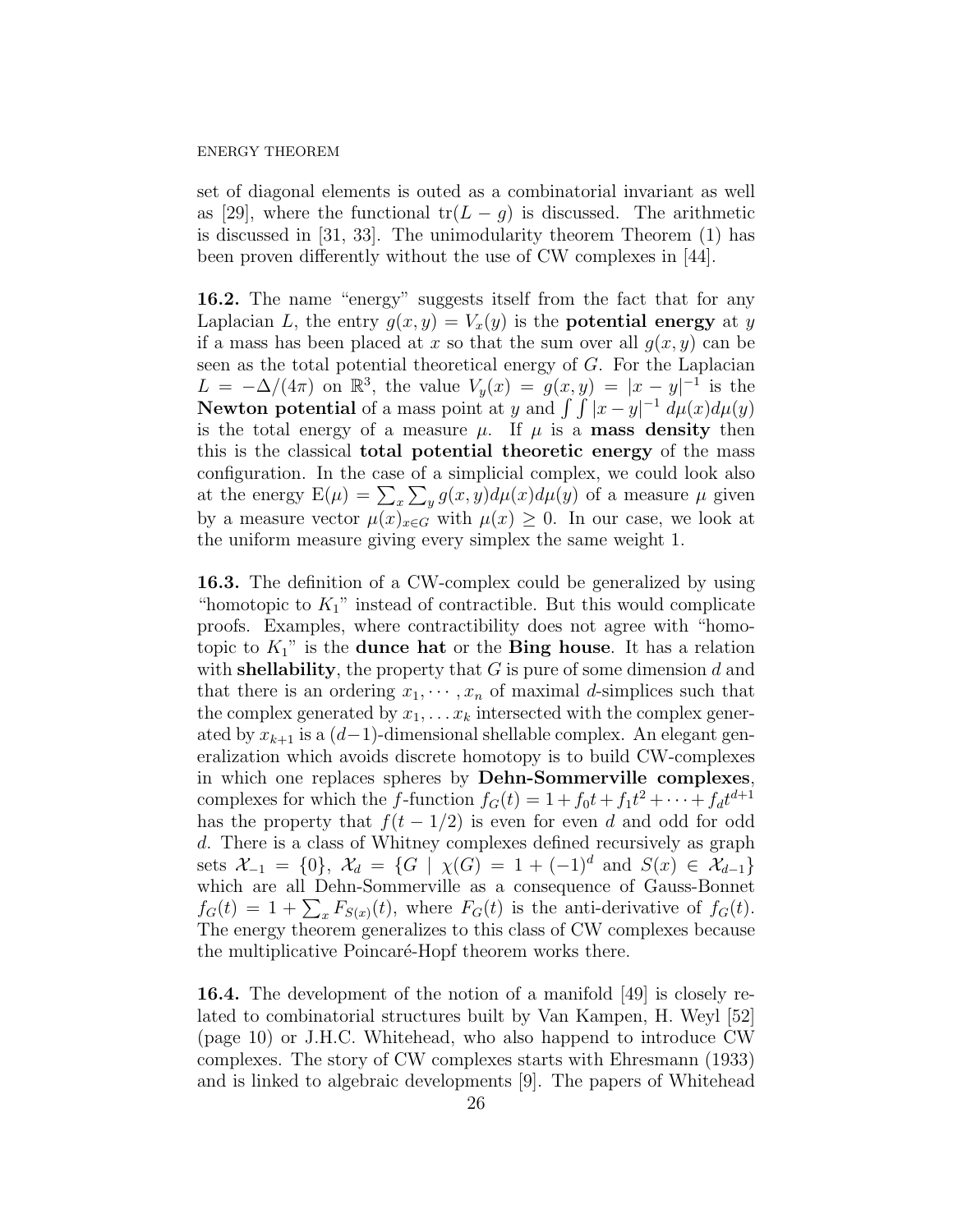[53] from 1939 to 1941 established that CW complexes have nice homotopy properties. The definition of discrete CW complexes was done to prove unimodularity [28]. It depends on the combinatorial definition of what a "sphere" is. Already van Kampen did such constructs in 1929. A subclass of CW complexes is the strong ring generated by simplicial complexes [33]. The strong ring is isomorphic to a subring of the Sabidussi ring [48] and can be seen as a subring of a general algebraic Stanley-Reisner ring construction [51]. The strong ring is a category of objects where Gauss-Bonnet, Brouwer-Lefshetz fixed point theory [25], Euler-Poincare, arithmetic compatibility with the spectrum and that the energy theorem works and that energy is a ring homomorphism on the strong ring.

16.5. Abstract simplicial complexes and graphs have been close to each other already in the context of graph coloring and topological graph theory as in  $[12]$ . Many mathematicians, in particular Poincaré, Birkhoff or Whitney worked both in discrete settings as well as using continuum topology. Graphs are still less used in topology, maybe because "the origins of graph theory are humble, even frivolous" to quote [45]. An other reason is that graphs often are treated as 1 dimensional simplicial complexes and are not equipped with more powerful simplicial complexes like the clique complex. Ivashchenko [17] translated Whitehead's homotopy notion into concrete procedures in graph theory. It has been simplified in [6] which is the version we use and which is crucial for defining "sphere" combinatorially.

16.6. Combinatorial definitions and characterizations of spheres were looked for already in [52]. One can define a "sphere" using Morse theory as classically spheres are spaces on which the minimal number of critical points of a Morse function is two. These things are mostly equivalent [39]. The Morse approach is used in Forman's discrete Morse theory [10] and based on the classical Reeb sphere theorem characterizing spheres as manifolds for which the minimal number of critical points is 2. An important property of spheres are Dehn-Sommerville relations which imply  $f(x-1/2)$  being either even or odd allowing to look at geometries where the Dehn-Sommerville spaces replace spheres. It is natural as both Dehn-Sommerville spaces as well as spheres are invariant under the join operation. See [36].

16.7. The first definition of abstract simplicial complexes was given in 1907 by Dehn and Heegaard (see [5]). First attempts to define discrete manifolds go back to Tietze in 1908. More work was done by Brouwer, Steinitz, Veblen, Weyl and Kneser. The first textbook in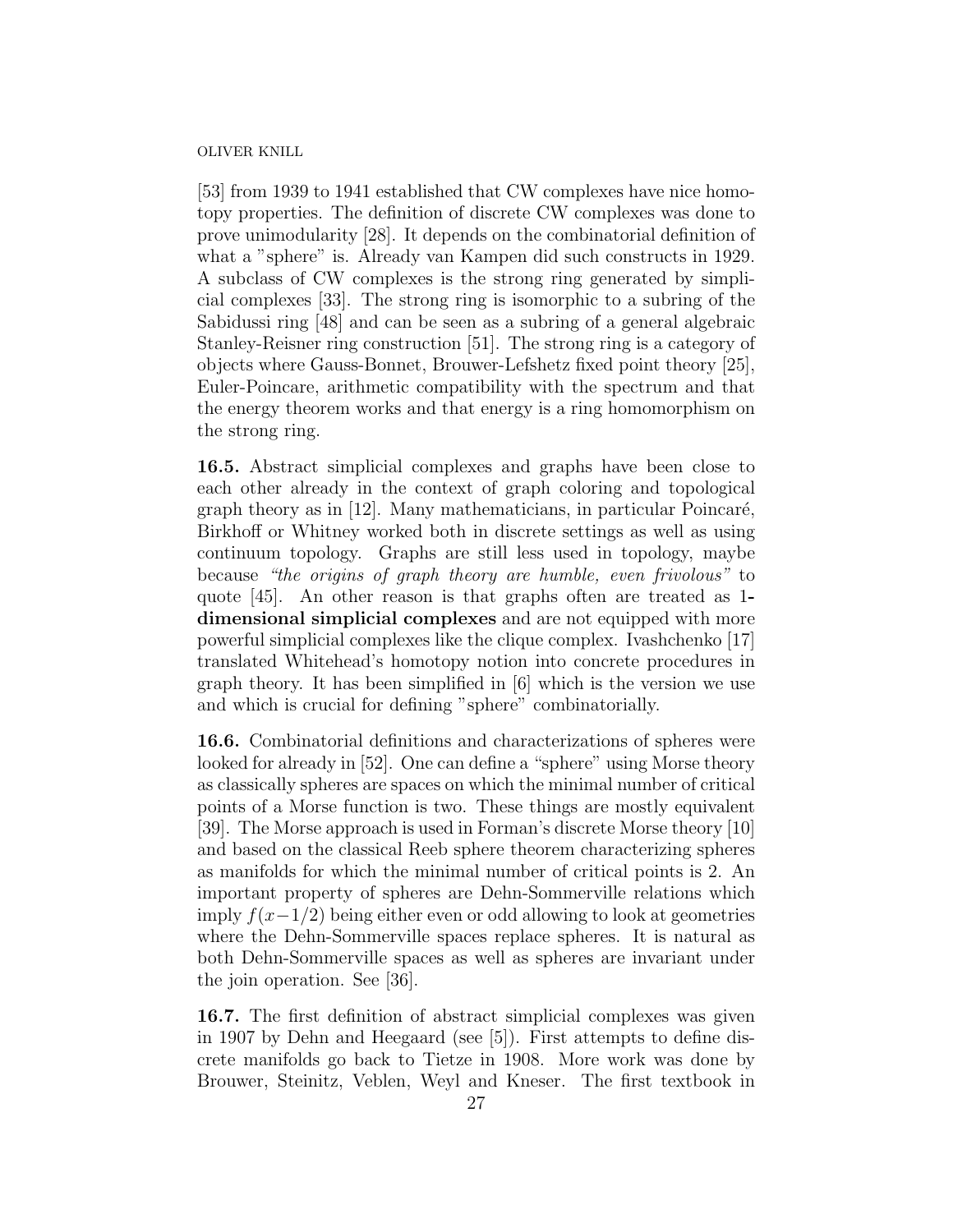which abstract simplicial complexes were used heavily and stressed is [1], a book first published in 1947. Alexandroff calls a simplicial complex an "unrestricted skeleton complex" and an arbitrary set of finite sets is called there a skeleton complex. The notion of simplicial complex is still mostly used in Euclidean settings like in [14], but abstract simplicial complexes have entered modern topology textbooks like  $[50, 42]$  of  $[40]$ . Its use was amplified with the emergence of simplicial sets, which generalize simplicial complexes. In [42], also the join of two simpicial complexes is defined. The analogue definition for graphs origins from Zykov [54]. Many examples simplicial complexes in graphs are covered in [18]. It uses a notion of abstract simplicial complex in which empty sets (the "void") is present. (This is for example used in [51]). This leads to **reduced f-vectors**  $(f_{-1}, f_0, \dots)$ with  $f_{-1} = 1$  and reduced Euler characteristic  $\chi(G) - 1$  used in enumerative combinatorics [51].

16.8. Notions of shellability which are related to homotopy came only later. Bruggesser and Mani [4] in 1971 gave the first recursive combinatorial definition. They cite Rudin's paper [47] who calls a triangulation of a space shellable if there exists an ordering of the maximal simplices such that during the build up, the complexes  $G_0, G_1, \ldots$  are all homeomorphic to G. Rudin cites D.E. Sanderson, a paper from 1957 who calls a d-manifold with boundary shellable if there is an ordered cellular decomposition into d-cells with disjoint interior such that  $X_k$ intersected with the boundary  $G_{k-1}$  is homeomorphic to a  $(d-1)$ -cell. Also this definition makes uses of homeomorphism and so Euclidean embeddings. Sanderson actually works with what we today call the PL manifolds and shows that for any triangulation, there is as a shellable subdivision. The Sanderson paper cites a paper of R.H. Bing from 1951 who looks at a "partitioning" into mutually exclusive open sets in Euclidean space whose sum is dense. If  $G_k$  is an ordered sequence of these sets, then  $G_k$  intersected with  $X_{k+1}$  is a connected set. The Bing house can be thickened and triangulated to be unshellable even so the thickened house is a 3-ball.

16.9. Green's functions are ubiquitous in mathematical physics. Whenever there is an operator H serving as a Laplacian, then  $g(x, y)$  are the matrix entries of the inverse of H. The entries  $g(x, x)$  usually do not exist, like for  $-\Delta/(4\pi)$  on  $\mathbb{R}^3$ , where  $g(x, y) = |x - y|^{-1}$  is the Newton potential. One looks therefore at the inverse  $g_{\lambda}(x, y)$  of  $H - \lambda$ , where  $\lambda \in \mathbb{C}$  is a parameter. Now,  $\lambda \to g_{\lambda}(x, y)$  is analytic outside the spectrum of H. The diagonal Green's function  $\lambda \to g_{\lambda}(x, x)$  is a Herglotz function if H was self-adjoint. While for real  $\lambda$ , this might not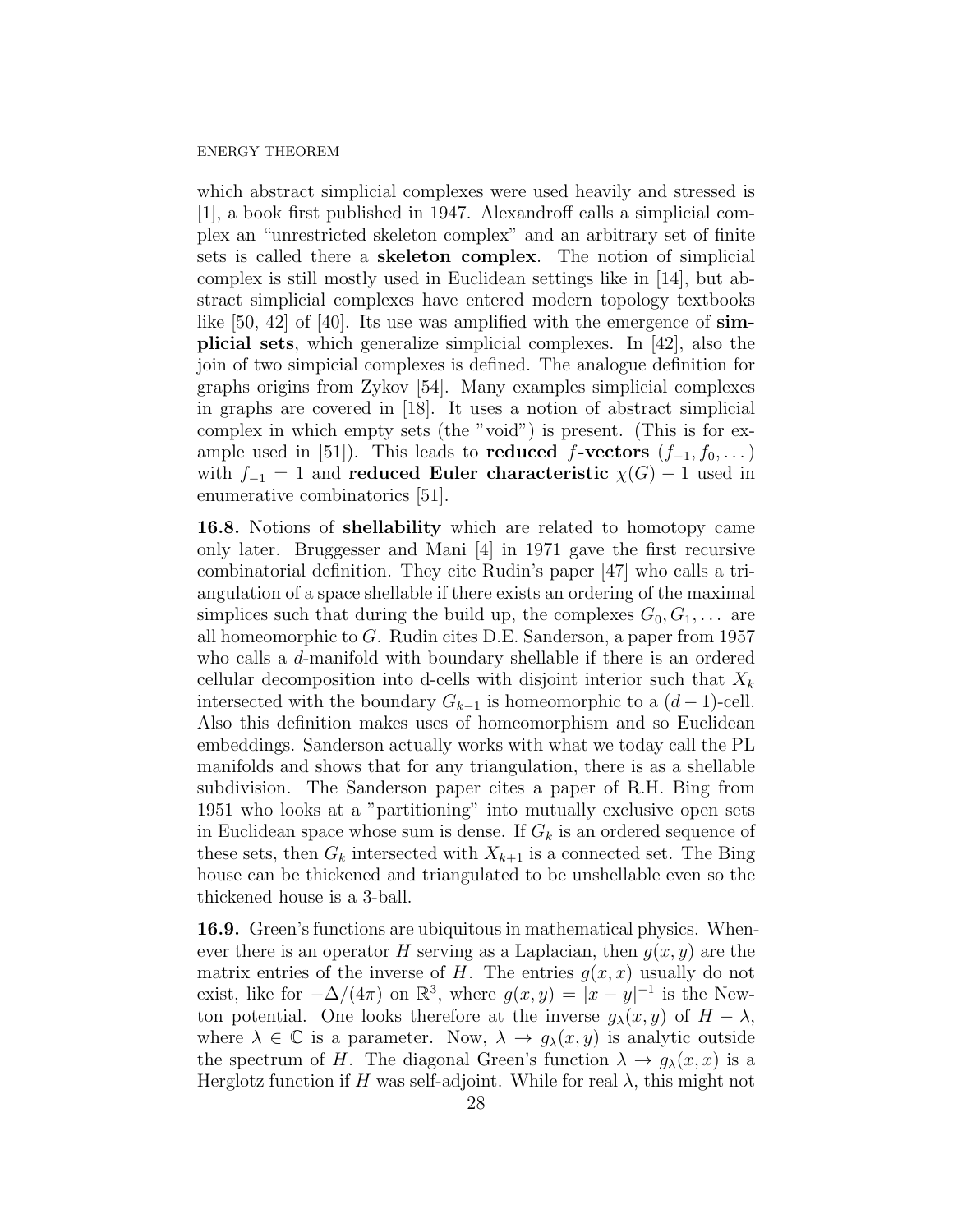exist, one can look at limits like the Krein Spectral shift  $\xi(x, \lambda) =$  $\lim_{\epsilon \to 0} \arg(q_{\lambda + i\epsilon}(x, x))$  which exist for almost all  $\lambda$  [11]. If operator valued random variables are used, the limit of the expectation of  $g_{\lambda+i\epsilon}$  often exists almost everywhere and encodes the derivative of a Lyapunov exponent and its conjugate, the density of states. In one-dimensional Schrödinger setups, one has  $g_{\lambda}(x, x) = 1/(m^+(x, \lambda) - m^-(x, \lambda))$ , where  $m^{\pm}$  are Oseledec spaces. The unboundedness of g is reflected in nonuniform hyperbolicity of the cocycle dynamics, for which stable and unstable directions can get arbitrarily close. In the current discrete setting, where for  $\lambda = 0$  things stay bounded, we don't have technical difficulties and Green's functions given by topological "curvatures"  $q(x, x)$  are bounded. We are in a **uniformly hyperbolic situation**.

16.10. Classically, if we have a hyperbolic fixed point x of a transformation or a hyperbolic **equilibrium point** of a flow on a  $n$ -dimensional Riemannian manifold  $M$ , then a theorem of Grobman-Hartman-**Sternberg** assures the existence of stable and unstable manifolds  $W^{\pm}(x)$ passing through x. If we take a small geodesic sphere  $S(x)$  around x, then  $S^{\pm}(x) = S(x) \cap W^{\pm}(x)$  are  $(k-1)$ - and  $(d-k-1)$ -dimensional spheres and also classically  $S(x) = S^{+}(x) + S^{-}(x)$ , where + is the join. We can see the decomposition of a sphere  $S(x)$  into a join of of a stable and unstable part as such a hyperbolic structure for the gradient flow of the dimension functional  $f(x) = \dim(x)$  on G. Every  $x \in G$  is a critical point. If we look at the Morse cohomology on the Barycentric refinement of this complex, we get the original simplicial cohomology. The fact that simplicial cohomology does not change under Barycentric refinement can be seen as a simple example where Morse and simplicial cohomology agree in a discrete setting. We must stress however that this equivalence holds in the discrete for any simplicial complex G. There is no discrete manifold structure required.

**16.11.** The total energy  $\sum_{x,y} g(x, y)$  is the discrete analogue of classical energies in potential theory. In dimension  $d > 2$ , the Newton potential in  $\mathbb{R}^d$  is  $g(x, y) = |x - y|^{2-d}$ . The prototype is the scalar **Laplacian**  $L = -\Delta/(4\pi)$  in  $\mathbb{R}^3$ . The Gauss law  $Lf = \rho$  reproduces via the divergence theorem the Newton law, the inverse square law of gravity or electro statics. Gauss noticed that  $g(x, y) = 1/|x-y|$ , explaining gravity. But the Gauss discovery allows also to define Newton's law on any space equipped with a Laplacian. The two dimensions, the Laplacian  $-\Delta/(2\pi)$  on  $\mathbb{R}^2$  gives the Green's function  $g(x, y) = -\log|x - y|$ and  $-\int \int \log |x-y| d\mu(x) d\mu(y)$  is the logarithmic energy which can also be finite for singular measures like measures located on Julia sets.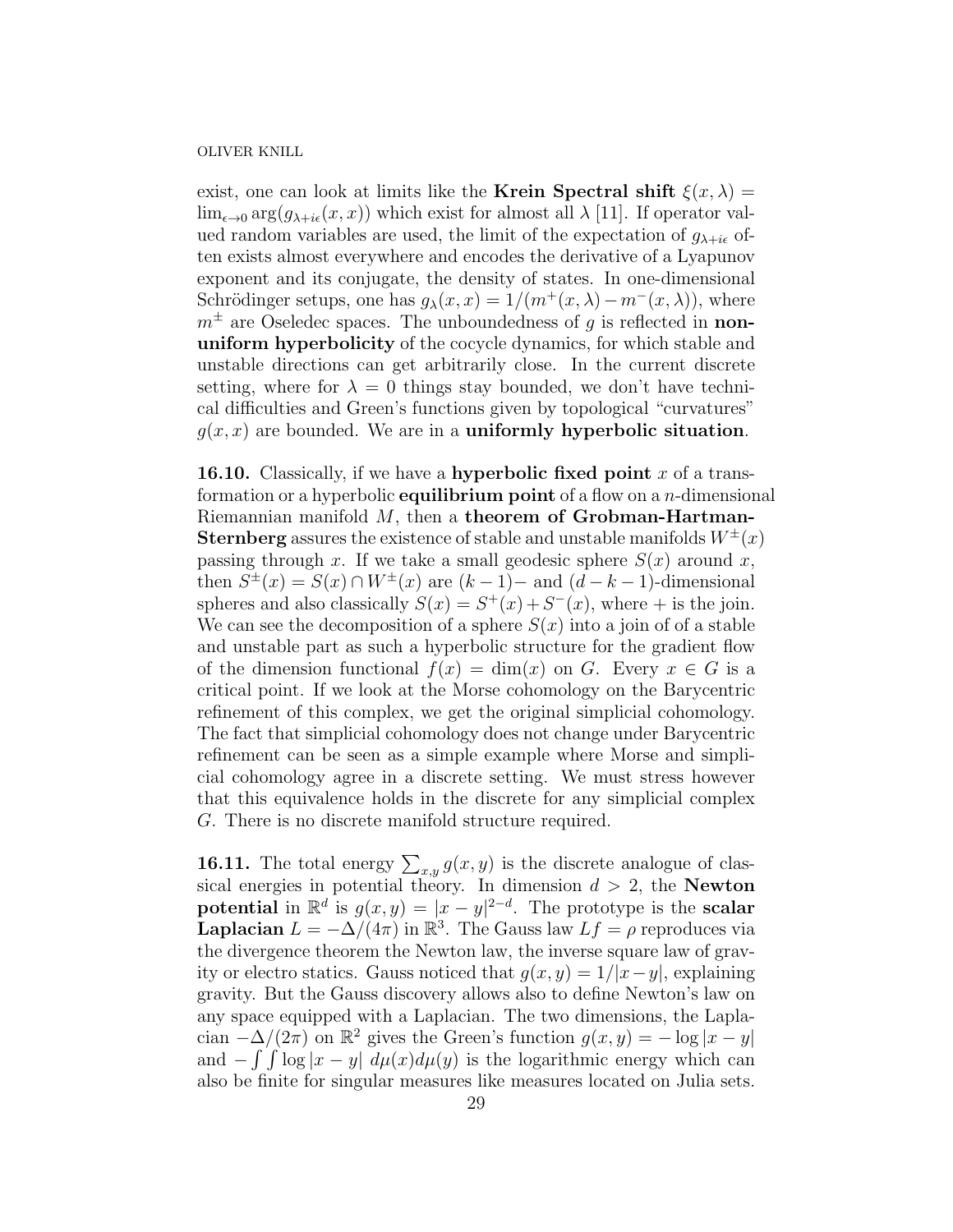For discrete measures  $\mu$ , one can disregard selfinteraction and get the logarithm of van der Monde determinant. The one-dimensional case  $-\Delta/2 = d^2/2dx^2$  with  $g(x, y) = |x - y|$  is used in statistics. Its energy  $I(\mu) = \int_{\mathbb{R}} \int_{\mathbb{R}} |x - y| d\mu(x) d\mu(y)$  is the Gini energy or Gini coefficient. It plays a role in statistics, where  $\mu$  is the law of a random variable. Discrete Green functions in graph theory were studied in [7] and appear naturally in any Markov setting. Let us mention that for the Hodge Laplacian  $H = (d + d^*)^2$ , whose inverse h on the ortho complement of harmonic functions is defined (which is called the pseudo inverse), we have no interpretation of the total energy  $\sum_{x,y} h(x, y)$  yet. There might be no natural one.

16.12. Discrete curvatures have first appeared in graph coloring contexts [3] but only in a two-dimensional setup. See [15]. The discrete Gauss-Bonnet theorem is different from Gauss-Bonnet theorems for polyhedra where excess angles matter (see e.g. [46]). An attempt to produce a discrete second order curvature worked in the simplest Hopf Umlaufsatz situation [21]. After working on this more [22, 20] and integral theoretic results [23, 26] (where the later are discrete analogues of Banchoff theorems [2]) the situation is transparent: any deterministic or random diffusion process can be used to disperse the original curvatures  $\omega(x)$  on simplices to the zero dimensional part. If done in the most symmetric way to the nearest zero dimensional point one gets the Levitt curvature  $K(x)$  [41]. If done along the gradient of a function f one gets Poincaré-Hopf. An example was  $f = -\text{dim}$ , where the curvature is  $k(x) = \omega(x)(1 - \chi(S(x)))$  we have seen here. If the diffusion is done on the right scale together with adapted Barycentric refinements, one expects to get the Euler curvature in a Riemannian manifold limit.

16.13. The energy theorem is part of a story in arithmetic: there is a ring  $Q$  of finite simple graphs which after taking graph complements becomes a ring  $Q$ . Now, if we look at the strong ring generated by simplicial complexes, the corresponding connection graphs define a subring Q on which Euler characteristic is by the energy theorem given as a sum of matrix inverse elements. The ring  $Q$  has a representation in a matrix tensor ring. Every element in  $\mathcal Q$  is represented by a matrix, the connection Laplacian of its graph complement. We can so attach a spectrum  $\sigma(G)$  of a ring element in Q. Under addition, the spectra add, under multiplication, the spectra multiply. The same happens with Euler characteristic. The upshot is that every generalized rational number, an element x in  $Q$  defines a particle system to which we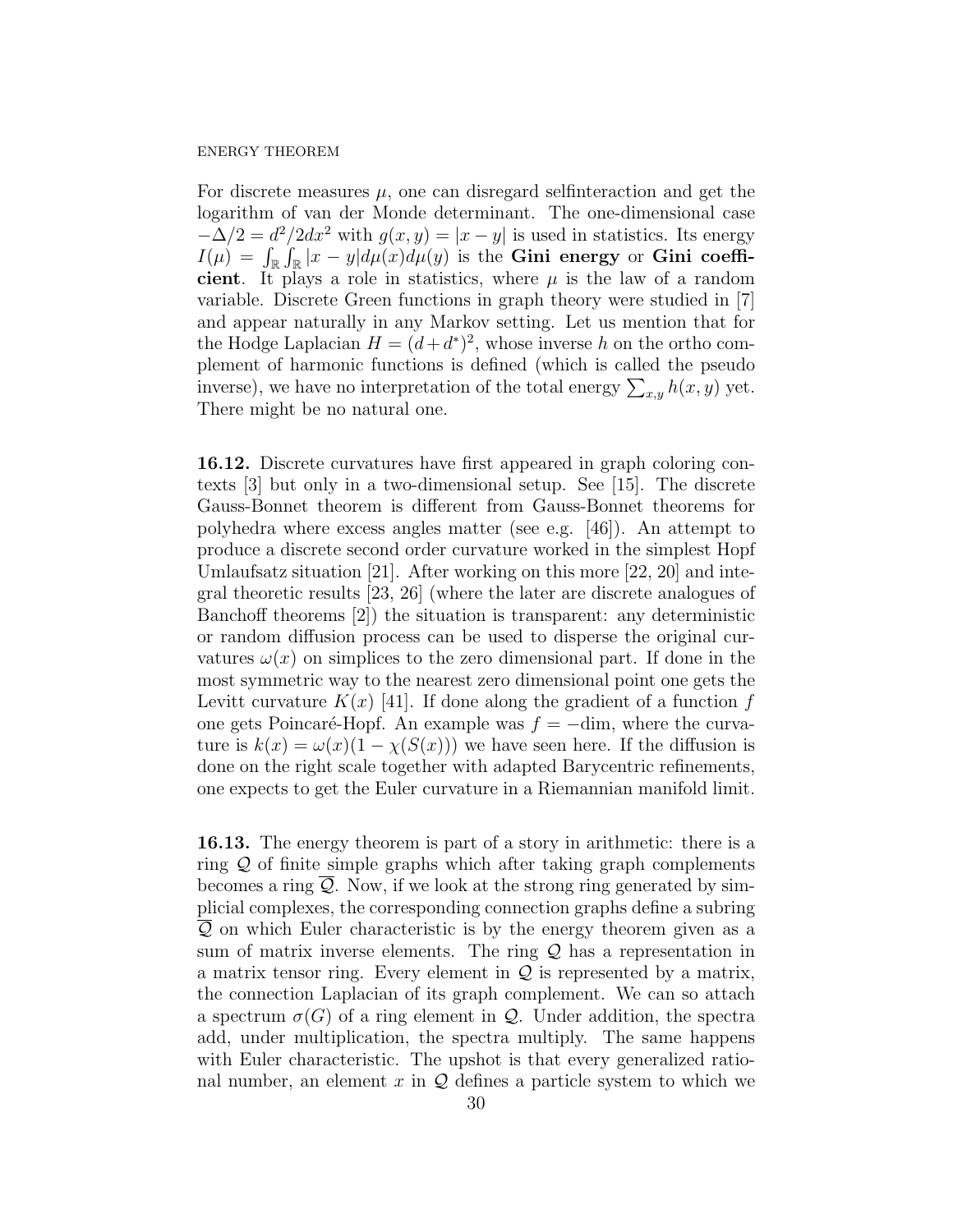can attach an Euler characteristic  $\chi(\overline{x})$  which is a total potential energy of the complex  $\bar{x}$  and also attach a matrix  $L(x)$  whose spectrum is compatible with the ring operation.

16.14. There are many open questions. We would like to know about energy moments like  $\sum_{x,y} g(x, y)^3$  for example. It appears often to be an integer multiple of the energy  $\sum_{x,y} g(x, y)$ . While we know  $g(x, x) =$  $1-\chi(S(x))$  and that the set of these diagonal entries are a combinatorial invariant in the sense that the set is stable already after one Barycentric refinement of a complex we don't have an interpretation for k-moments  $\sum_{x,y} g(x,y)^k$  of the energy yet. Especially interesting looks the variance  $\sum_{x,y}(g(x,y)-m)^2/n^2$ , where  $m=\chi(G)/n^2$  is the expectation of the matrix entries of  $q$ . It is a measure for the **energy fluctuation** in the complex. Having developed parametrized versions of Gauss-Bonnet [36] and Poincaré-Hopf [38] more recently, there is also a parametrized version of the energy theorem in which the Euler characteristic  $f_0$  −  $f_1 + f_2 - \ldots$  is replaced with f-functions  $f(t) = 1 - f_0 t + f_1 t^2 - \cdots$ . The energy theorem then tells that the sum of the matrix entries of the inverse  $q$  is the  $f$  function of  $G$ .

16.15. An inverse spectral problem is to hear the Euler characteristic of G from the spectrum  $\sigma(H)$ . We use  $H = (d+d^*)^2 = dd^* + d^*d$ , where  $d: \Lambda^k \to \Lambda^{k+1}$  is the exterior derivative, where  $\Lambda^k$  is the  $f_k$ -dimensional space of discrete k-forms, functions on k-dimensional oriented simplices of G. The matrices H and L are both  $n \times n$  matrices if G has n elements. If G is one-dimensional, then  $L - L^{-1}$  is similar to H [35]. This even holds for products of one-dimensional spaces. One can even hear the Betti numbers of a Barycentric refined G from H or L as  $b_0$  is the number of eigenvalues 1 and  $b_1$  is the number of eigenvalues  $-1$  of L. In dimension 2 or higher, one can not hear the Betti numbers  $b_k$  of G from the spectrum  $\sigma(L)$  of L in general but it is conceivable that this could be true for Barycentric refinements.

#### **REFERENCES**

- [1] P. Alexandroff. Combinatorial topology. Dover books on Mathematics. Dover Publications, Inc, 1960. Three volumes bound as one.
- [2] T. Banchoff. Critical points and curvature for embedded polyhedra. J. Differential Geometry, 1:245–256, 1967.
- [3] H-G. Bigalke. Heinrich Heesch, Kristallgeometrie, Parkettierungen, Vierfarbenforschung. Birkhäuser, 1988.
- [4] H. Bruggesser and P. Mani. Shellable decompositions of cells and spheres. Math. Scand., 29:197–205, 1971.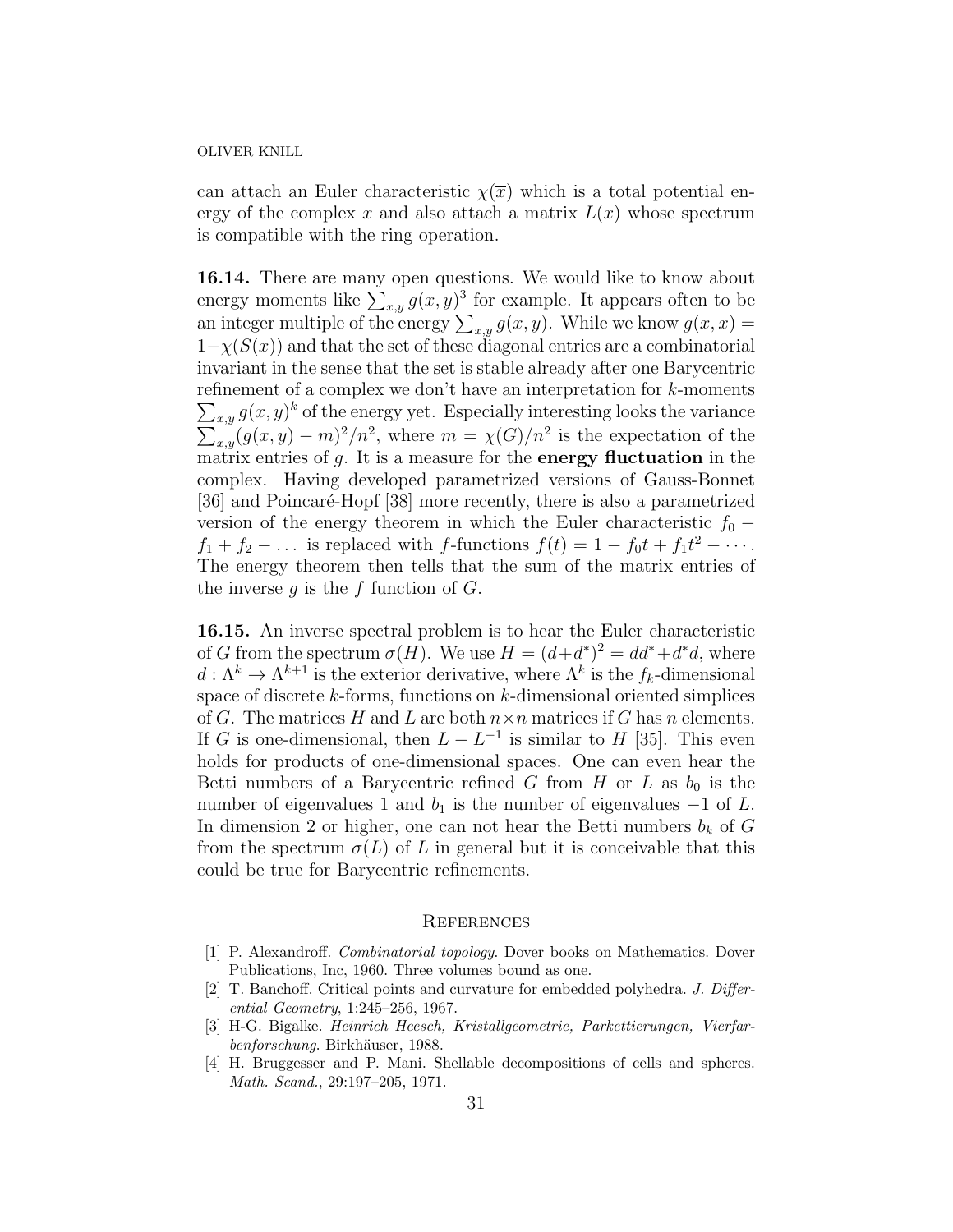- [5] G. Burde and H. Zieschang. Development of the concept of a complex. In History of Topology. Elsevier, 1999.
- [6] B. Chen, S-T. Yau, and Y-N. Yeh. Graph homotopy and Graham homotopy. Discrete Math., 241(1-3):153–170, 2001. Selected papers in honor of Helge Tverberg.
- [7] F. Chung and S.-Y. Yau. Discrete Green functions. Journal of Combinatorial Theory  $(A)$ , 91:191-214, 2000.
- [8] H.L. Cycon, R.G.Froese, W.Kirsch, and B.Simon. Schrödinger Operators with Application to Quantum Mechanics and Global Geometry. Springer-Verlag, 1987.
- [9] J. Dieudonne. A History of Algebraic and Differential Topology, 1900-1960. Birkhäuser, 1989.
- [10] R. Forman. A discrete Morse theory for cell complexes. In Geometry, topology, and physics, Conf. Proc. Lecture Notes Geom. Topology, IV, pages 112–125. Int. Press, Cambridge, MA, 1995.
- [11] F. Gesztesy and B. Simon. The xi function. Acta Mathematica, 1996.
- [12] J.L. Gross and T.W. Tucker. Topological Graph Theory. John Wiley and Sons, 1987.
- [13] R. Hammack, W. Imrich, and S. Klavžar. *Handbook of product graphs*. Discrete Mathematics and its Applications (Boca Raton). CRC Press, Boca Raton, FL, second edition, 2011. With a foreword by Peter Winkler.
- [14] A. Hatcher. *Algebraic Topology*. Cambridge University Press, 2002.
- [15] Y. Higuchi. Combinatorial curvature for planar graphs. J. Graph Theory, 38:220–229, 2001.
- [16] W. Imrich and S. Klavzar. Product graphs, Structure and recognition. John Wiley and Sons, Inc. New York, 2000.
- [17] A. Ivashchenko. Contractible transformations do not change the homology groups of graphs. Discrete Math., 126(1-3):159–170, 1994.
- [18] J. Jonsson. Simplicial Complexes of Graphs, volume 1928 of Lecture Notes in Mathematics. Springer, 2008.
- [19] D.A. Klain and G-C. Rota. Introduction to geometric probability. Lezioni Lincee. Accademia nazionale dei lincei, 1997.
- [20] O. Knill. A graph theoretical Gauss-Bonnet-Chern theorem. http://arxiv.org/abs/1111.5395, 2011.
- [21] O. Knill. A discrete Gauss-Bonnet type theorem. Elemente der Mathematik, 67:1–17, 2012.
- [22] O. Knill. A graph theoretical Poincaré-Hopf theorem. http://arxiv.org/abs/1201.1162, 2012.
- [23] O. Knill. On index expectation and curvature for networks. http://arxiv.org/abs/1202.4514, 2012.
- [24] O. Knill. The McKean-Singer Formula in Graph Theory. http://arxiv.org/abs/1301.1408, 2012.
- [25] O. Knill. A Brouwer fixed point theorem for graph endomorphisms. Fixed Point Theory and Appl., 85, 2013.
- [26] O. Knill. Curvature from graph colorings. http://arxiv.org/abs/1410.1217, 2014.
- [27] O. Knill. Gauss-Bonnet for multi-linear valuations. http://arxiv.org/abs/1601.04533, 2016.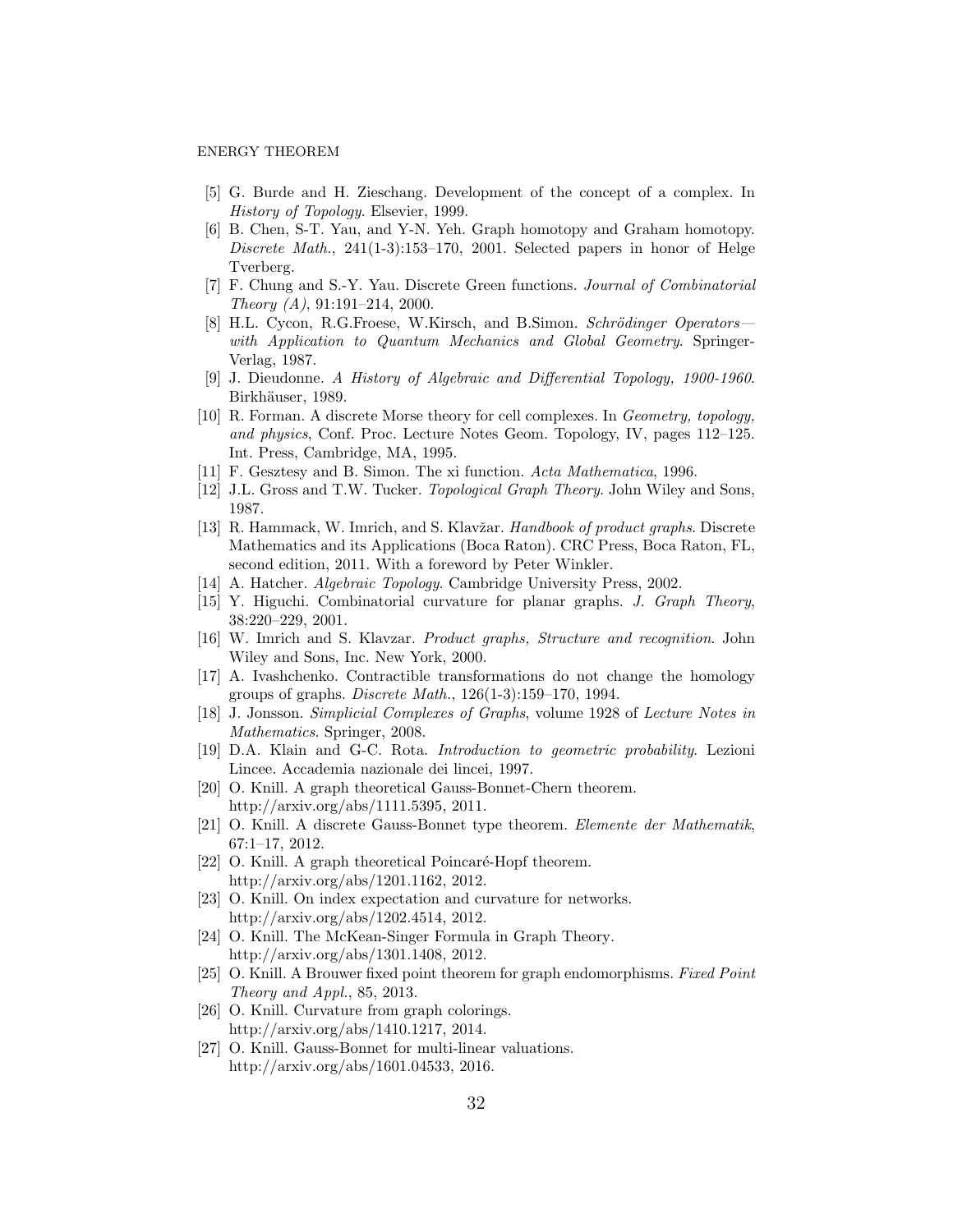- [28] O. Knill. On Fredholm determinants in topology. https://arxiv.org/abs/1612.08229, 2016.
- [29] O. Knill. On a Dehn-Sommerville functional for simplicial complexes. https://arxiv.org/abs/1705.10439, 2017.
- [30] O. Knill. On Helmholtz free energy for finite abstract simplicial complexes. https://arxiv.org/abs/1703.06549, 2017.
- [31] O. Knill. On the arithmetic of graphs. https://arxiv.org/abs/1706.05767, 2017.
- [32] O. Knill. Sphere geometry and invariants. https://arxiv.org/abs/1702.03606, 2017.
- [33] O. Knill. The strong ring of simplicial complexes. https://arxiv.org/abs/1708.01778, 2017.
- [34] O. Knill. The cohomology for Wu characteristics. https://arxiv.org/abs/1803.1803.067884, 2018.
- [35] O. Knill. Listening to the cohomology of graphs. https://arxiv.org/abs/1802.01238, 2018.
- [36] O. Knill. Dehn-Sommerville from Gauss-Bonnet. https://arxiv.org/abs/1905.04831, 2019.
- [37] O. Knill. More on numbers and graphs. https://arxiv.org/abs/1905.13387, 2019.
- [38] O. Knill. A parametrized Poincare-Hopf theorem and clique cardinalities of graphs.

https://arxiv.org/abs/1906.06611, 2019.

- [39] O. Knill. A Reeb sphere theorem in graph theory. https://arxiv.org/abs/1903.10105, 2019.
- [40] J.M. Lee. Introduction to Topological Manifolds. Springer Verlag, 2. edition edition, 2010.
- [41] N. Levitt. The Euler characteristic is the unique locally determined numerical homotopy invariant of finite complexes. Discrete Comput. Geom., 7:59–67, 1992.
- [42] C.R.F. Maunder. Algebraic topology. Cambridge University Press, Cambridge-New York, 1980.
- [43] H.P. McKean and I.M. Singer. Curvature and the eigenvalues of the Laplacian. J. Differential Geometry, 1(1):43–69, 1967.
- [44] S.K. Mukherjee and S. Bera. A simple elementary proof of The Unimodularity Theorem of Oliver Knill. Linear Algebra and Its applications, pages 124–127, 2018.
- [45] R.J. Wilson N.L. Biggs, E.K. Lloyd. Graph Theory, 1736-1936. Clarendon Press, Oxford, second edition, 1998.
- [46] G. Polya. An elementary analogue to the Gauss-Bonnet theorem. American Mathematical Monthly, pages 601–603, 1954.
- [47] M.E. Rudin. An unshellable triangulation of a tetrahedron. Bull. Amer. Math. Soc., 64, 1958.
- [48] G. Sabidussi. Graph multiplication. Math. Z., 72:446–457, 1959/1960.
- [49] E. Scholz. The concept of manifold, 1850-1950. In History of Topology. Elsevier, 1999.
- [50] E.H. Spanier. Algebraic Topology. Springer Verlag, 1966.